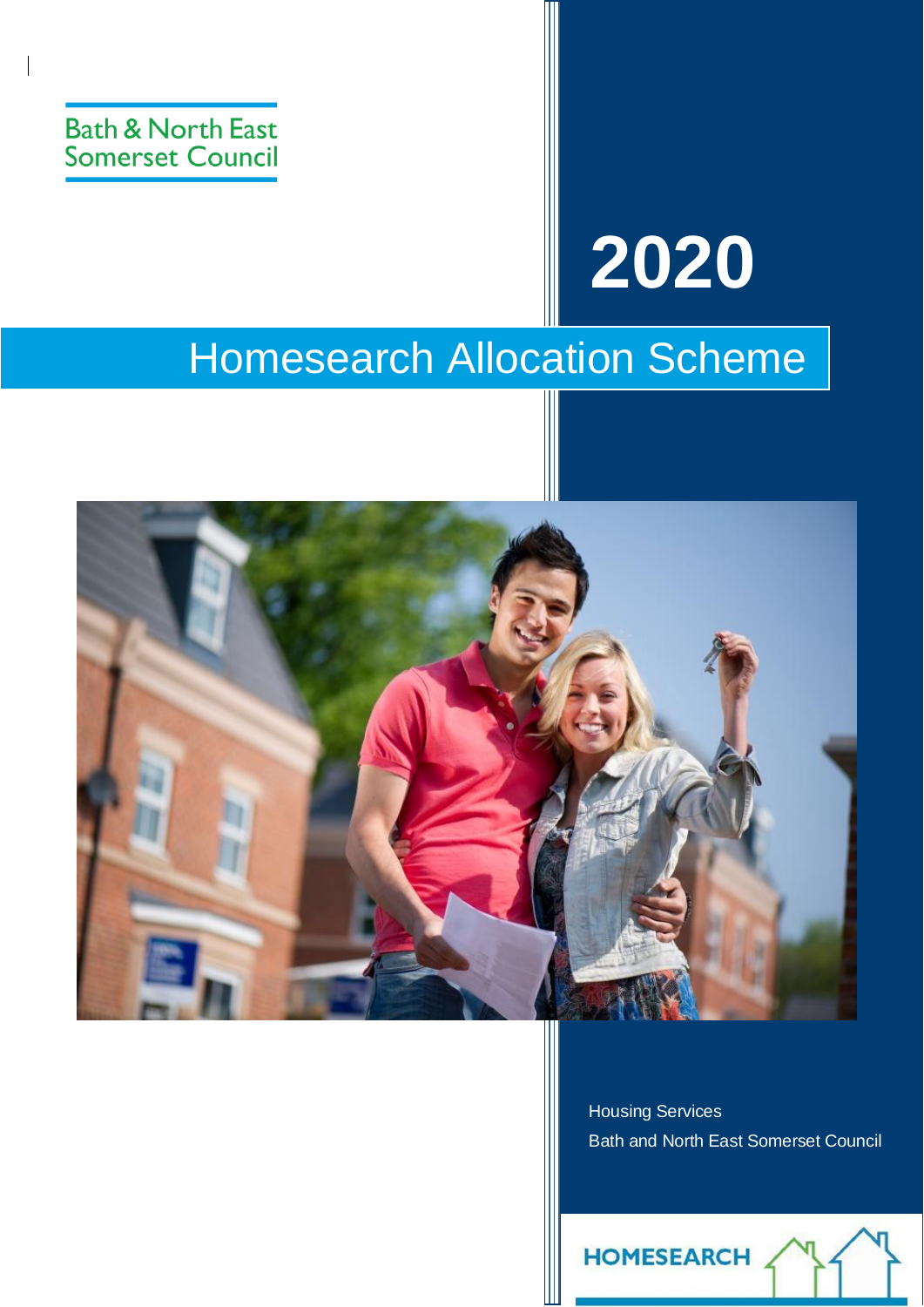# **Tenancy Fraud**

Tenancy Fraud is unlawful and in some cases is also a criminal offence. Under section 171 of part 6 of the Housing Act 1996, it is an offence to provide false information or withhold information relevant to a housing application; this could result in a fine of up to £5,000. In partnership with local registered housing providers, we are committed to identifying and dealing with Tenancy Fraud. Fraud may include giving false information or withholding information to obtain housing as well as sub-letting of properties.

If you have information about social housing within Bath and North East Somerset that you believe is unlawfully occupied please let us know by contacting us below, or your own social landlord.

By phone: 01225 396118 or by email: [Homesearch@Bathnes.gov.uk](mailto:Homesearch@Bathnes.gov.uk) or writing to us at:

Housing Services, Bath and North East Somerset Council

PO Box 3343, BATH BA1 2ZH

Minicom: 01225 477815 [Homesearch@Bathnes.gov.uk](mailto:Homesearch@Bathnes.gov.uk) [www.Homesearchbathnes.org.uk](http://www.homesearchbathnes.org.uk/)

This document can be made available in a range of languages, large print and Braille.

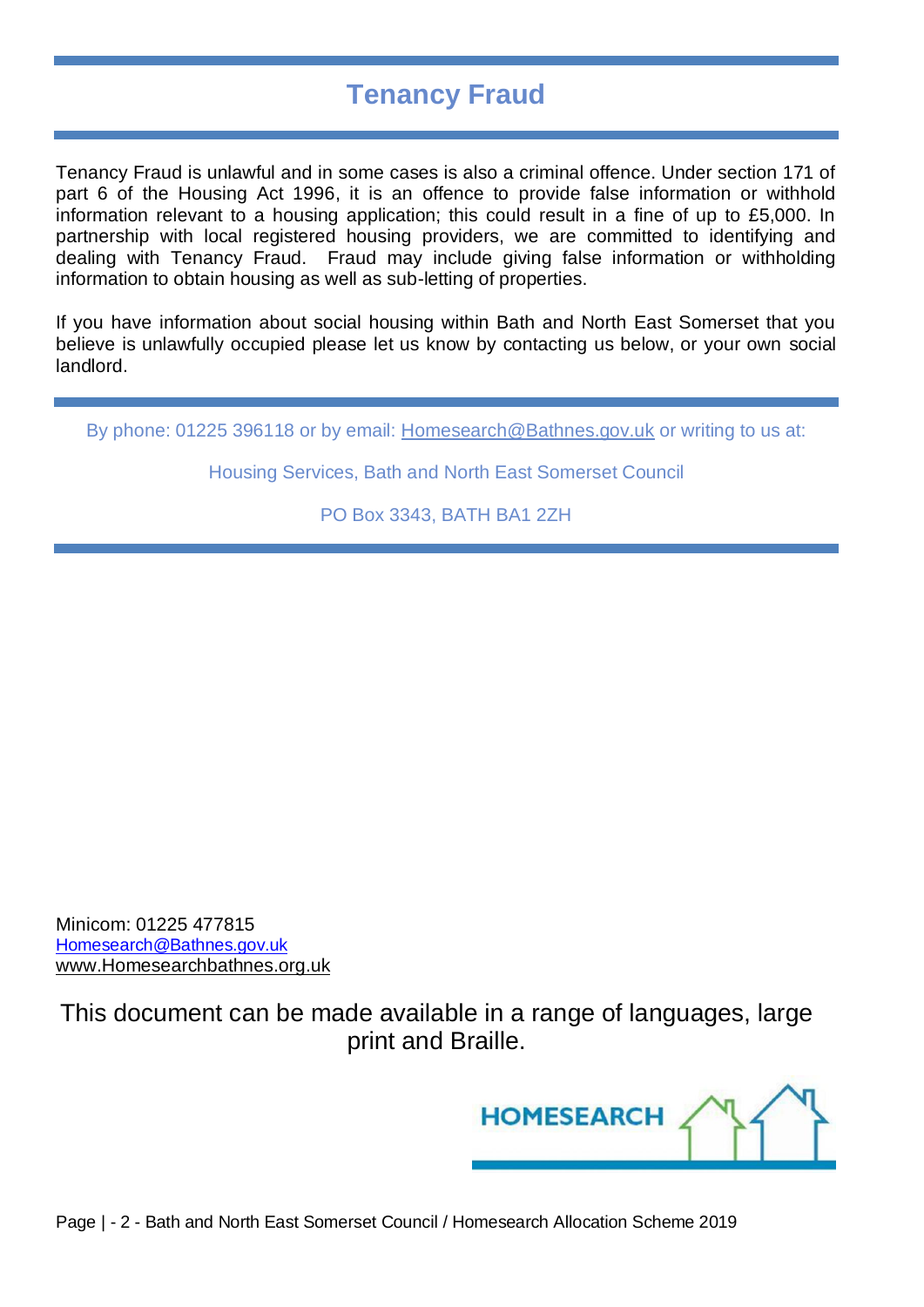# **CONTENTS**

| Acceptable reasons for a Registered Provider to refuse to offer a property to an applicant- 54 - |
|--------------------------------------------------------------------------------------------------|
|                                                                                                  |
|                                                                                                  |
|                                                                                                  |
|                                                                                                  |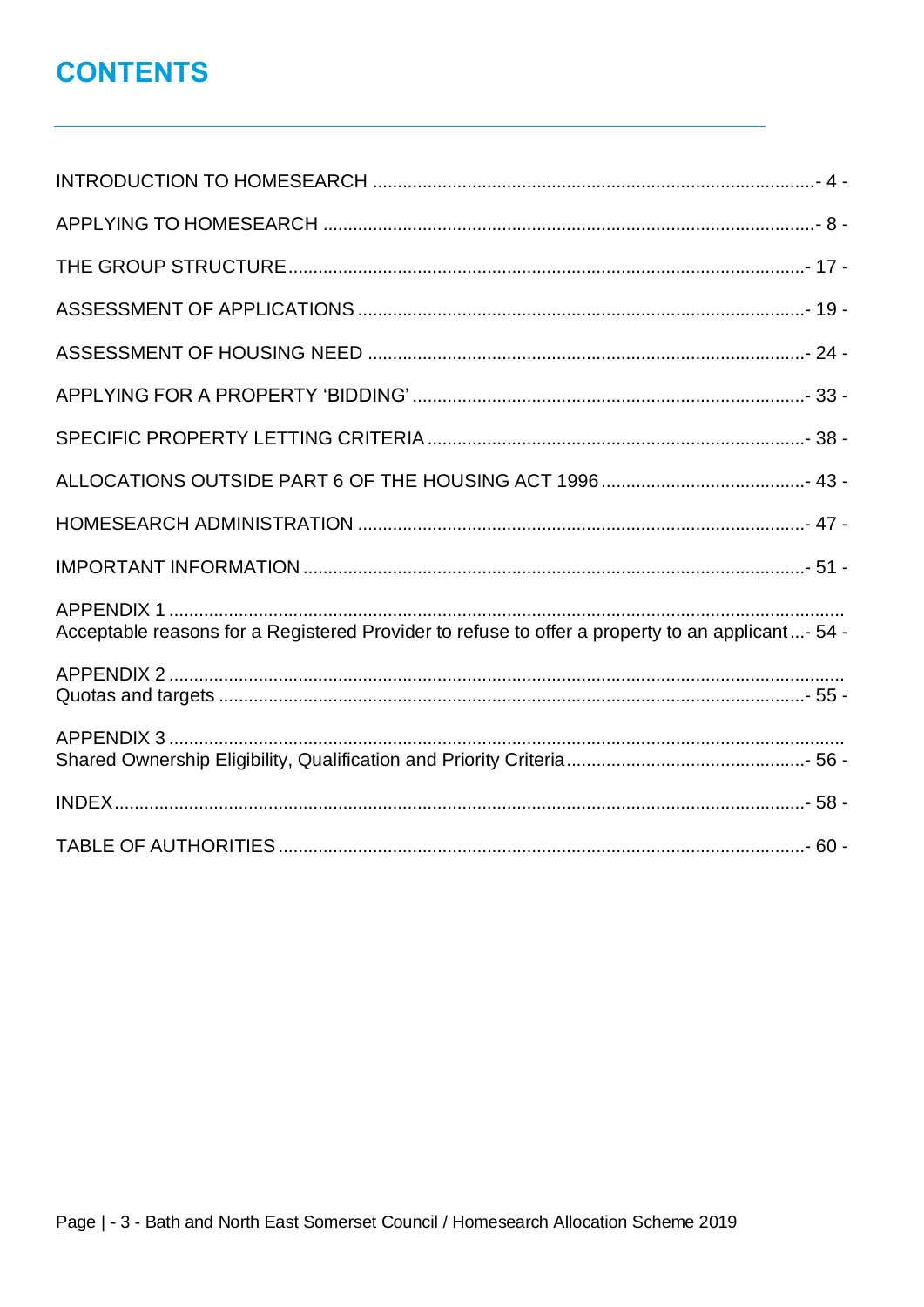<span id="page-3-0"></span>Homesearch is the name of Bath and North East Somerset Council's Housing Allocation Scheme. It sets out the way social housing is allocated within the district and how priorities for those registered with the scheme are determined.

Homesearch is based upon the principles of Choice Based Lettings. The scheme offers people a choice about where they would like to live and gives priority to those people with the most housing need. Those who wish to be considered for social housing will be required to apply to join the scheme, and once registered can be considered for properties advertised through Homesearch. Applicants can decide whether they wish to formally express an interest in available properties (a process which is referred to as 'bidding'). After the bidding process has closed, a shortlist of applicants is provided to the registered provider, but only one applicant will be successful.

Homesearch is administered by Housing Service, part of Bath and North East Somerset Council and offers a range of housing options and advice services to the public. Teams within Housing Services can be contacted by telephone through the Council's switchboard on 01225 477000.

To apply for supported housing, please visit:

[www.housingsupportgatewaybathnes.org.uk](http://www.housingsupportgatewaybathnes.org.uk/)

To view mutual exchanges, please visit:

[www.Homesearchbathnes.org.uk](http://www.homesearchbathnes.org.uk/)

To view low cost ownership, please visit:

[www.Homesearchbathnes.org.uk](http://www.homesearchbathnes.org.uk/)

To view extra care housing, please visit:

[www.Homesearchbathnes.org.uk](http://www.homesearchbathnes.org.uk/)

To speak to an adviser about housing options, please visit an One Stop Shop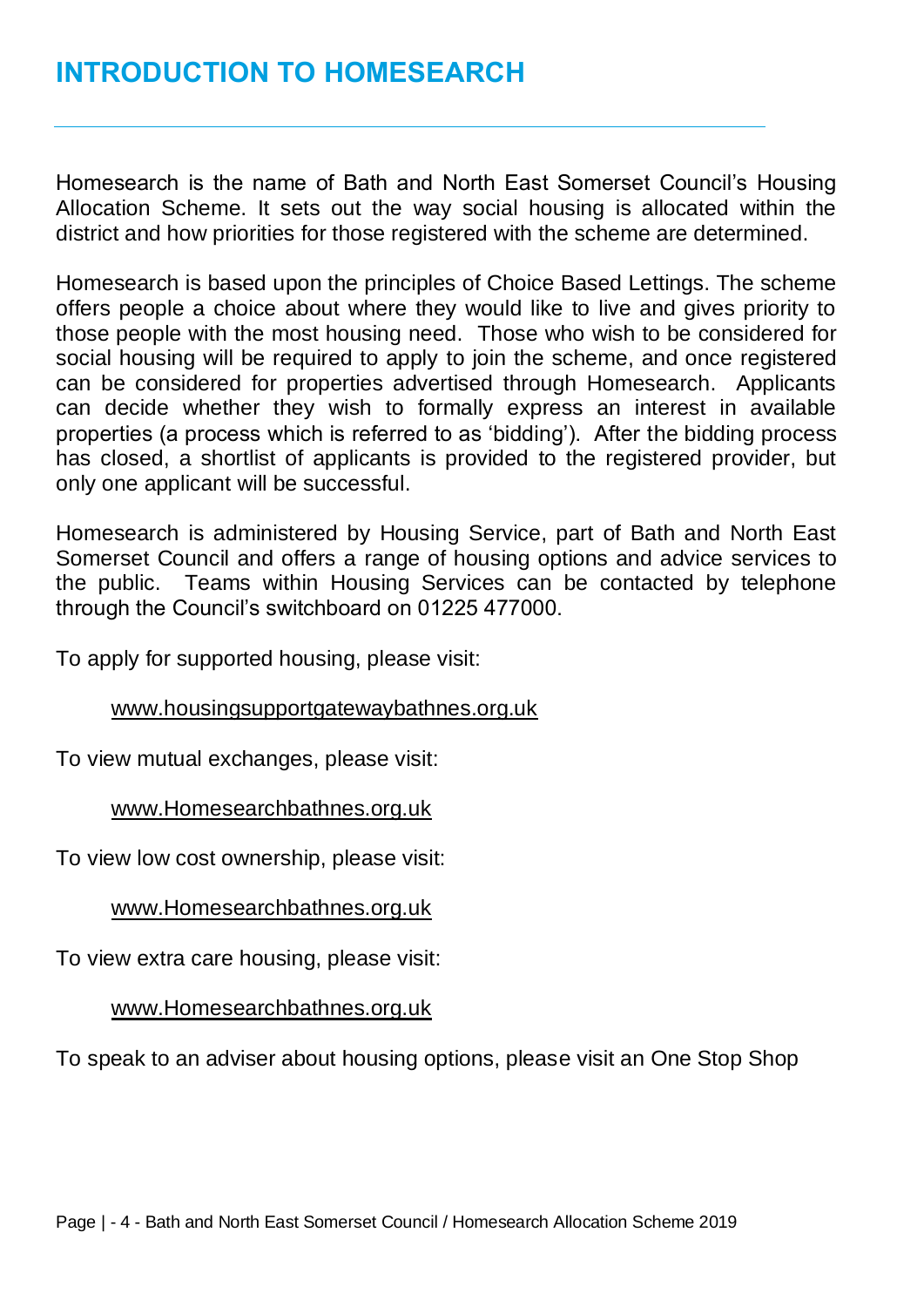# **Homesearch aims**

Homesearch aims to:

| Provide a simple,<br>clear and fair<br>allocation scheme | Promote greater<br>choice and provide<br>information on<br>housing options |                                           |  | Provide support for<br>those in greatest<br>housing need,<br>including people who<br>are experiencing<br>homelessness |  |  | Create mixed and<br>sustainable<br>communities    |  |  |
|----------------------------------------------------------|----------------------------------------------------------------------------|-------------------------------------------|--|-----------------------------------------------------------------------------------------------------------------------|--|--|---------------------------------------------------|--|--|
|                                                          |                                                                            | Make the best use<br>of the housing stock |  | Promote greater<br>mobility for existing<br>social tenants                                                            |  |  | Ensure the scheme<br>complies with<br>legislation |  |  |

# **The Homesearch Partnership**

Homesearch is a partnership between Bath and North East Somerset Council and registered providers (commonly known as registered social landlords or housing associations), non-registered affordable housing providers and managing agents that offer discounted market rent tenancies and social housing tenancies in the area. In 1999, Bath and North East Somerset Council transferred its housing stock to Somer Community Housing Trust (now known as Curo Places) and as a result no longer owns or manages any social housing properties. Homesearch allows applicants to access social housing from the following providers:



Page | - 5 - Bath and North East Somerset Council / Homesearch Allocation Scheme 2019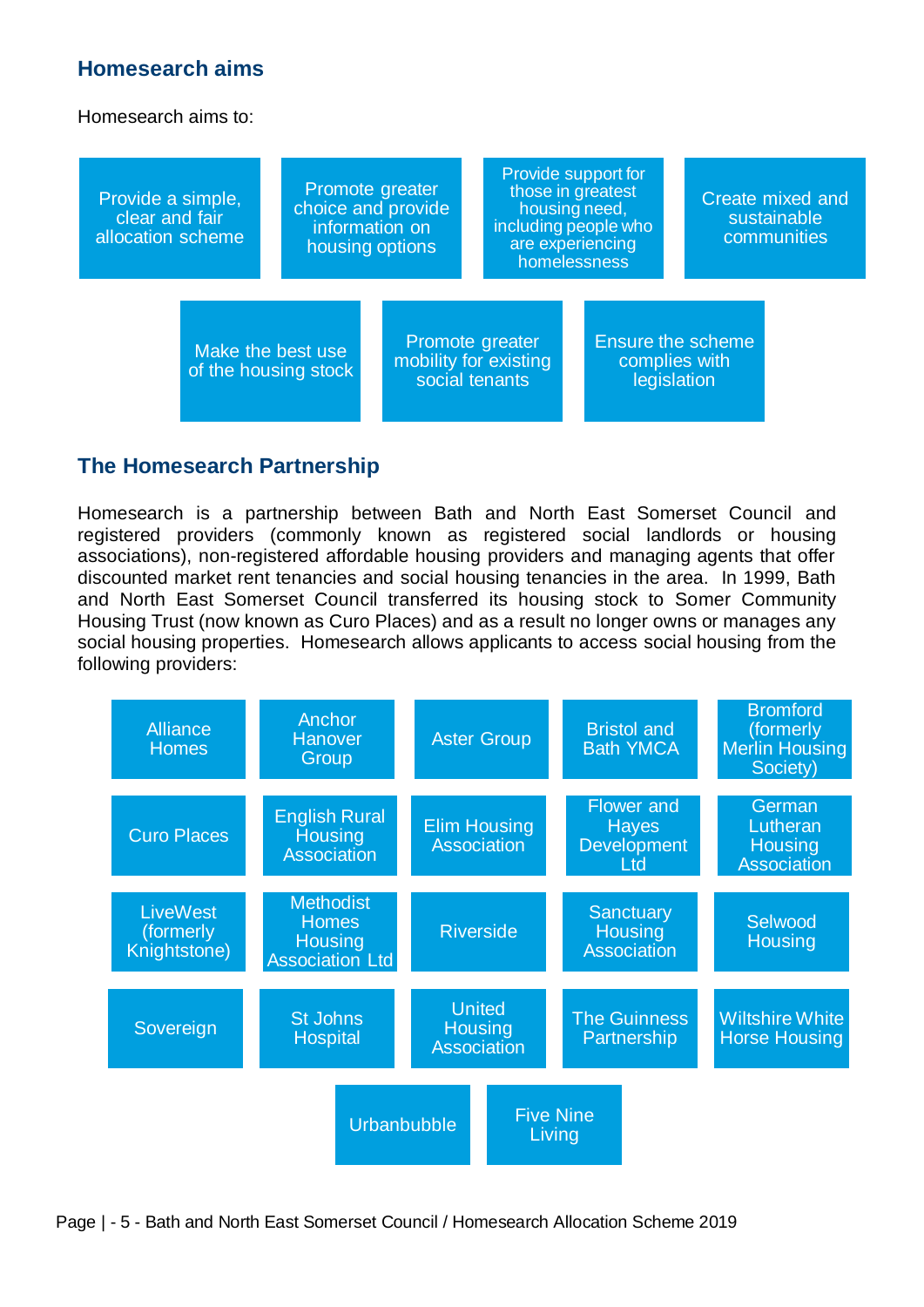# **Statement on choice**

Homesearch is committed to Choice Based Lettings. CBL allows applicants to have a degree of choice on the property they wish to live in. There are, however, occasions when it is not advisable, or practicable, to offer a choice of housing to a particular applicant or categories of applicants. This can apply when an:

- Applicant is owed a homeless duty under section 189B, 193 and 195 of the Housing Act 1996, Part 7
- Applicant needs a large property and limited housing stock of that size is available
- Allocation would result in the poor use of housing stock. For example, a property could be statutorily overcrowded or under occupied
- Applicant is a sexual, or violent, offender and there is a need to manage the risk which they pose to other individuals and the community.

Applicants, in these circumstances, are not necessarily excluded from having choice. It may in some cases be sufficient to restrict the properties they can bid for; impose a time limit for bidding; reject their bid, or only allow a professional, such as a probation officer, to bid on their behalf.

# **Fairness**

We have engaged fully with the wider community in the development of this allocation scheme in order to allocate properties fairly. We will continue to provide regular, accurate and generalised information about how social housing is being allocated. This information will be published on the Homesearch Scheme website [www.homesearchbathnes.org.uk](http://www.homesearchbathnes.org.uk/) and made available for inspection in Council offices.

# **Tenancy types**

| <b>Introductory</b><br>(Starter tenancies) | These tenancies are offered by housing providers for a trial period of<br>usually twelve months. They give similar rights as an assured<br>shorthold tenancy and at the end of the trial period if a tenant has<br>kept to the terms of their tenancy agreement the trial period ends and<br>can become an assured tenancy.     |
|--------------------------------------------|---------------------------------------------------------------------------------------------------------------------------------------------------------------------------------------------------------------------------------------------------------------------------------------------------------------------------------|
| <b>Assured</b><br>(Lifetime tenancy)       | These tenancies are offered by housing providers and are available<br>for as long as the tenant keeps to the terms of their tenancy<br>agreement.                                                                                                                                                                               |
| <b>Fixed Term</b><br>(with an end date)    | These tenancies will end on the last day of the fixed term period<br>unless a new tenancy is granted. The Council's Tenancy Strategy<br>provides a guide to help housing providers decide the length of their<br>fixed term. The tenancy can be ended during the fixed term if the<br>tenant breaches their tenancy conditions. |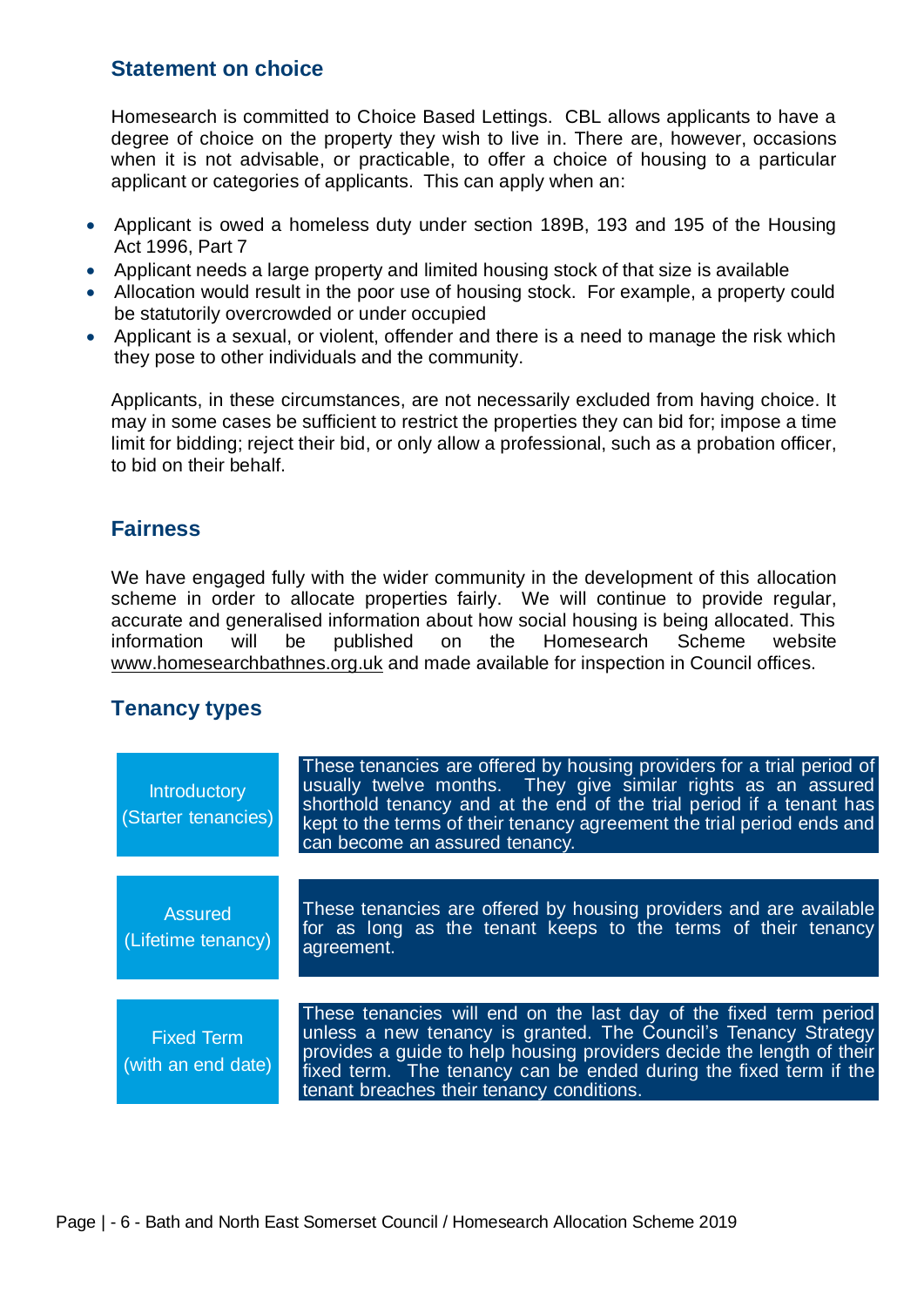# **Rent levels**

Properties will be let at either a social rent, affordable rent or discounted market rent

| Social rent                      | Social rent is based on a rent formula set by the regulator of social<br>housing and is commonly less than a market or affordable rent.                      |
|----------------------------------|--------------------------------------------------------------------------------------------------------------------------------------------------------------|
| Affordable rent                  | Affordable rent will be set at up to 80% of the local market rent.                                                                                           |
|                                  |                                                                                                                                                              |
| <b>Discounted</b><br>market rent | Market rent (or intermediate market rent) offers new build homes<br>at less than the market rent currently they must not exceed 80% of<br>local market rent. |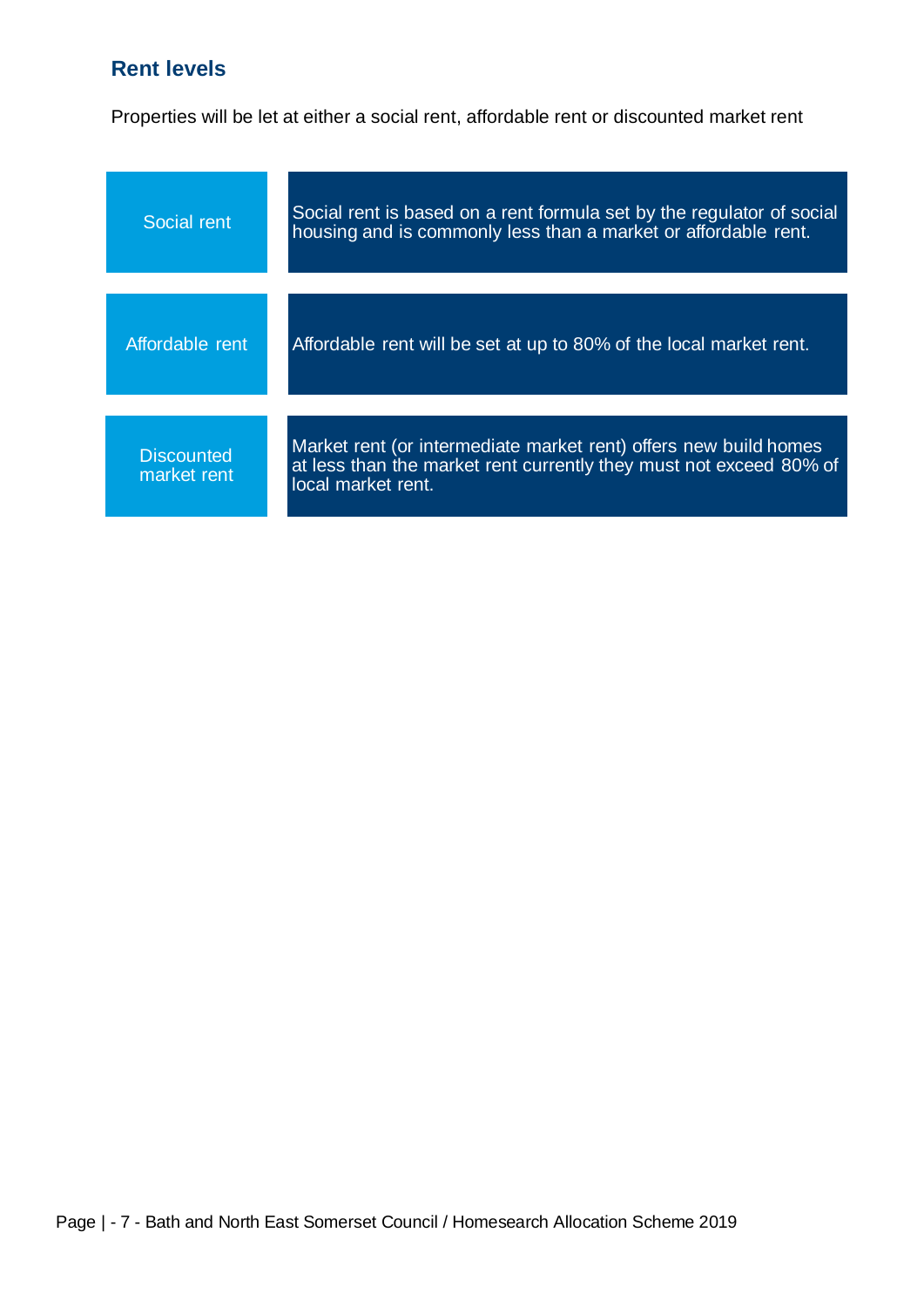# <span id="page-7-0"></span>**APPLYING TO HOMESEARCH**

# **Eligibility and qualification criteria**

Every application to join Homesearch will be considered. We will establish whether the applicant and their household are eligible and qualify to join the scheme. We will comply with the eligibility criteria set out in the Housing Act 1996, Part 6 section 160ZA and any amendments made by such regulations and orders.

# **Eligibility criteria**

There are some people who will not be eligible to join Homesearch. They include:

- People from abroad who are subject to immigration control, under the Asylum and Immigration Act 1996, unless within a class prescribed in regulation<sup>1</sup>
- People from abroad described by regulations, even if not subject to immigration control
	- i. Those who are not habitually resident in the Common Travel Area<sup>2</sup>
	- ii. Those whose only right to reside in the UK is derived from his status as a jobseeker<sup>3</sup> (or his status as the family member of a jobseeker).
	- iii. Those whose only right to reside in the UK is an initial right to reside for a period not exceeding 3 months $4$
	- iv. Those whose only right to reside in the UK is a derivative right to reside to which they are entitled under regulation 16 (1) of the EEA Regulations, but only in a case where the right exists under that regulation because the applicant satisfies the criteria in regulation 16 (5)
	- v. Those whose only right to reside in the Common Travel Area is a right equivalent to one of the those mentioned in sub-paragraph (ii) and (iv)
- People who are not habitually resident in the Common Travel Area<sup>5</sup>

The Common Travel Area: England, Wales, Scotland, Northern Ireland, Republic of Ireland, Isle of Man, and the Channel Islands.

The eligibility criterion does not apply to people who are already a secure, or introductory, tenant of a housing authority or an assured tenant of a registered provider.

<sup>1</sup> Class as prescribed in section 160ZA (2) of the Asylum and Immigration Act 1996

 $2$  Habitual residence has the meaning as set out in the Code 3.20, and subject to certain exceptions listed in 3.17

 $3$  Jobseeker has the meaning as set out in regulation (6) 1 of the EEA Regulation

<sup>4</sup> As per regulation 13 of the EEA Regulations

<sup>5</sup> Subject to certain exceptions listed in the Code 3.17

Page | - 8 - Bath and North East Somerset Council / Homesearch Allocation Scheme 2019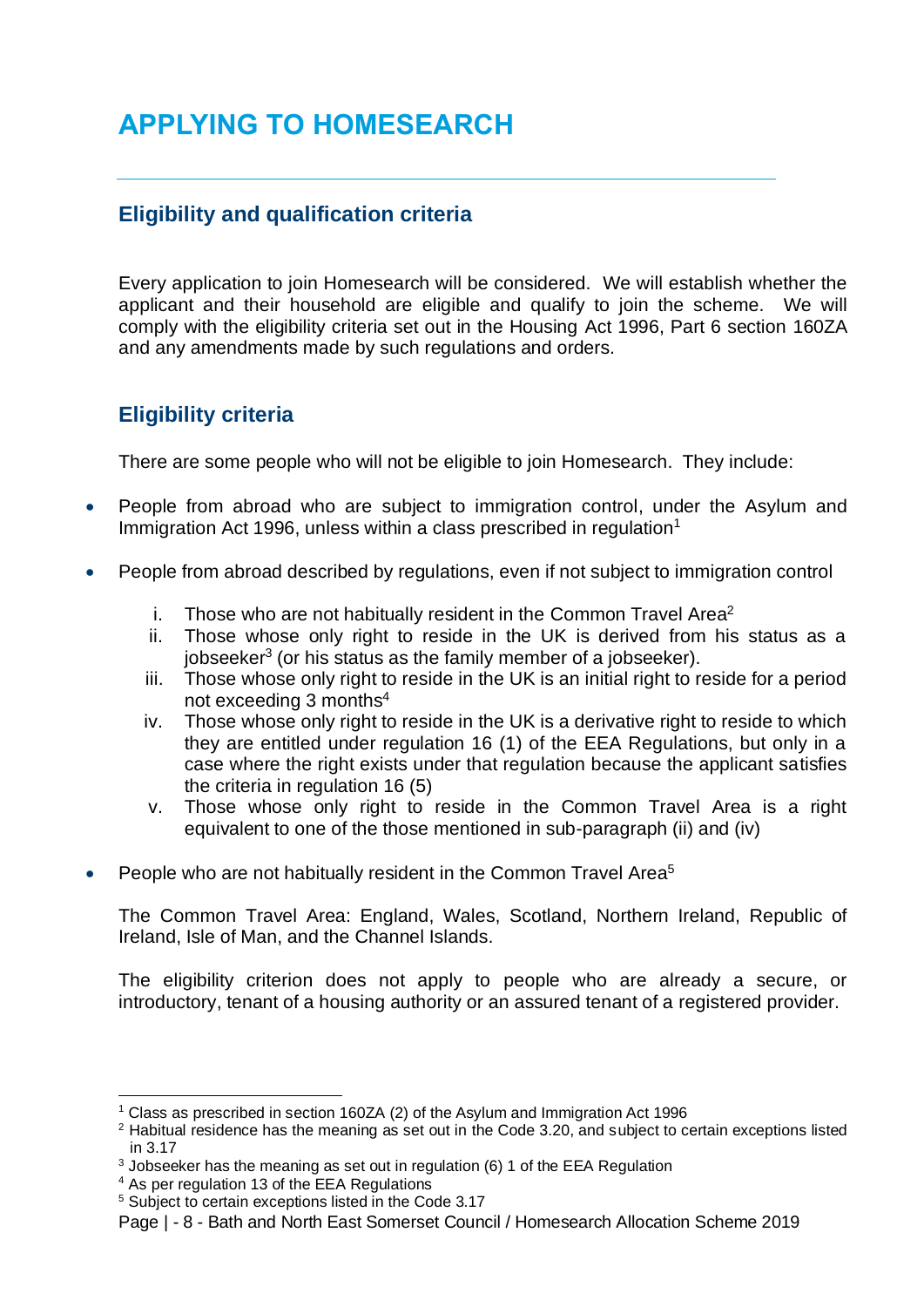# **Applications from EEA nationals (and their family members) between**

# **1 st January 2021 – 30th June 2021**

We advise EEA citizens, and their family members<sup>6</sup>, who are eligible to apply to the EU Settlement Scheme (EUSS) to do so before the deadline of the  $30<sup>th</sup>$  June 2021, if they wish to continue residing in the UK. Please note that references in this part to EEA citizens includes reference to their family members.

We will require evidence of an EEA national's immigration status, before accepting their application onto the Homesearch Register.

• EEA citizens granted settled status (also known as indefinite leave to enter or remain) will be eligible. They can use their digital status under the EUSS as evidence.

EEA citizens granted pre-settled status (also known as limited leave to enter or remain) and EEA citizens frontier<sup>7</sup> working in the UK will be eligible on broadly the same terms as was the case prior to the end of the Transition Period on the 31<sup>st</sup> December 2020. As per ii – v above.

# **Applications from EEA nationals (and their family members) after the**

# **30th June 2021**

EEA nationals who do not make their application before the deadline may not be eligible for Homesearch, unless their rights are protected by the Withdrawal Agreement<sup>8</sup>. Late applications to the EUSS will only be accepted where there are reasonable grounds for missing the 30 June 2021 deadline. We would advise a person applying to Homesearch to contact the [EU Settlement Scheme.](http://www.gov.uk/settled-status-eu-citizens-families/applying-for-settled-status)

**Online:** [www.eu-settled-status-enquiries.service.gov.uk/start?hof-cookie-check](http://www.eu-settled-status-enquiries.service.gov.uk/start?hof-cookie-check) **Telephone:** 0300 123 7379

# **Applications from newly arrived EEA nationals (and their family**

# **members) to the UK from the 1st January 2021**

From the 1<sup>st</sup> January 2021, newly arriving EEA citizens will come under the new pointsbased immigration system<sup>9</sup>. They will generally be considered eligible after indefinite leave to remain is granted, usually after five years of continuous residence; unless they are within one of the exempted categories under regulation 3 of the Eligibility Regulations.

<sup>&</sup>lt;sup>6</sup> Including family members moving to the UK to join their sponsor EEA citizen

 $7$  Regulation 4(2) and 6(2)

<sup>8</sup> Citizens' Rights (Application Deadline and Temporary Protection) (EU Exit) Regulations

<sup>&</sup>lt;sup>9</sup> Exception for those eligible to apply to the EUSS in another capacity, such as being a joining family member

Page | - 9 - Bath and North East Somerset Council / Homesearch Allocation Scheme 2019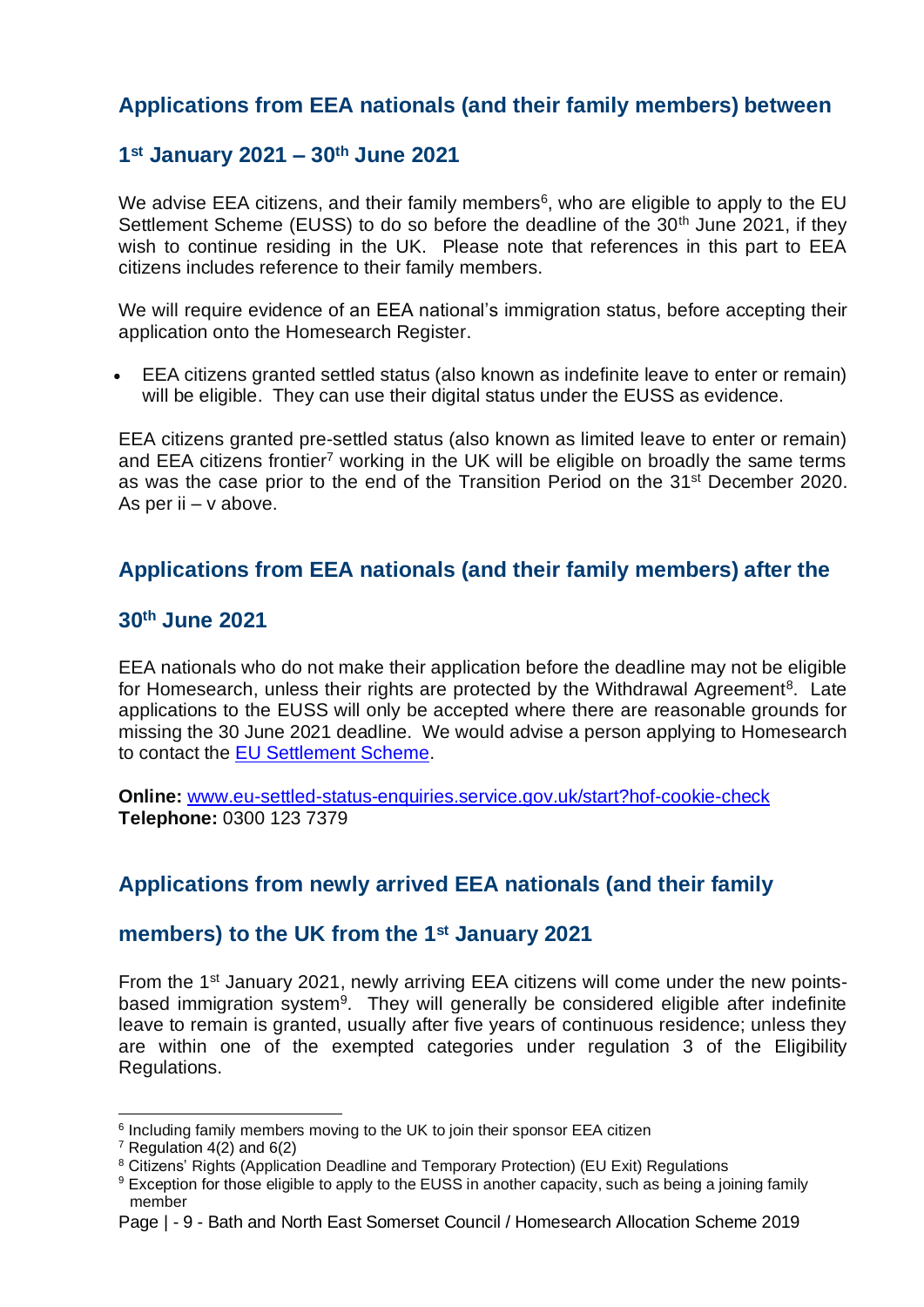# **Qualification criteria**

There are some people who will not qualify to join Homesearch. They include:

- People who are guilty of unacceptable behaviour serious enough to make them unsuitable as a prospective tenant or to be part of the household
- People who have assets, or income, above the financial resource limit
- People who own their own home and have no housing need
- People who do not have a local connection to Bath and North East Somerset
- People who are serving a prison sentence of longer than 6 months.

We will accept applications from people over the age of 16, but those aged 16 and 17 will need a guarantor and, where successful, accommodation will be provided to them on terms which reflect their inability to hold a legal tenancy.

In exceptional circumstances, we may accept people who do not meet the qualification criteria. The decision will be made by the Senior Housing Practitioner – Homesearch.

# **Guarantors**

A person acting as a guarantor will be required to sign a form of guarantee stating that they will be liable for the tenancy, such as rent payments, in the event of the tenant defaulting. The Registered Provider will consider whether the proposed guarantor is a suitable person and in considering suitability they may consider the guarantor's ability to meet rent payments, understand and accept the terms of the tenancy agreement. The decision will be made by the Registered Provider.

# **Local connection to Bath and North East Somerset**

We apply local connection criteria to ensure that, wherever possible, social housing goes to local people. An applicant without a local connection to Bath and North East Somerset will not qualify to join the scheme.

We will consider the applicant's individual circumstances because there may be situations, by exception, when it would be right for them to qualify to join the scheme, even though they do not have a local connection. We will also comply with statutory guidance and ensure that those in the armed forces will not be disadvantage when we apply this criteria.<sup>10</sup>

Local connection to Bath and North East Somerset is defined as: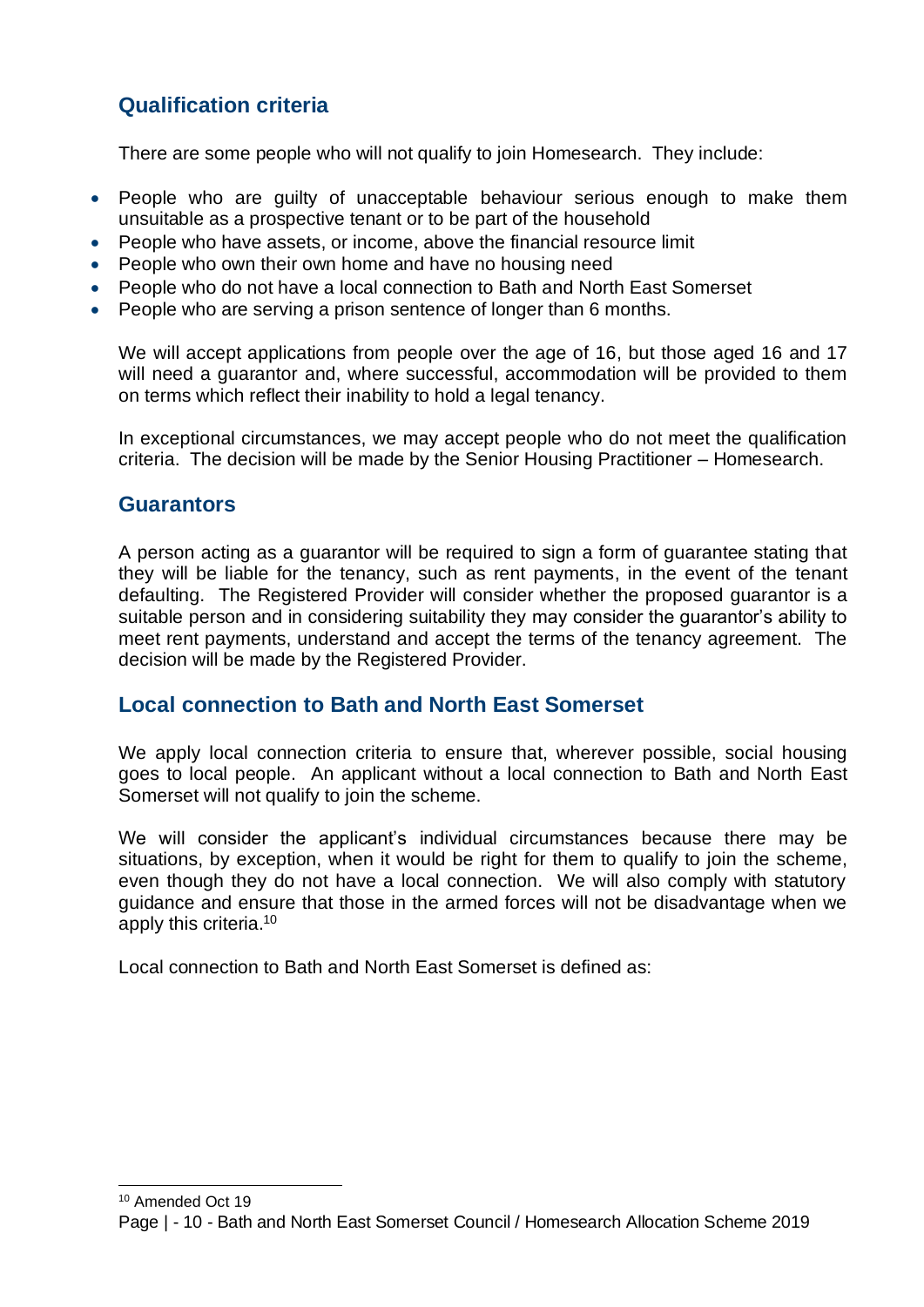| <b>Residency</b>               | Living in the district for six out of the last twelve months, or three out<br>of the last five years. The residency will need to be permanent and<br>of their own choice                                                                                                                                                                                                 |
|--------------------------------|--------------------------------------------------------------------------------------------------------------------------------------------------------------------------------------------------------------------------------------------------------------------------------------------------------------------------------------------------------------------------|
| <b>Employment</b>              | Permanent paid employment or substantial voluntary work in the<br>district                                                                                                                                                                                                                                                                                               |
| <b>Support</b>                 | A need to move to the area to receive, or provide, essential support<br>to, or from, a close relative                                                                                                                                                                                                                                                                    |
| <b>Special</b><br>circumstance | For example: Applicant who receive specialist medical services<br>within the district which cannot be provided elsewhere. Or<br>Applicants who have experienced domestic abuse and established<br>accommodation in refuge or other temporary accommodation<br>commissioned by Bath and North East Somerset Council that is<br>located within the local autority district |
| Asylum                         | Living in accommodation in the district under section 95 of the<br>Immigration and Asylum Act 1999                                                                                                                                                                                                                                                                       |
| <b>Homeless</b>                | Accepted by Bath and North East Somerset as owed a duty under<br>s193 (2) of the Housing Act 1996 Part 7 and not subject to a referral<br>to another local housing authority under s198                                                                                                                                                                                  |

More information about support is available on page - [21 -](#page-20-0) onwards.

# **Living permanently in Bath and North East Somerset<sup>11</sup>**

Local connection through residency will require a person to live permanently in the district of Bath and North East Somerset.

Most people will have one home and will be considered to be living there permanently. If an applicant has more than one home, or does not have a home in the district, they will not be considered to be living in Bath and North East Somerset permanently. For example:

A student may have a home address which is different to their term-time address - the place they live during the academic year whilst studying on their course.

Local connection, through residency, will not be met if an applicant is living outside the district of Bath and North East Somerset for prolonged, or frequent, periods.

# **Members of the Armed Forces and the Reserve Forces**

A local connection to Bath and North East Somerset does not apply to the following categories of people:

 $\mathsf{I}$ 

<sup>&</sup>lt;sup>11</sup> Added Oct 19

Page | - 11 - Bath and North East Somerset Council / Homesearch Allocation Scheme 2019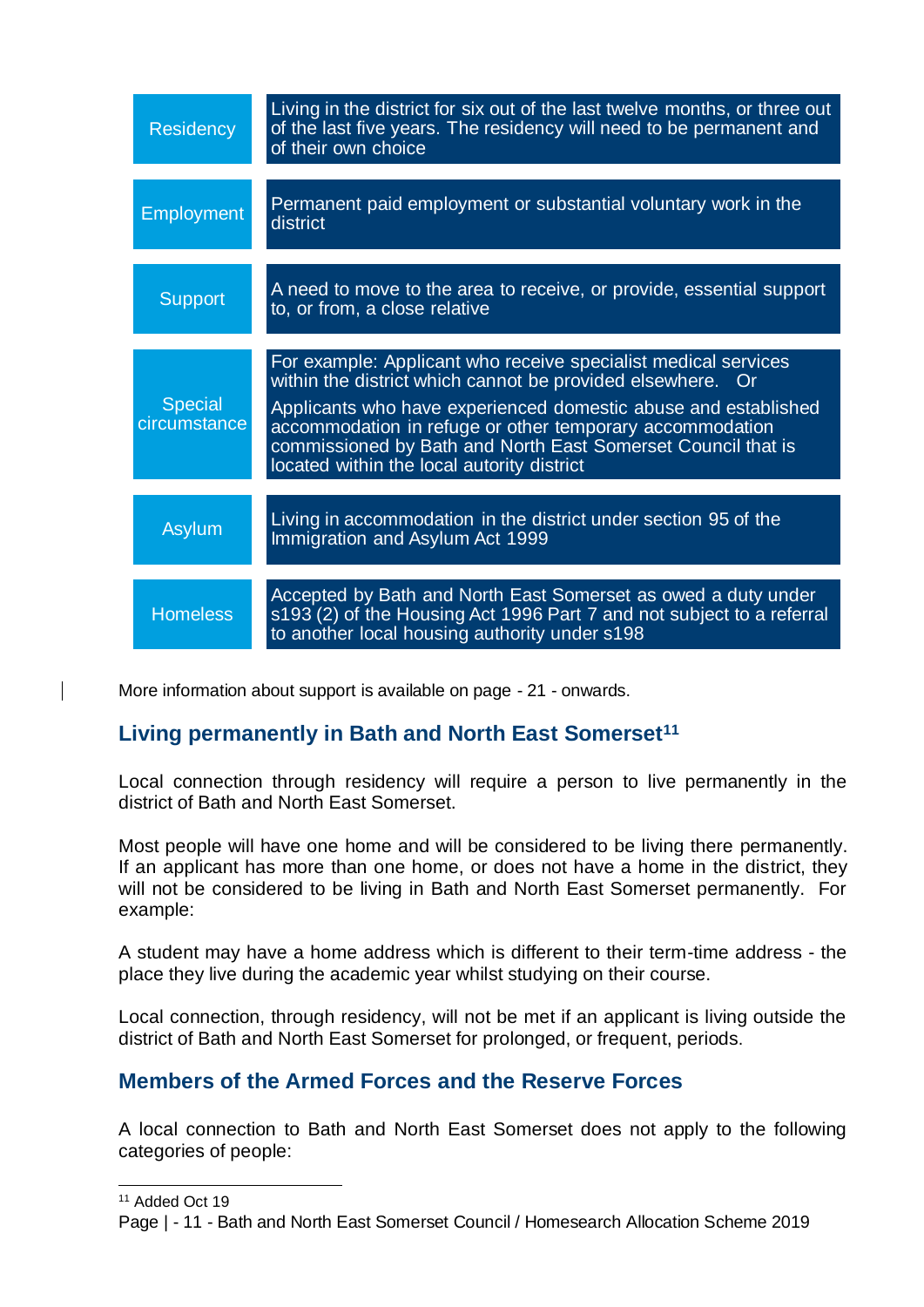- Serving in the regular forces
- Served in the regular forces within five years of the date of their application for an allocation of housing under [Part 6](http://login.westlaw.co.uk/maf/wluk/app/document?src=doc&linktype=ref&&context=17&crumb-action=replace&docguid=I295B2780E44F11DA8D70A0E70A78ED65) of the 1996 Act
- Serving, or has served in the reserve forces, and who is suffering from a serious injury, illness or disability which is attributable (wholly or partly) to that service
- Recently ceased, or will cease to be entitled, to reside in accommodation provided by the Ministry of Defence following the death of that person's spouse or civil partner where—
	- The spouse, or civil partner, has served in the regular forces; and
	- Their death was attributable (wholly or partly) to that service.

# **Former relevant children**

Former relevant children owed a duty by Bath and North East Somerset Council under section 23C of the Children Act 1989 will have a local connection. Children provided with accommodation under section 22A of the Children Act 1989 will also have a local connection if they are normally resident for a continuous period of at least two years some of which before the age of 16.

# **Social tenants with a right to move**

A local connection to Bath and North East Somerset does not apply to social housing tenants from another local authority that meets the following criteria:



Most social tenants working in the district will meet the local connection criteria, but for those that do not the following factors are relevant:

- The distance and time taken to travel between home and work
- The availability of transport and the person's ability to afford travelling costs
- The nature of the work and if similar opportunities are available closer to home
- Relevant personal factors including medical conditions and child care
- The length of their work contract
- The impact on their employment and prospects if they do not move.

Work must not be voluntary, short-term (intermittent and for less than 12 months), marginal in nature (less than 16 hours per week), or ancillary.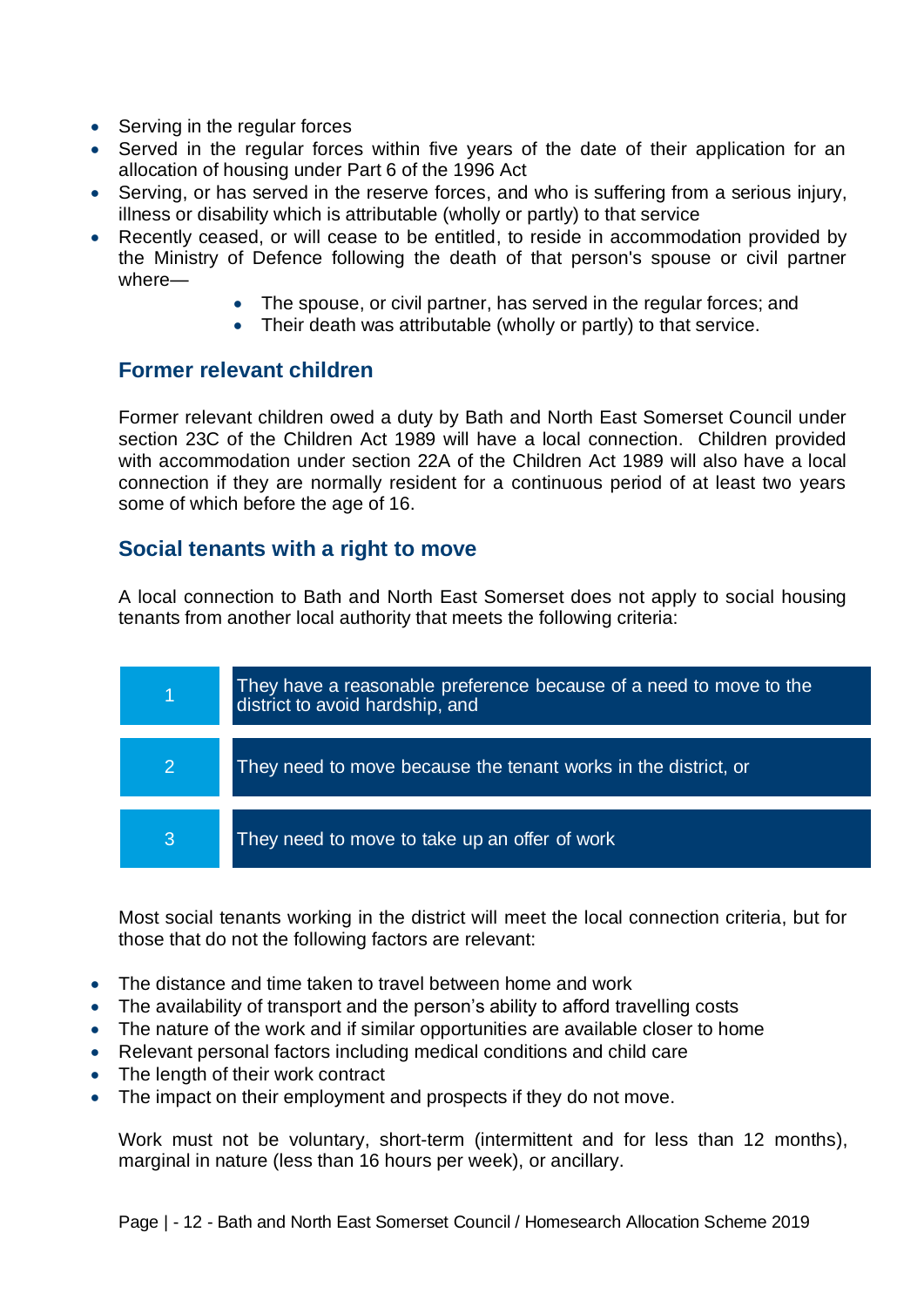The Senior Housing Practitioner will consider each case on its merits and have regard to the guidance issued by the Secretary of State.

# **Financial resource limit**



The financial resource limit is £60,000 and people with sufficient financial resources available to meet their housing needs will not qualify to join the scheme. We will take into account any income, savings and investments when calculating the financial resources available. Capital money as a result of a previous disposal of assets, such as property, will be considered when calculating the financial resources available.

This can include disposals for nil (for example, transfer of ownership) or below market rate value. We consider a combined income, savings, investments or capital of £60,000 or more is sufficient to buy a home or pay market rent in the district.

The following exceptions apply:

- People in receipt of an income-based benefit
- Existing social tenants with the right to transfer may be excluded from the financial resource limit subject to an agreement we have with a registered provider
- Lump sum payments received by a member of the Armed Forces (including former service personnel) as compensation for an injury or disability sustained on active services, or similar awards made to civilian e.g. for industrial injury or redundancy
- People in need of supported housing (including sheltered housing) because they are elderly, have a disability or a medical condition.

# **Property ownership**

People who own a property will not qualify

The following exceptions apply:

- People in financial difficulty because their home is being repossessed or they are in significant and long-standing mortgage arrears
- People who need supported housing (including sheltered housing) because of their age, disability or medical condition.

We may request for a homeowner markets their property for sale before a register provider will consider them for a tenancy.

The decision to accept applications made by home owners will be made by the Senior Housing Practitioner – Homesearch.

# **Joint applications**

Page | - 13 - Bath and North East Somerset Council / Homesearch Allocation Scheme 2019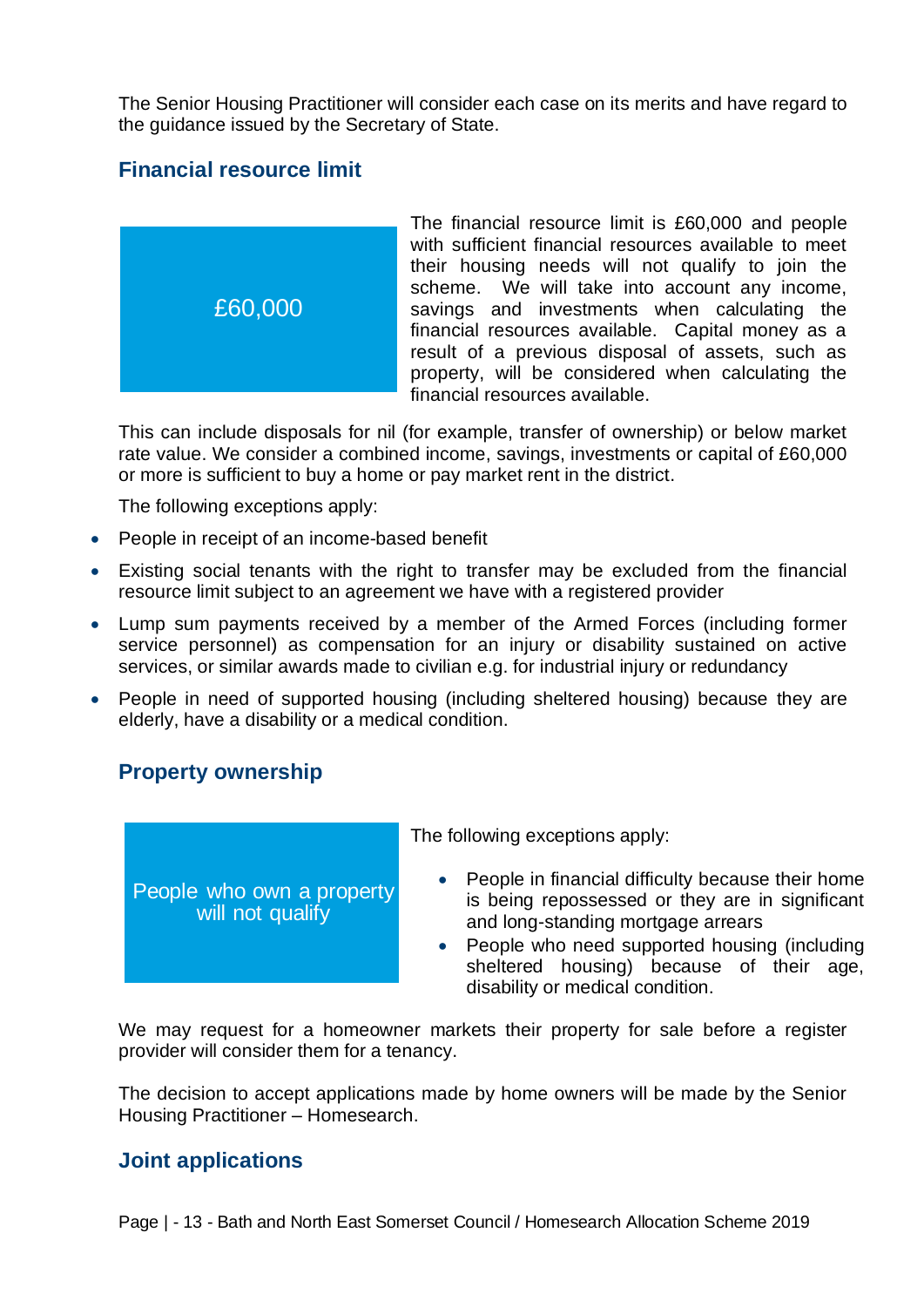We will accept joint applications from people who are:



Friends and family members cannot have a joint application, but in exceptional circumstances, and subject to the criteria below, it may be permitted.

- They normally reside together as a member of the family, and
- Might otherwise reasonably be expected to reside together.

A child can be added to an application if they are substantially dependent on the applicant (including financially dependent), and there is, or will be, a degree of permanence or regularity in that residency. We will normally require an applicant to have 50%, or more, of the custody of the child; a temporary arrangement will be insufficient.

We will request details of the care and living arrangements and evidence that the child lives, or intends to live, with the applicant include (but is not limited to):

- Signed statement of fact
- Child benefit letter
- Court order
- Confirmation of the child's address from the child's GP, nursery or school.

We will seek information from Children Services for children returning to the family from the care of social services. The decision will be made by the Senior Housing Practitioner – Homesearch. The Senior Housing Practitioner may seek advice from the Wellbeing and Hardship Panel. The Wellbeing and Hardship Panel is explained on page - [26 -.](#page-25-0)

# **Ineligible family members**

We will not grant a joint application if any one of the applicants is a person from abroad who is ineligible for an allocation of social housing. A tenancy can be granted to the eligible applicant, as long as they do not fail the qualification criteria, and consideration will be given to family members when determining the size of the accommodation which is to be allocated.

The decision will be made by the Senior Housing Practitioner – Homesearch.

# **Sharing a home to provide mutual support**

Friends, and extended family members, will not be included on an application. We may, in exceptional circumstances, agree their inclusion subject to the following conditions: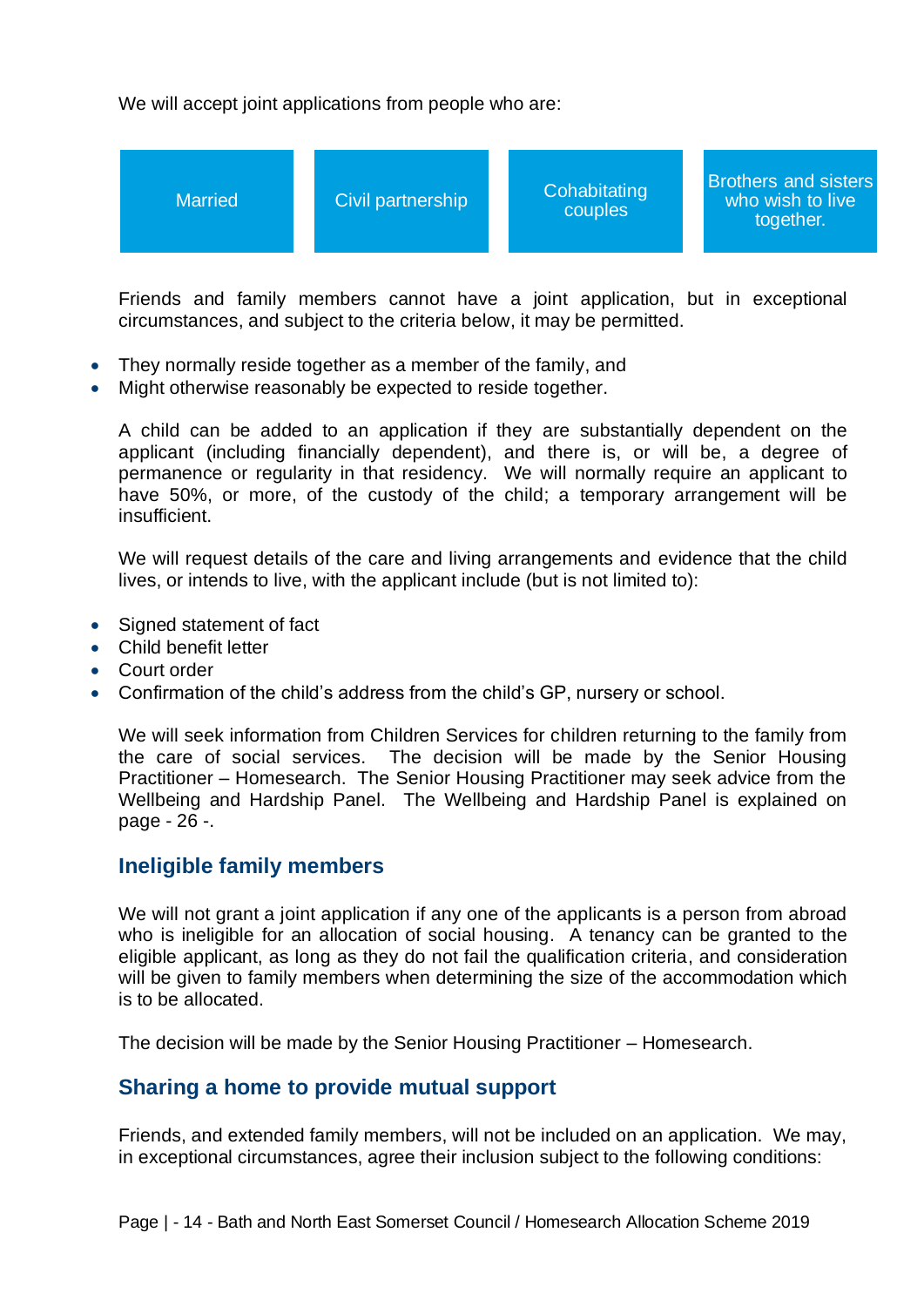- They provide mutual support which is required to create a sustainable tenancy
- Either has a significant medical condition which necessitates the needs to live together. We may request evidence of residency and support which can include (but is not limited to) a signed statement of fact, utility bills, support plans and information from social services.

The decision will be made by the Senior Housing Practitioner – Homesearch. The Senior Housing Practitioner may seek advice from the Wellbeing and Hardship Panel. See page - [26 -.](#page-25-0)

# **Suspending applications**Error! Bookmark not defined.

There may be circumstances when it is appropriate to suspend an application. We can suspend an application if the household is not tenancy ready, for example (but is not limited to):

| Reason for suspension                                                                                                 |                                                                                                                                                                                                                                                                                                             |                                                                                                                                                  |                                                                 |                                                                                                                                                                                                                     |  |  |  |
|-----------------------------------------------------------------------------------------------------------------------|-------------------------------------------------------------------------------------------------------------------------------------------------------------------------------------------------------------------------------------------------------------------------------------------------------------|--------------------------------------------------------------------------------------------------------------------------------------------------|-----------------------------------------------------------------|---------------------------------------------------------------------------------------------------------------------------------------------------------------------------------------------------------------------|--|--|--|
| People who are<br>guilty of<br>unacceptable<br>behaviour                                                              | People in rent<br>arrears                                                                                                                                                                                                                                                                                   | People whose<br>application<br>needs further<br>investigation as<br>there is<br>reasonable<br>suspicion that<br>the application<br>is fraudulent | People who<br>have refused<br>two reasonable<br>property offers | Unmanged housing<br>related debt<br>i.e. We lent money to<br>prevent homelessness,<br>such as a deposit and<br>rent in advance.<br>i.e. We paid temporary<br>accommodation costs,<br>such as a bed and<br>breakfast |  |  |  |
|                                                                                                                       |                                                                                                                                                                                                                                                                                                             | <b>Suspension period</b>                                                                                                                         |                                                                 |                                                                                                                                                                                                                     |  |  |  |
| Decided on a<br>case by case<br>basis, but<br>normally twelve<br>months unless<br>there are<br>exceptional<br>reasons | <b>Until rent</b><br><b>Until the</b><br>arrears clear or<br>outcome of the<br>investigation.<br>an agreed<br><b>Twenty-four</b><br>repayment plan<br>has been<br>months if<br>satisfactorily<br>convincing<br>evidence of<br>maintained for a<br>fraudulent<br>period of at<br>least ten weeks<br>activity |                                                                                                                                                  | <b>Twelve months</b>                                            | Until defaulted amount<br>cleared and a repayment<br>plan has been maintained<br>for at least ten weeks                                                                                                             |  |  |  |

The application will not accrue waiting time for the period of the suspension.

Upon request, the Senior Housing Practitioner – Homesearch can consider exceptional reasons why an application should not be suspended.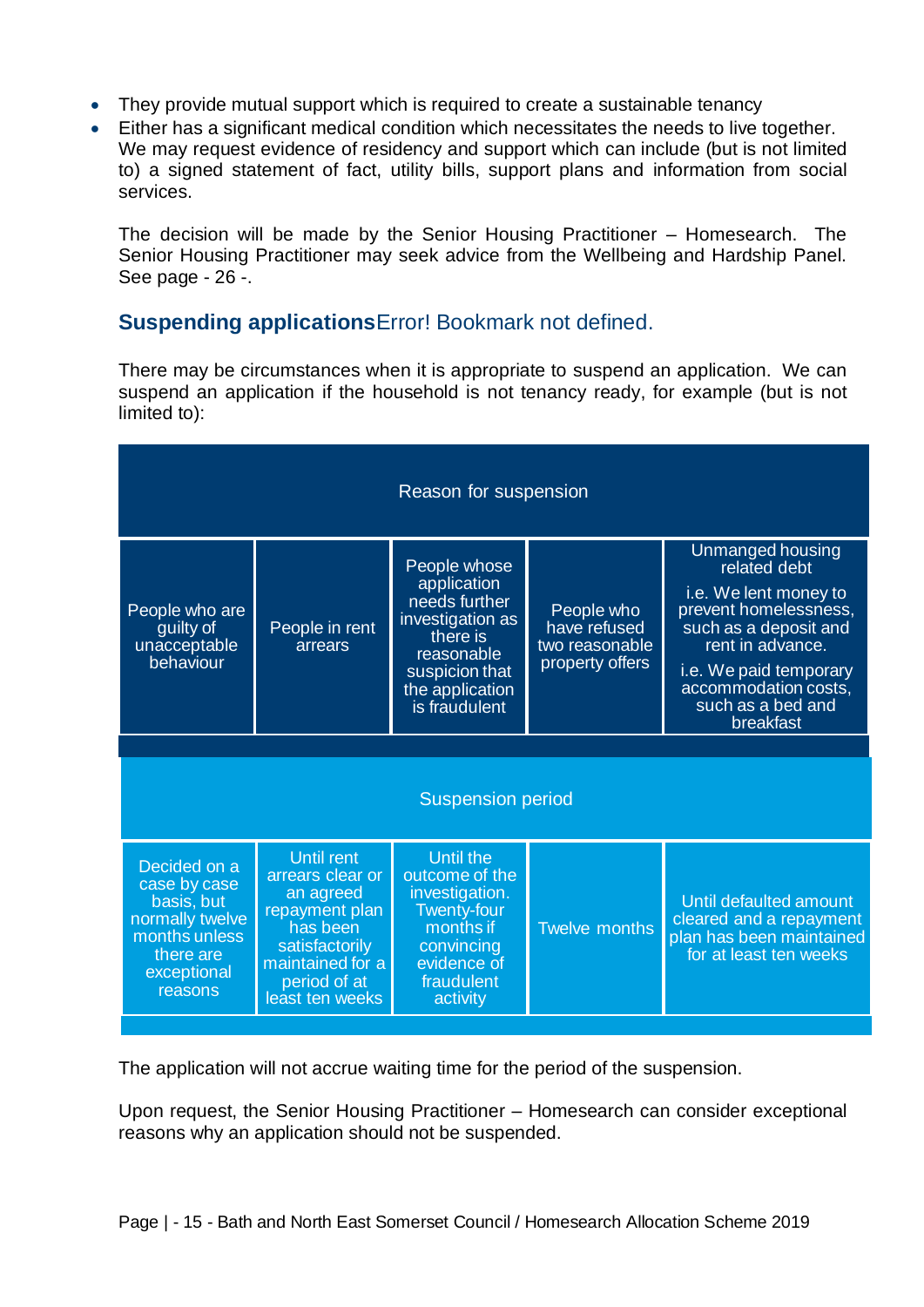# **Applicants not ready to move**

We will suspend an application if the applicant is not considered able to live independently, or who does not wish to move until a future date. Their application will be unsuspended when they are ready to move.

# **Fresh applications**

We will consider an application afresh where their circumstances have changed since their last application. We will ask an applicant to provide evidence about how their circumstances have changed.

# **Eligibility and qualification considerations**

The Senior Housing Practitioner will ensure in making these decisions that there will be no adverse implications for the good use of the housing stock (and for the ability to continue to provide for housing need).

There are legal and financial implications to a joint tenancy which includes liability and succession rights which the applicant can discuss with the Registered Provider at the time of nomination.

The final decision, on whether to grant a tenancy, will rest with a registered provider at the time of nomination.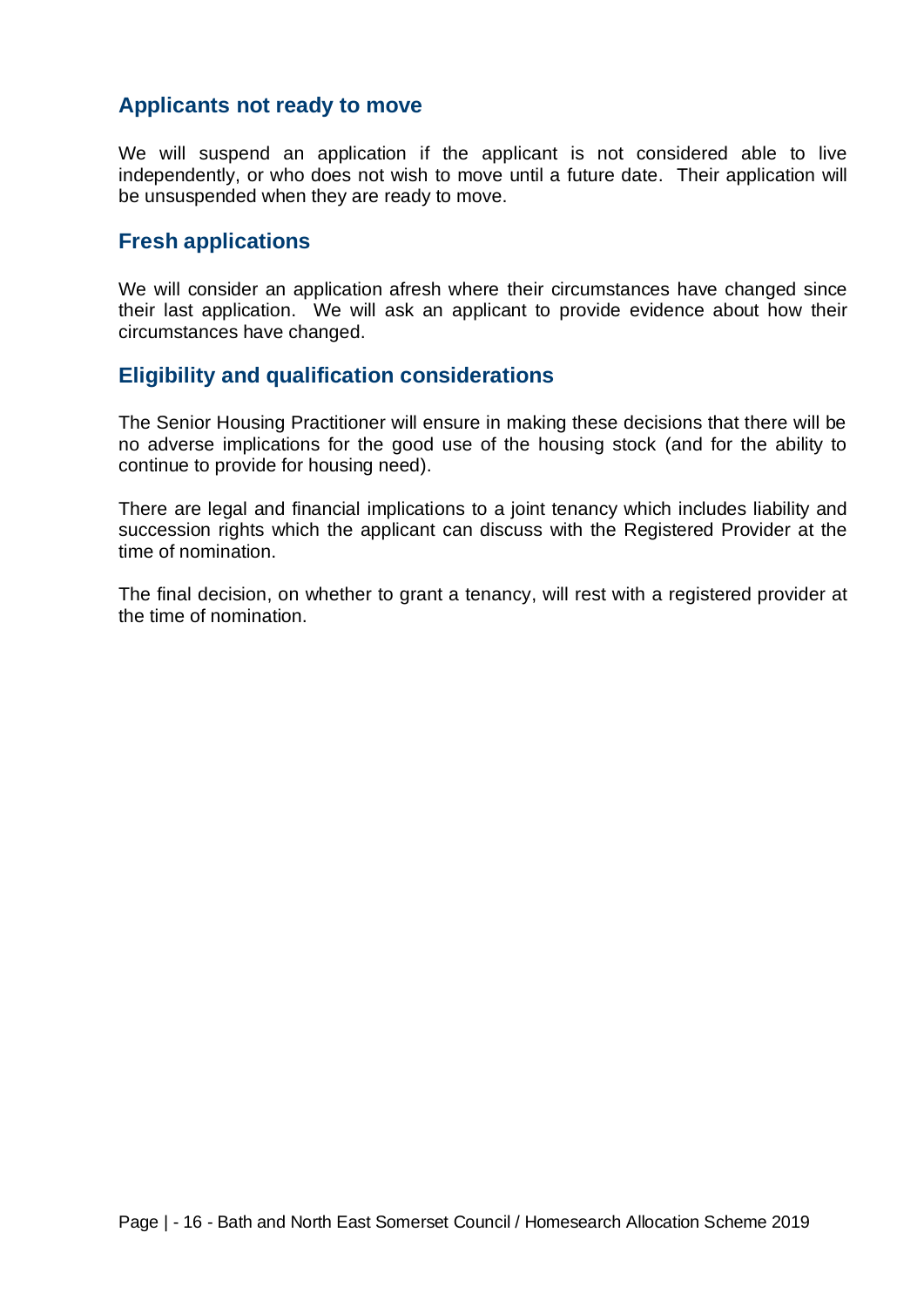# <span id="page-16-0"></span>**THE GROUP STRUCTURE**

Our Grouping Structure prioritises social housing to those people in greatest housing need. There are three Groups, A, B, and C. Applicants who are placed in Group A hold the greatest priority. Priority decreases from Group B to C. A summary is provided below.

| <b>Grouping Structure</b>                                                                                                                            |                                                         |                                                        |  |  |  |  |  |  |
|------------------------------------------------------------------------------------------------------------------------------------------------------|---------------------------------------------------------|--------------------------------------------------------|--|--|--|--|--|--|
| Group A<br>Urgently need to be housed<br>because there is a serious<br>risk to health, safety,<br>wellbeing and a specific<br>statutory requirement. | <b>Group B</b><br>High or medium level<br>housing need. | Group C<br>Low housing need or<br>simple wish to move. |  |  |  |  |  |  |

The Grouping structure will take into account legal requirements and the Council's local strategic priorities. By law, we are required to give reasonable preference to certain categories of people. They are:

- People who are homeless within the meaning of the Housing Act 1996, Part 7
- People who are owed a particularly statutory duty by any local housing authority under certain provisions of the homeless legislation
- People occupying insanitary or overcrowded housing or otherwise living in unsatisfactory housing conditions
- People who need to move on medical, welfare or disability grounds, and
- People who need to move to a particular locality within Bath and North East Somerset where failure to meet that need would cause hardship to themselves or to others.

We expect an applicant to tell us about any changes in their circumstances which would affect their application. We will routinely review applications in Groups A and B to ensure their priority remains valid, but only frequently review Group C which will depend on the needs of the service.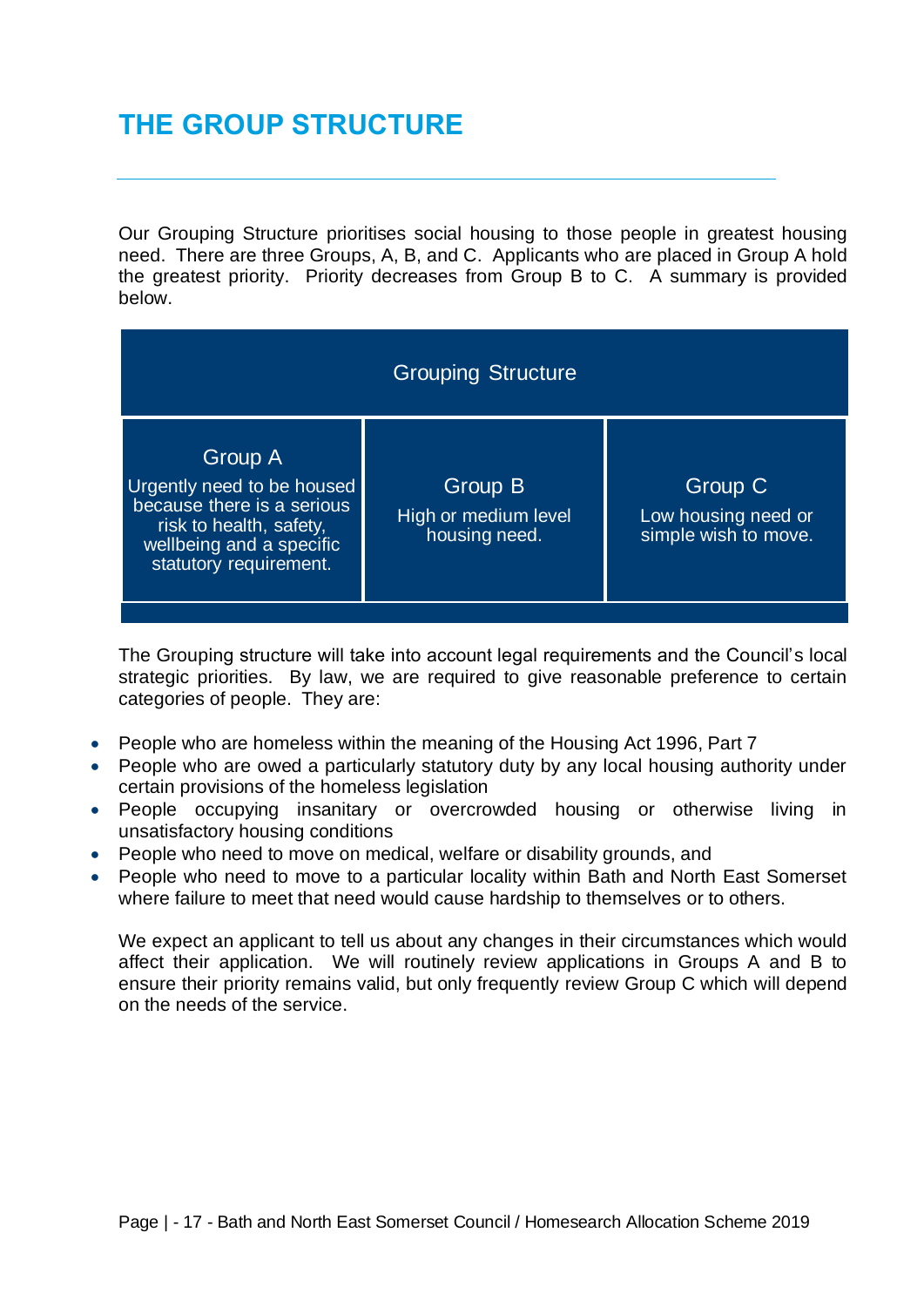# **A CHART OF THE GROUP STRUCTURE**

We will place an applicant in a group depending on their current circumstances. The assessment criteria are explained in more detail from pag[e-](#page-23-1)[24 -](#page-23-1) onwards.

| <b>Group A</b> is for an applicant who is:                                                                                  |                                                                                                                |                                                                 |                                                                                                            |                            |  |                                                    |                                                 |                                                                 |  |                                                        |  |                                                   |  |
|-----------------------------------------------------------------------------------------------------------------------------|----------------------------------------------------------------------------------------------------------------|-----------------------------------------------------------------|------------------------------------------------------------------------------------------------------------|----------------------------|--|----------------------------------------------------|-------------------------------------------------|-----------------------------------------------------------------|--|--------------------------------------------------------|--|---------------------------------------------------|--|
| Statutory homeless and<br>owed the full housing duty<br>by Bath and North East<br>Somerset Council under<br>s.193(2)(65(2)) |                                                                                                                | Under occupying<br>social housing by<br>two or more<br>bedrooms |                                                                                                            | Statutorily<br>overcrowded |  | In urgent medical,<br>welfare or hardship<br>need  |                                                 | Living in dangerous<br>housing                                  |  | Social housing<br>tenants needing<br>sheltered housing |  | <b>Given discretionary</b><br>housing priority    |  |
| $Group$ $B$ is for an applicants who is:                                                                                    |                                                                                                                |                                                                 |                                                                                                            |                            |  |                                                    |                                                 |                                                                 |  |                                                        |  |                                                   |  |
| Owed a relief duty<br>under s.189B (2) and<br>likely to be owed a full<br>housing duty under<br>s.193(2)                    | Owed a prevention<br>duty under $s.195(2)$<br>and likely to be owed<br>a full housing duty<br>under $s.193(2)$ |                                                                 | Overcrowded<br><b>Under occupying</b><br>social housing by<br>(2 or more<br>one bedroom<br>bedrooms short) |                            |  | In high<br>medical,<br>welfare or<br>hardship need | Needing to<br>move from<br>supported<br>housing | Ready to<br>leave the<br><b>Manvers</b><br><b>Street Hostel</b> |  | Given prevention<br>of homeless<br>priority            |  | <b>Given</b><br>discretionary<br>housing priority |  |
| <b>Group C</b> is for an applicant who:                                                                                     |                                                                                                                |                                                                 |                                                                                                            |                            |  |                                                    |                                                 |                                                                 |  |                                                        |  |                                                   |  |
| Do not qualify for Groups A or B                                                                                            |                                                                                                                |                                                                 |                                                                                                            |                            |  |                                                    |                                                 |                                                                 |  |                                                        |  |                                                   |  |
| 12                                                                                                                          |                                                                                                                |                                                                 |                                                                                                            |                            |  |                                                    |                                                 |                                                                 |  |                                                        |  |                                                   |  |

<sup>12</sup> Amended Oct 19

Page | - 18 - Bath and North East Somerset Council / Homesearch Allocation Scheme 2019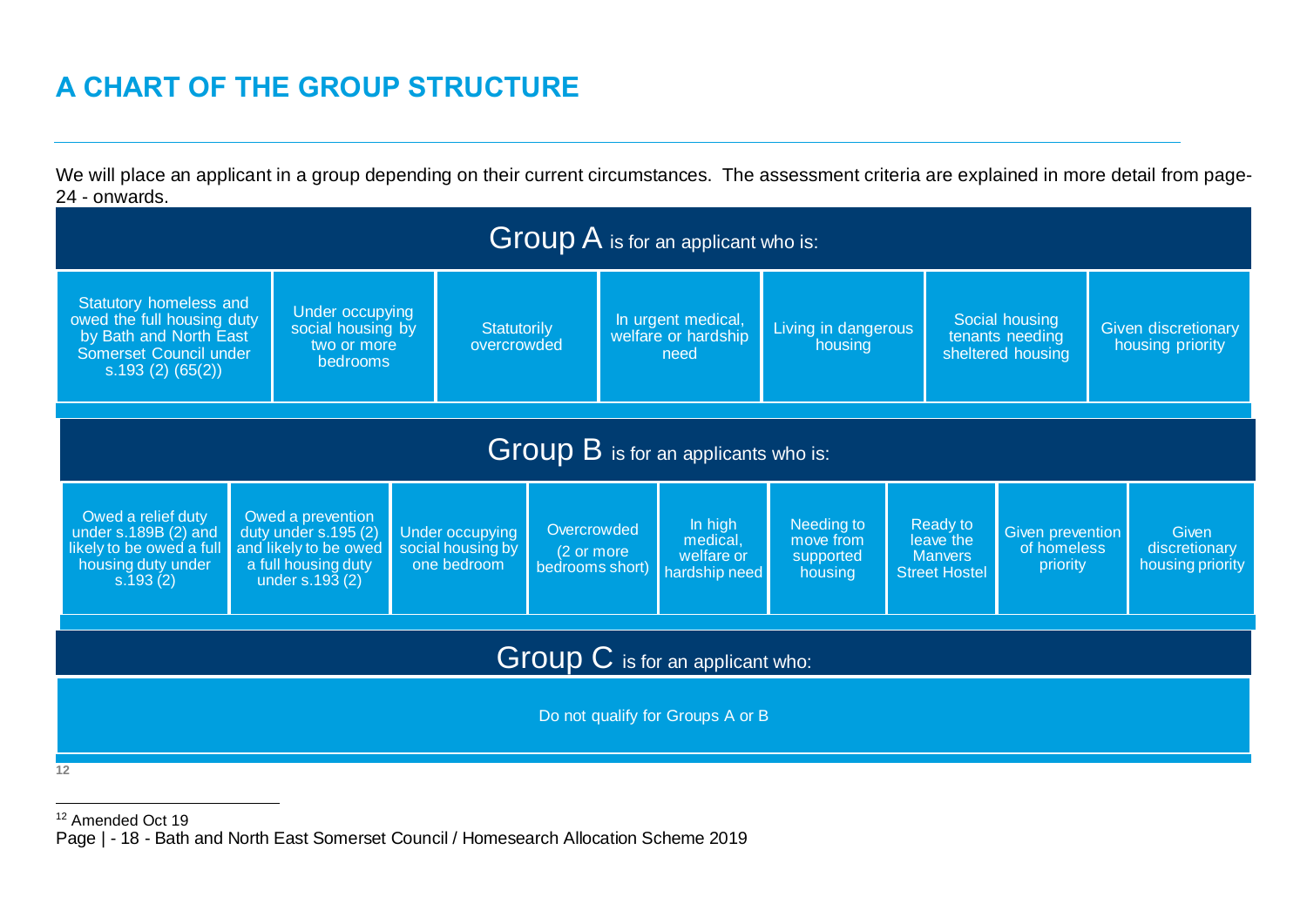# <span id="page-18-0"></span>**ASSESSMENT OF APPLICATIONS**

We will assess all applications and will inform the applicant of their:



We will tell an applicant how to register their interest in advertised properties and how long they are likely to wait before being successful. If we suspend an applicant, we will provide reasons, so they can decide if they agree. We will also explain the reasons an applicant does not meet the eligibility or qualification criteria and their right to seek a review.

We may ask an applicant to provide information to complete their assessment. We may make inquiries to help us assess their application including with their doctor, social worker, the UK Border Agency, Immigration Enquiry Bureau. We will obtain the consent of the applicant before making contact with a third party.

We may also ask for information from an applicant that includes (but is not limited to):

- Identification such as a birth certificate or photographic ID
- Passport and information from the Home Office
- Financial information
- Medical information
- Social information

We may also wish for an officer from the team to visit an applicant at home.

We will not make an application active until the assessment is complete, and a delay in providing, or receiving, the information may result in a longer wait for an assessment

# **Effective date**

We will consider how long an applicant has been waiting for a home when calculating their priority. We use the effective date which is the date we receive a complete application. The effective date will change if the applicant moves to a higher Group so that people in the higher Group have an effective date that is relevant to their situation and grouping at that time. If an applicant moves down a Group the original effective date will be used.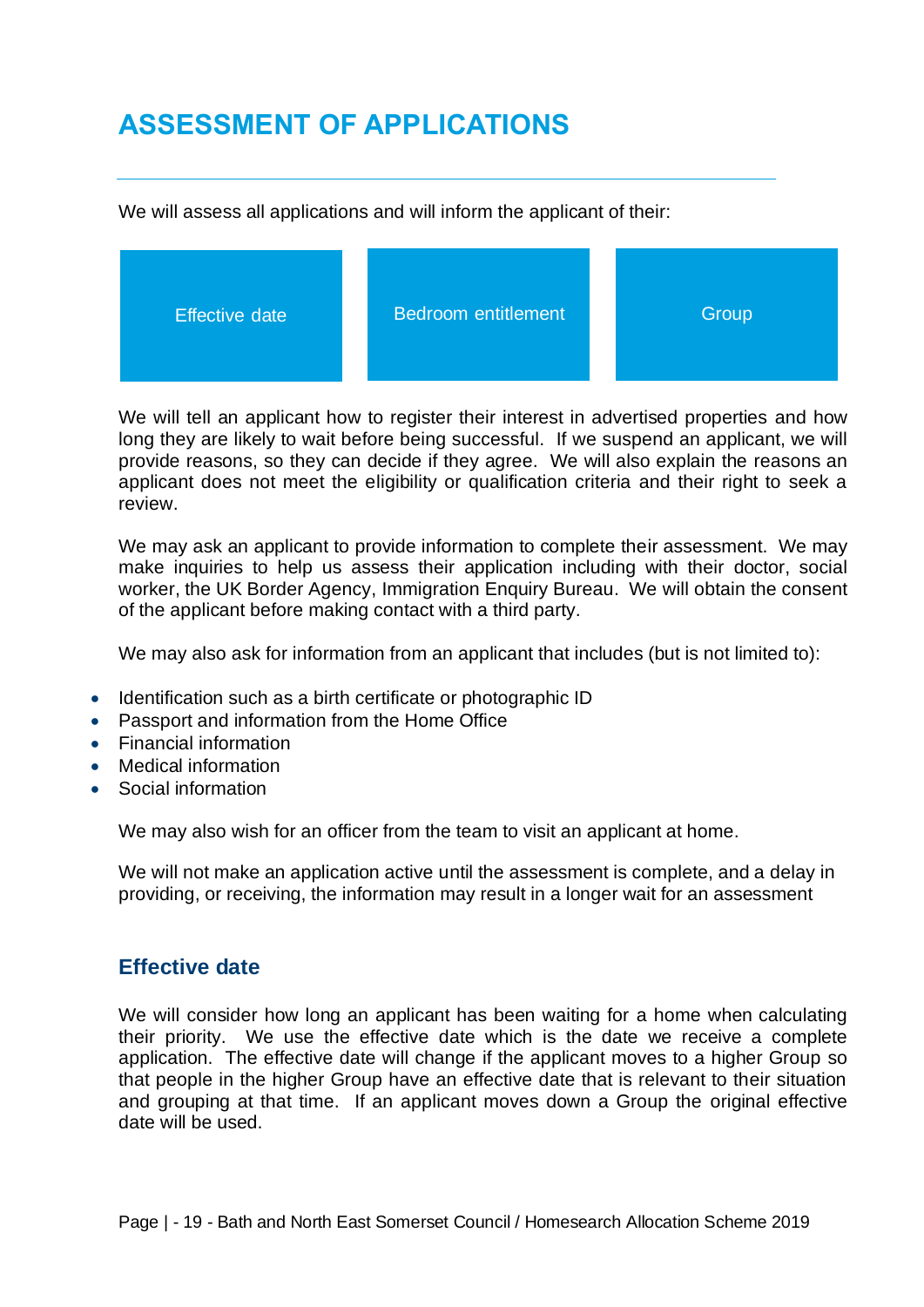

Application received on the 10<sup>th</sup> January 2008, but on the 21st June 2010 the applicant moved to Group B from Group C then their effective date would become the 21<sup>st</sup> June 2010.

If the applicant's situation improved and moved back to Group C their effective date would revert to the 10th January 2008.

The Housing Services Manager may award additional priority for housing by granting an applicant additional waiting time. Please see Discretionary Housing Preference on page- [31 -.](#page-30-0)and Homeless Priority Group C on - [30 -.](#page-29-0)

# <span id="page-19-0"></span>**Bedroom entitlement**

This table shows the size of property a household can considered for.

| Household type / No. of bedrooms                            | <b>Studio</b> | $\overline{1}$ | $\overline{2}$ | 3            | 4            | 5<br>÷ |
|-------------------------------------------------------------|---------------|----------------|----------------|--------------|--------------|--------|
| Single                                                      | ✓             | $\checkmark$   |                |              |              |        |
| Couple                                                      |               | $\checkmark$   |                |              |              |        |
| Two people (not in a relationship) <sup>13</sup>            |               |                | $\checkmark$   |              |              |        |
| Family with one child (or pregnant)                         |               |                | $\checkmark$   |              |              |        |
| Family with one child (under 10) and pregnant               |               |                | $\checkmark$   |              |              |        |
| Family with two children (eldest under 10)                  |               |                | $\checkmark$   |              |              |        |
| Family with two children (same gender, eldest over 10)      |               |                | $\checkmark$   | ✓            |              |        |
| Family with two children (different gender, eldest over 10) |               |                |                | ✓            |              |        |
| Family with two children and expecting third child          |               |                |                | ✓            | ✓            |        |
| Family with three children                                  |               |                |                | $\checkmark$ | ✓            |        |
| Family with four or more children                           |               |                |                | $\checkmark$ | $\checkmark$ |        |
| At the discretion of Homesearch                             |               |                |                |              |              |        |

Page | - 20 - Bath and North East Somerset Council / Homesearch Allocation Scheme 2019 <sup>13</sup> Subject to criteria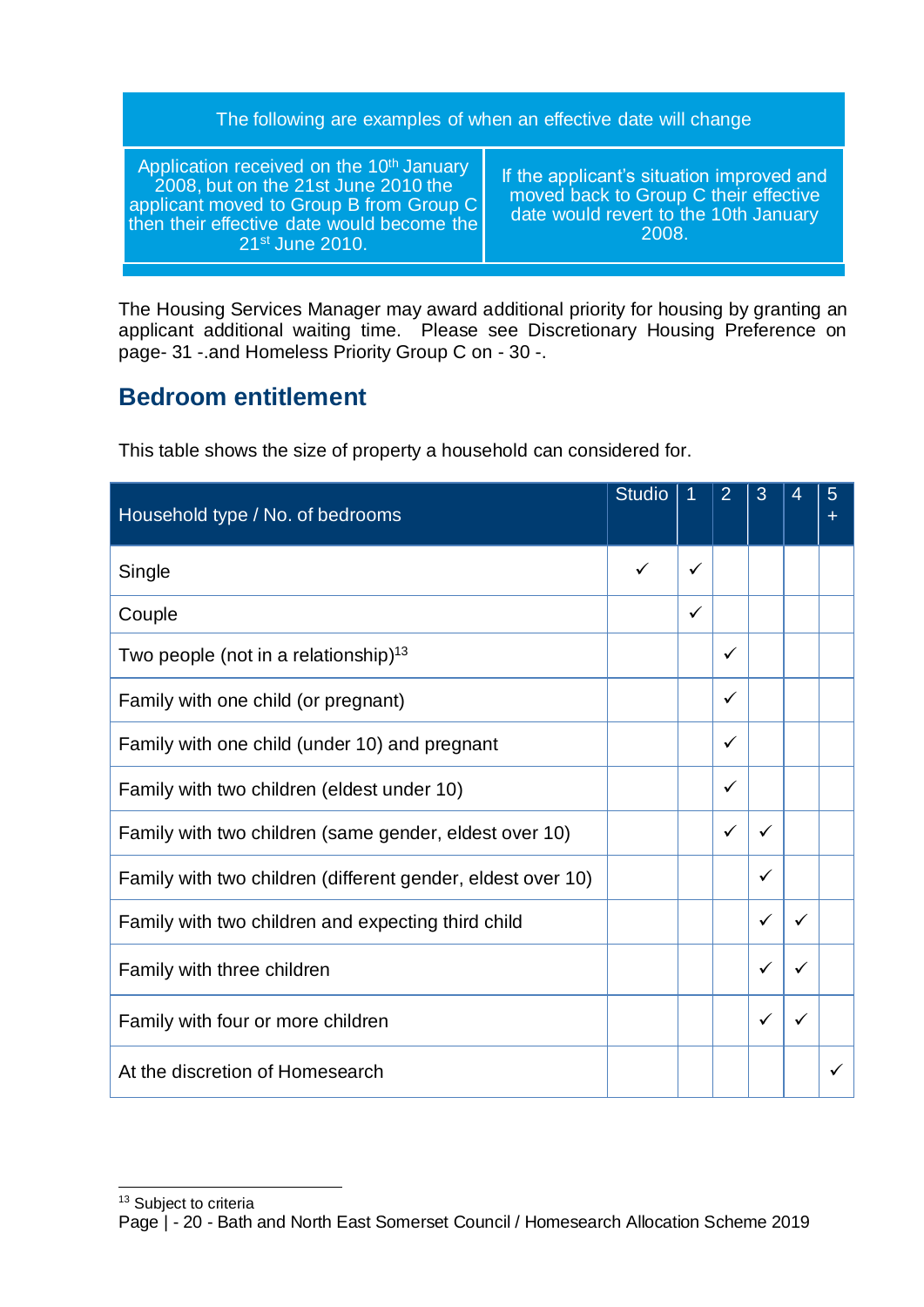We expect children under the age of 10 to share a bedroom. Children of the same gender can also share a bedroom up to the age of 16. Below are examples of a family with three children. Example 1 will be considered for three-bedroomed properties, but example 2 will be considered for three and four-bedroomed properties because of the ages of the children.



# **Extra bedrooms**

We will only grant an extra bedroom in exceptional circumstances. For example, an applicant requires the bedroom for medical reasons. We will seek confirmation from a suitable professional, such as a doctor, occupational therapist or social worker, and will grant only where failure to meet this need will significantly affect the health and wellbeing of the applicant.

| The following are examples of cases that could qualify for an extra bedroom: |                                                                                                               |                                    |  |  |  |  |  |
|------------------------------------------------------------------------------|---------------------------------------------------------------------------------------------------------------|------------------------------------|--|--|--|--|--|
| In need of 24 hour care                                                      | In need of large, and<br>essential, medical<br>equipment which cannot be<br>stored elsewhere in a<br>property | Adopting, or fostering, a<br>child |  |  |  |  |  |

The decision will be made by the Senior Housing Practitioner – Homesearch and in making a decision consideration will be given to:

- The risk the extra bedroom will not be used leading to a property being under occupied
- The wider benefits which would be realised by the household
- An applicant's ability to afford the rent on a larger property.

# <span id="page-20-0"></span>**Assessment of support or care needs**

We will liaise with statutory and voluntary agencies, as necessary, to assess and allocate accommodation to people with support and care needs. Agencies include (but are not limited to) social services, supporting people and registered providers.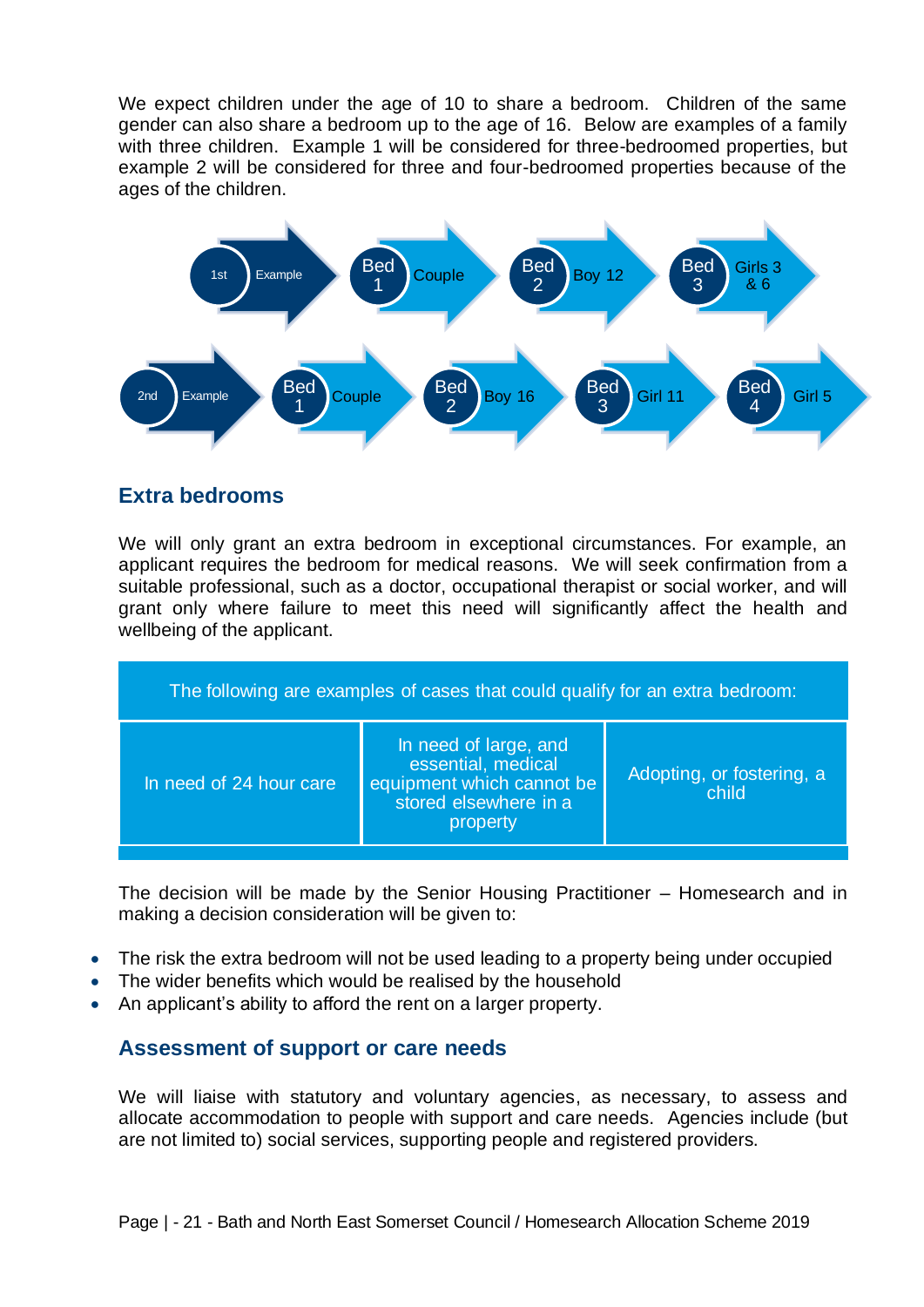We will assess an applicant's housing and support needs before allocating appropriate accommodation to ensure the property meets their needs and is delivered at the right time for the tenancy to be successful and sustainable. Consideration can be given to the applicant's individual circumstance, their views and preferences, and any educational or employment opportunities or needs. Support and care needs can include (but are not limited to) the following factors:



We will consider the impact of the applicant's medical and social needs on their ability to carry out personal care and activities of daily living.

# **Support Plan**

We understand that some support needs can have an impact on the lives of the community and, in the interests of everyone, we will request a plan of the support the applicant will receive.

The support plans should be person-centred, aim to identify areas where an applicant needs support with their life and put in place strategies to provide that support. We will consider plans from statutory and voluntary agencies working with an applicant. If an applicant who does not have a support plan, or their support plan is not adequate, their application will be suspended until a suitable plan is in place. We can refer an applicant for support services if required and requested by them to do so.

# **Applicants aged 16 or 17**

We believe homeless young people and lone parents under the age of 18 are likely to benefit from a period in supported accommodation before moving on to a tenancy of their own. We will also ensure an appropriate support plan is in place before the applicant is considered for a tenancy, and if the applicant is not ready for independent accommodation they will be suspended until a suitable plan is in place.

We will require a quarantor for any applicant under the age of 18 (please see eligibility and qualification criteria).

# **Separated families**

We consider a separated family to be a household who is forced to live in separate properties. We will assess all properties occupied by the family and consider if each member meets the eligibility and qualification criteria. We will consider if they intend to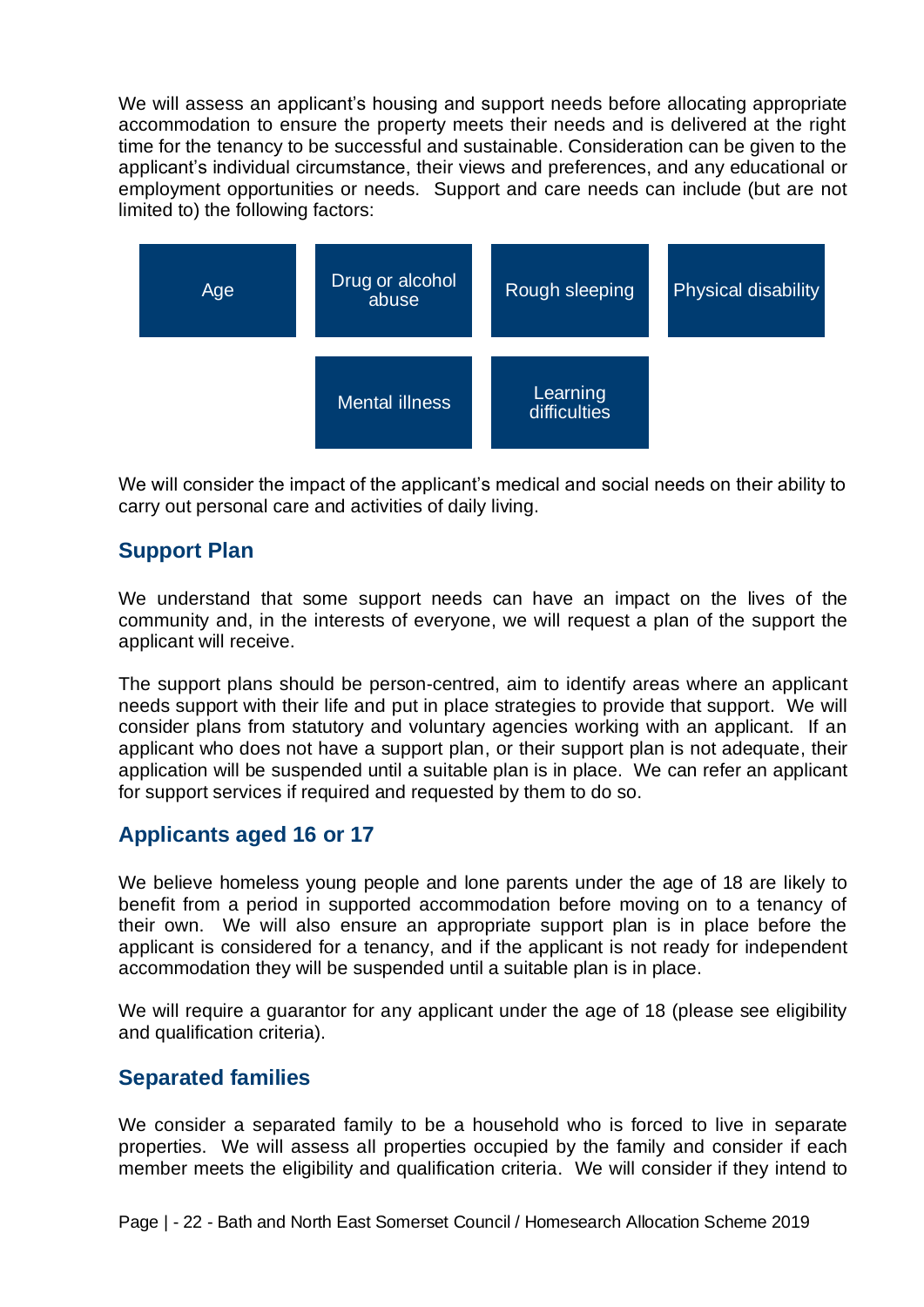live together as a single-family unit and if there is a good reason why the family must currently live in separate properties.

We will not consider people who fail the eligibility and qualification criteria, or do not intend to live as a single-family unit, as part of the application. In severe cases, a separated family can be considered for additional priority by the Welfare and Hardship Panel.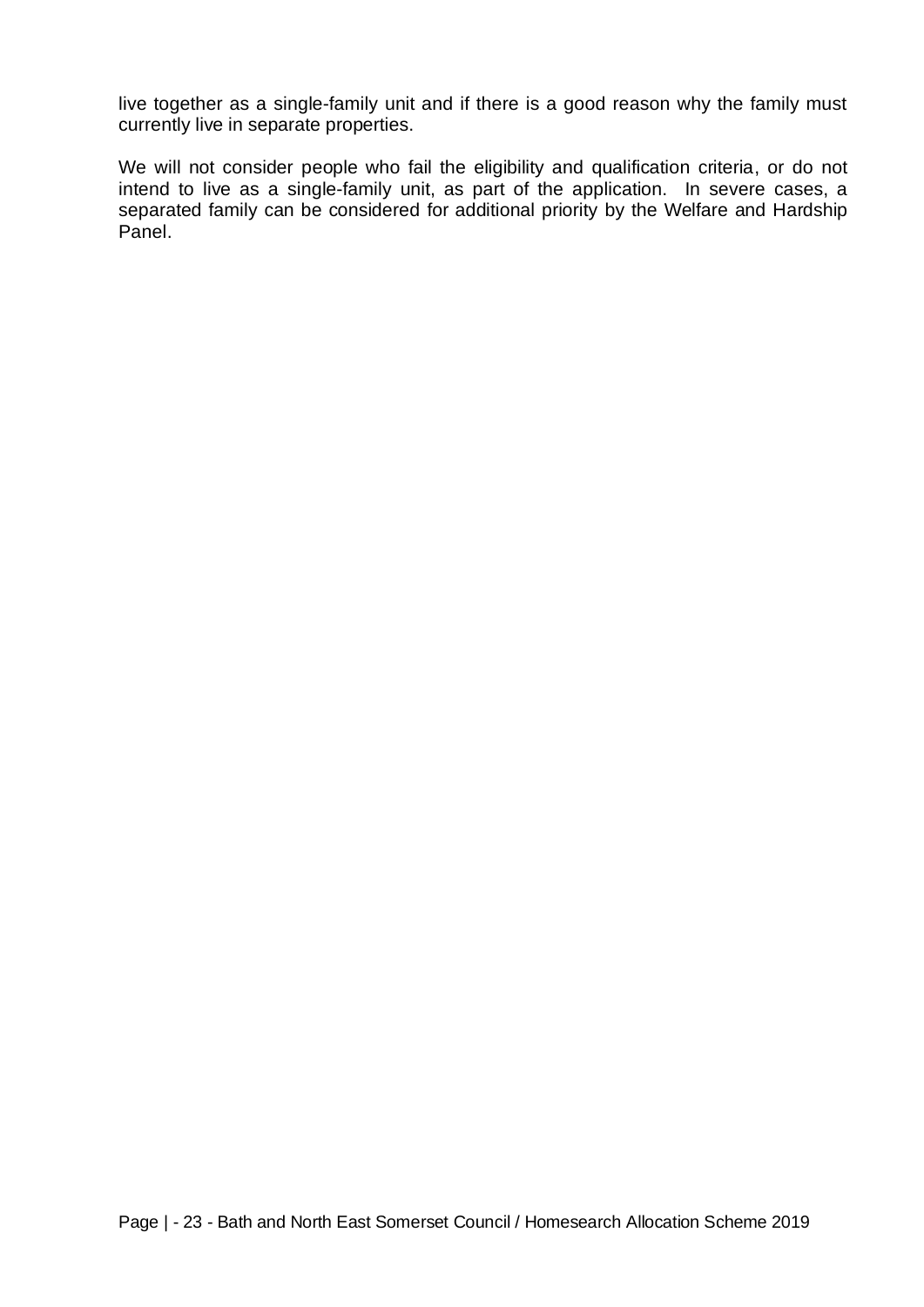# <span id="page-23-1"></span><span id="page-23-0"></span>**ASSESSMENT OF HOUSING NEED**

We would like to support people who are in the greatest housing need. This section sets out how priority is awarded and reflected in the Grouping Structure.

# **Applicants who need to move on medical and disability grounds**

We can award priority if a member of the household needs to move on grounds of a medical condition or a disability. Medical priority will only be given in cases where a move to alternative accommodation would significantly improve, or alleviate, the problems the applicant is experiencing. We may share and seek advice from our medical professional to help us to better understand the applicant's condition. We may also contact professionals working with the applicant who have direct knowledge of the condition. We will take into account relevant medical advice and use this information to help us decide whether to award the applicant priority.

We would expect the applicant to complete a medical assessment form to help us determine whether to give medical priority. The decision will be made by a Homesearch Advisor who will have regard to the following factors (but are not limited to):

| Diagnosis, prognosis<br>and the severity of<br>their medical condition | <b>Medication</b>                                                                                | <b>Support network</b>                       |
|------------------------------------------------------------------------|--------------------------------------------------------------------------------------------------|----------------------------------------------|
| Impact on ability to<br>carry out normal<br>activities of daily living | Impact on their quality<br>of life                                                               | Group and bidding<br>history                 |
| Ability to access<br>housing privately                                 | Ability to remedy<br>problems by using<br>public transport                                       | Impact of installing<br>aids and adaptations |
|                                                                        | Ability to remedy<br>problem by housing<br>advice, landlord liaison<br>and enforcement<br>action |                                              |

Page | - 24 - Bath and North East Somerset Council / Homesearch Allocation Scheme 2019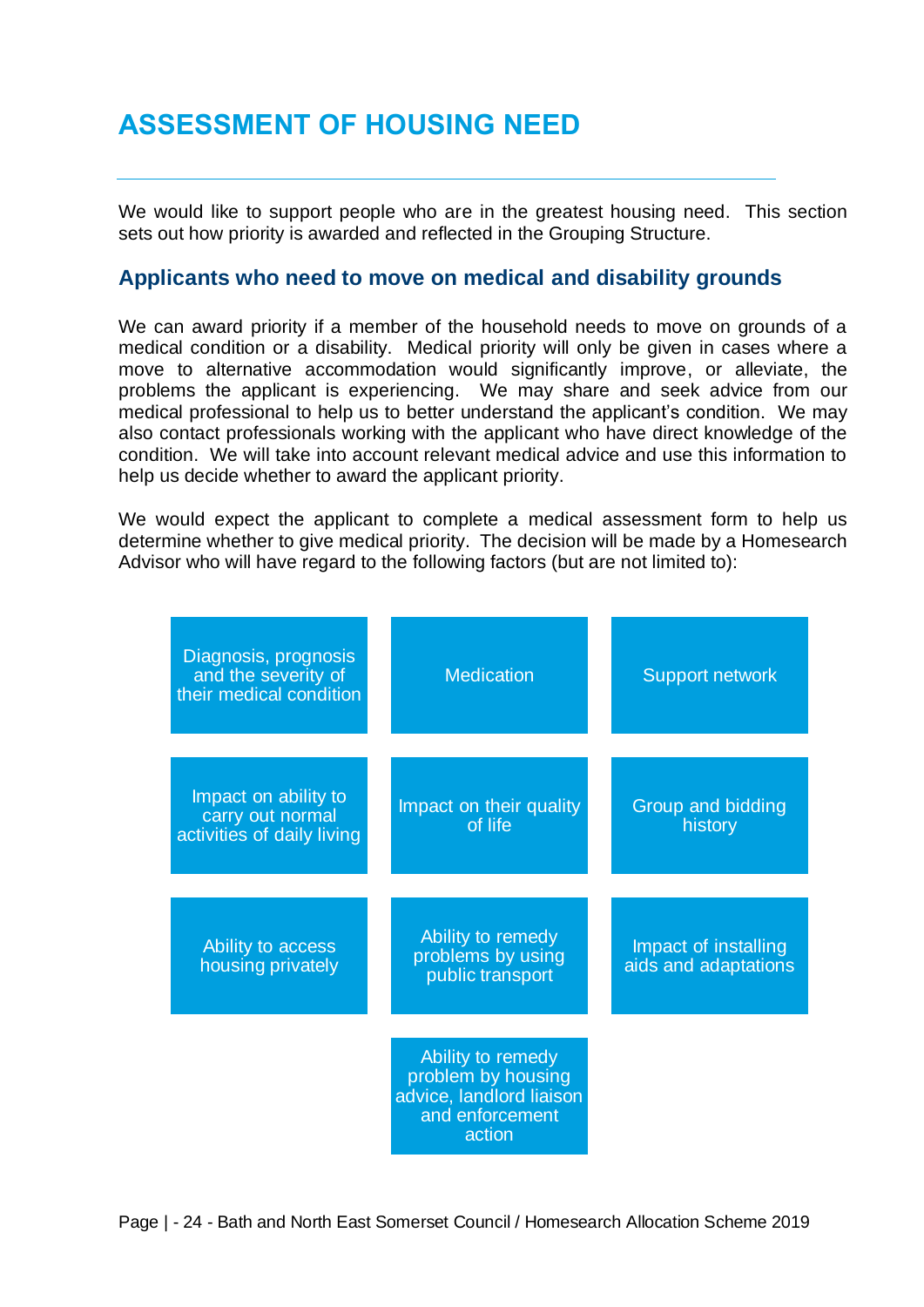The table provides examples of circumstances where medical priority could apply.

| <b>Group A URGENT medical priority is when:</b>                                                                                                                                             |                                                                                                                                                                              |  |                                                                                                                                                                                                                       |  |  |  |  |  |
|---------------------------------------------------------------------------------------------------------------------------------------------------------------------------------------------|------------------------------------------------------------------------------------------------------------------------------------------------------------------------------|--|-----------------------------------------------------------------------------------------------------------------------------------------------------------------------------------------------------------------------|--|--|--|--|--|
| Their health is so severely<br>affected by their<br>accommodation that it is<br>likely to become life<br>threatening                                                                        | The accommodation is<br>directly contributing to the<br>deterioration of their health,<br>and there is no method of<br>improving the siuation whilst<br>in the accommodation |  | They are unable to access<br>facillities within the property,<br>such as a bathroom, toilet<br>and kitchen which they<br>otherwise would if the<br>property was accessible.                                           |  |  |  |  |  |
|                                                                                                                                                                                             |                                                                                                                                                                              |  |                                                                                                                                                                                                                       |  |  |  |  |  |
|                                                                                                                                                                                             | <b>Group B</b> HIGH medical priority is when:                                                                                                                                |  |                                                                                                                                                                                                                       |  |  |  |  |  |
| The accommodation has a significant<br>negative affect on the health and activities of<br>daily living, and there is no method of<br>improving the situation whilst in the<br>accommodation |                                                                                                                                                                              |  | Living in a 3 <sup>rd</sup> floor flat without access to a<br>lift, and has significant medical problems<br>which affects their mobility, and a move to<br>alternative accommodation will alleviate<br>these problems |  |  |  |  |  |

# **Applicants who need to move on welfare or hardship grounds**

We will consider an applicant, or a member of their household, for priority if they are experiencing problems relating to welfare and hardship which is relevant to their home. Circumstances, when this could apply, includes racial violence, domestic violence, harassment, financial difficulties and a need to move to the district to give, receive, or access specialised medical treatment and care.

We will not give priority where a move to alternative accommodation would not significantly improve the problems the applicant is experiencing.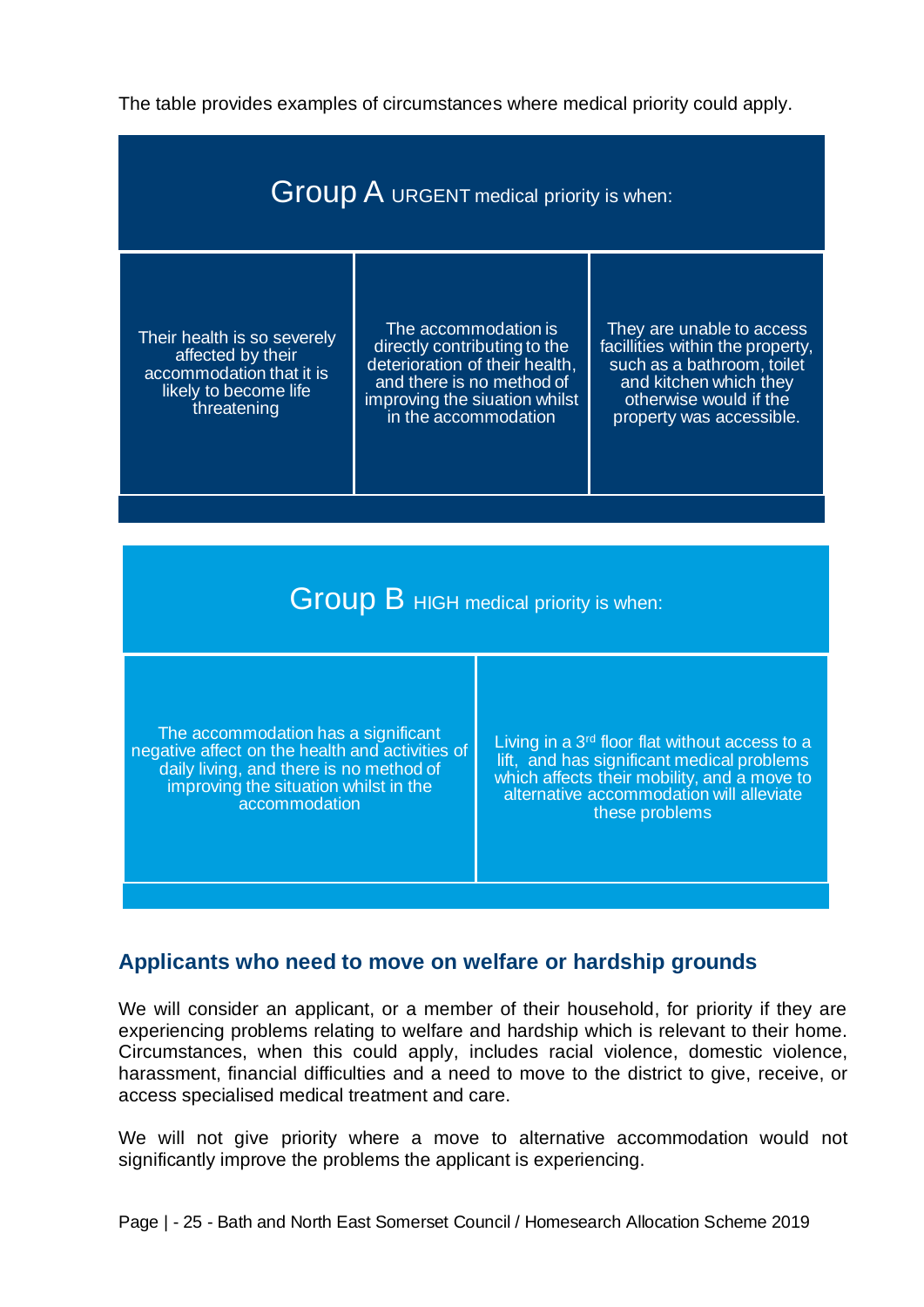We may contact professionals working with the applicant who have direct knowledge of the problem. We will take their view into account to help us decide whether to refer the case to the Welfare and Hardship Panel. We will prepare a report, in agreement with the applicant, for the Panel to consider. The report can equally be written by someone working professionally with the applicant in a social care, housing or support environment.

Group A URGENT welfare and hardship priority is when: Their safety is seriously affected by their social circumstances and moving home is vital, and the only way, to resolve the problem. They are prevented from adopting, or fostering, a child because their housing circumstances are unsafe. Group B HIGH welfare and hardship priority is when: Their independence and quality of life is seriously affected by their social circumstances and moving home is vital, and the only way, to resolve the problem. Experiencing financial difficulties, through no fault of their own, and their home is at imminent risk of repossession.

The table below gives examples of when priority could apply.

The decision to award priority will be made by the Senior Housing Practitioner – Homesearch in partnership with the Welfare and Hardship Panel.

# <span id="page-25-0"></span>**Welfare and Hardship Panel**

The Panel will consider reports on a monthly basis and make a recommendation to the Senior Housing Practitioner about whether the applicant should receive priority. The members usually work for the Council, a Registered Provider, Virgin Care or the NHS in the housing, care or medical field so are well placed to give advice. The list of panel members is available from the Senior Housing Practitioner upon request.

We will consider the following factors, as relevant, to help us determine whether to give an applicant priority:

Page | - 26 - Bath and North East Somerset Council / Homesearch Allocation Scheme 2019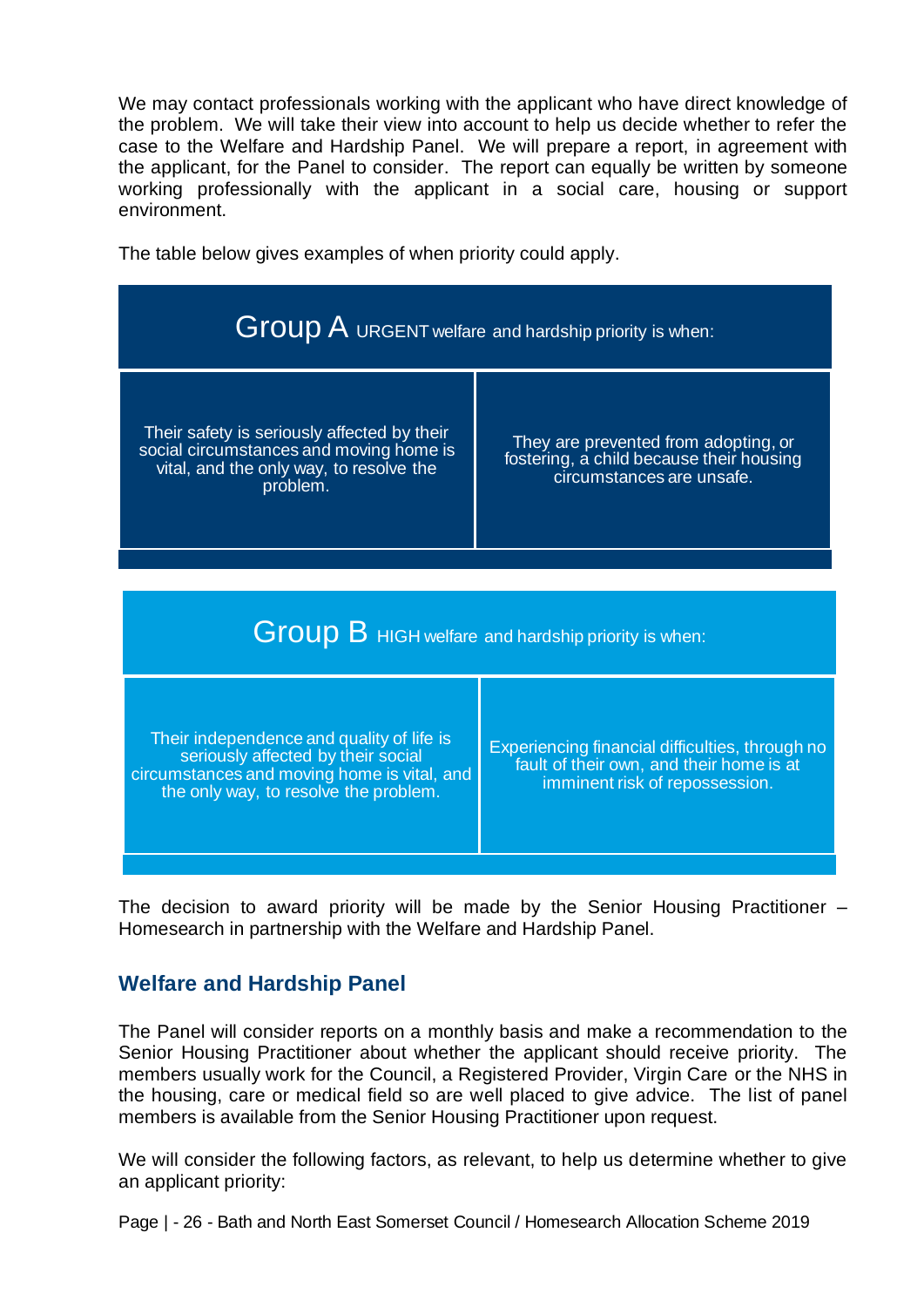- Severity of their circumstances and prospects of the situation improving
- The relative scale of the problem (no. of incidents, frequency and nature of those incidents)
- Where applicants have moved from another area into refuge accommodation, consideration of the lasting effects of domestic abuse experienced at a previous address should be considered
- Ability to manage their own circumstances
- Impact their housing has on their quality of life
- Ability to stay in their current home with the provision of other services
- Impact on enforcement action or legal advice
- Their suitability as a tenant
- Welfare of children
- Group and bidding history
- Ability to access housing privately
- Financial circumstances and their employment, education or training opportunities
- Ability to remedy problems by using public transport

# **Applicants needing to leave care**

An applicant can be awarded priority if they are in the care of Bath and North East Somerset Council, and they are ready to live independently. Former relevant children as defined by the Children (Leaving Care) Act 2000 who are leaving foster care can be given priority in Group B. This could include an applicant living in a children's home. It would not include any other housing tenure unless there are exceptional circumstances.

The following criteria will apply:

- They are ready and prepared to move to independent settled accommodation
- They have the life skills to manage a tenancy
- They have a support package and appropriate Pathways Plan
- They have not, or have not previously, been a tenant of a registered provider as a result of being granted this priority.

In exceptional circumstances priority may be given to:

- Former relevant children are owed a duty by another local authority
- Former relevant children (up to the age of 25) who have completed higher education funded by Bath and North East Somerset Council.

# **Applicants living in a supported housing project**

There are a variety of supported housing projects in Bath and North East Somerset which provide both a home and support to people in housing need. This includes housing projects which help people recover from drugs and alcohol abuse and support the management of mental health and learning difficulties. We help move people into their own home and can give priority in Group B if their housing provider is part of our Assisted Move on Scheme (AMOS).

The applicant will first need to be selected for the priority by their housing project. There are a limited number of spaces, so not all applicants in supported accommodation can

Page | - 27 - Bath and North East Somerset Council / Homesearch Allocation Scheme 2019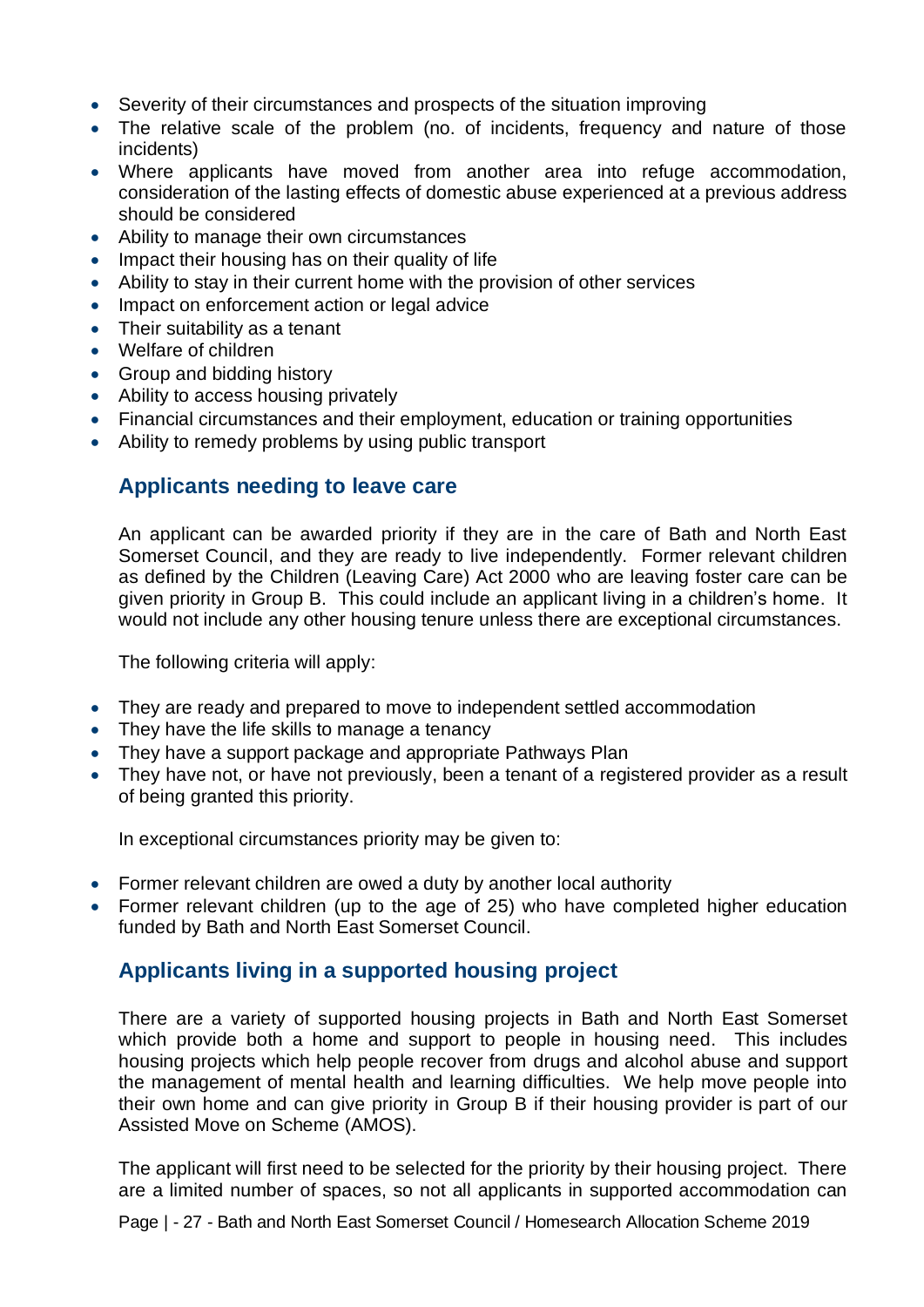be awarded the priority. The project will nominate a given number of residents to the scheme as per the rules contained in a separate document. A list of organisations participating in the scheme is available from the Senior Housing Practitioner – **Homesearch** 

The following criteria will apply:

- They have been resident in the housing project for a minimum of six months
- They wish to build a stable life and are ready to move to independent accommodation
- They have the life skills to manage a tenancy, such as paying rent
- They have an appropriate support package
- They have a clear rent account.

The Senior Housing Practitioner may agree under exceptional circumstances for an applicant in rent arrears to qualify if the arrears where accrued through no fault of the applicant and a repayment plan is being maintained.

# **Applicants living in dangerous (insanitary or unsatisfactory) housing**

#### **conditions**

We can award priority in Group A if it can be shown that an applicant needs to move because their home is insanitary or in an unsatisfactory condition. We will seek assistance from the Council's Housing Standards Team using the Housing Health and Safety Rating System (HHSRS). Priority will be given if the following factors are relevant:

- The property is assessed to have a category 1 hazard, or equivalent for 'non-bricks and mortar' accommodation, (this excludes category 1 hazard for overcrowding), and
- The problem cannot be resolved within a reasonable period defined as within 6 months, or
- Living in the property will pose a considerable risk to the applicant's, or a member of their household's, health and safety.

We will have regard to whether there is an imminent risk as set out in the Housing Act 2004.

# **Applicants living in social housing and needs to move to a smaller**

#### **property**

Social housing tenant, living in Bath and North East Somerset, needing to move because their home is too large can qualify for Group A or B. The applicant's landlord will need to be a member of the Homesearch Partnership and agree to re-let their existing property through the scheme. We may waive the later criteria in exceptional cases.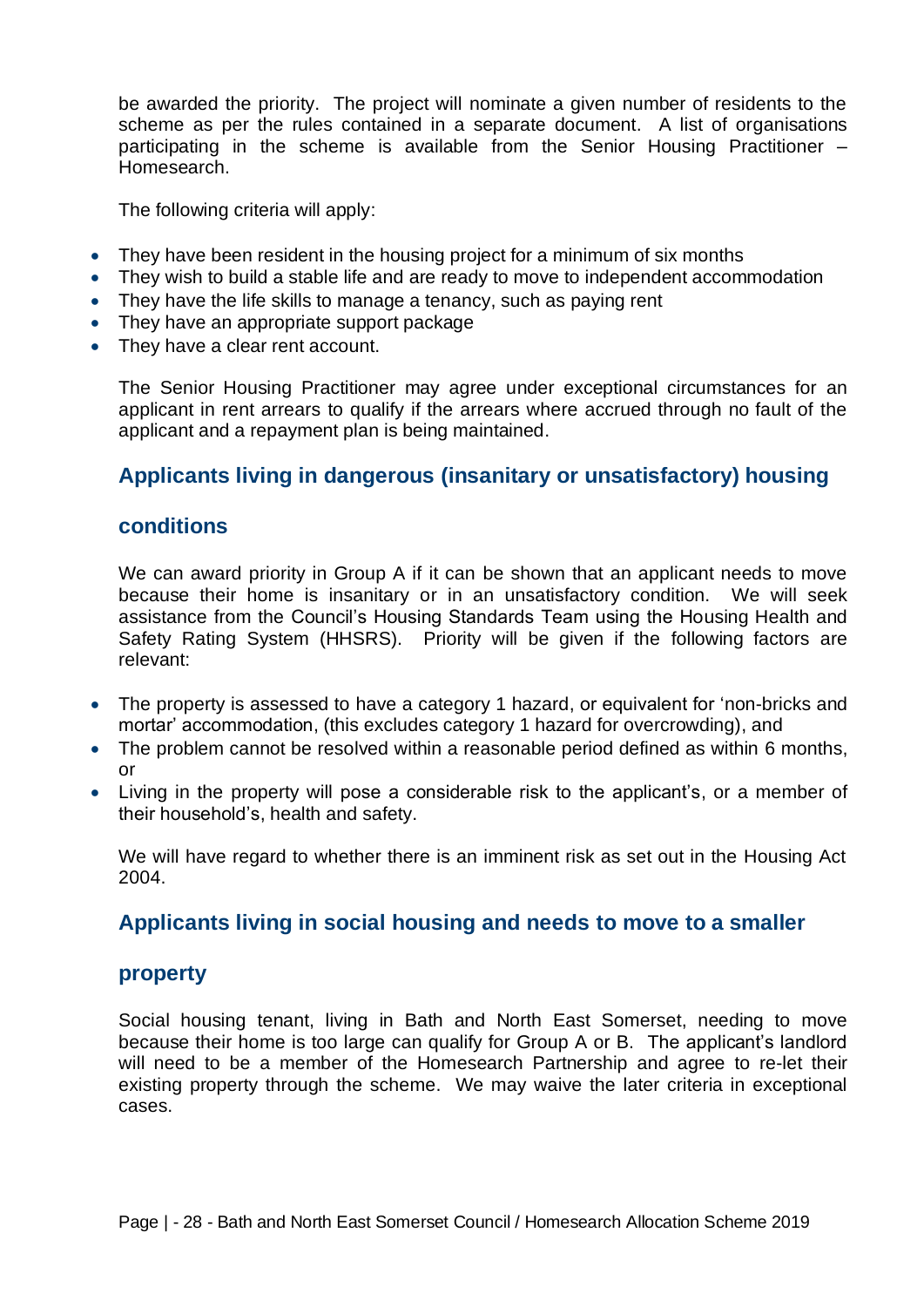The following criteria will apply:



Rules governing bedroom entitlement is set out in the table on page - [20 -.](#page-19-0) We may, if there is good reason, allow an applicant to be considered for a larger property if they are significantly under occupying their current home, such as by more than three bedrooms.

We may also unsuspended applications in the interest of the good use of housing stock, and their existing home is in high demand. We may decide not to award priority if the property is classified as 'hard to let'.

The decision will be made by the Senior Housing Practitioner - Homesearch.

# **Applicants needing to transfer to sheltered accommodation**

We can award social tenants living in Bath and North East Somerset who need to move to sheltered housing Group A. The applicant's landlord will need to be a member of the Homesearch Partnership and agree to re-let their existing property through the scheme. We may waive the later criteria in exceptional cases. Their current property must be classified as general needs housing, and this priority cannot be used for the applicant to bid for general needs properties. We will withdraw any bid placed.

# **Applicants living in an overcrowded property**

We will award Group A or B if an applicant is living in an overcrowded property. We will seek assistance from the Council's Housing Standards Team. Priority will be given if the following factors are relevant:

Group A URGENT overcrowding priority is when:

An applicant is statutorily overcrowded as defined by the Housing Act 1985, Part 10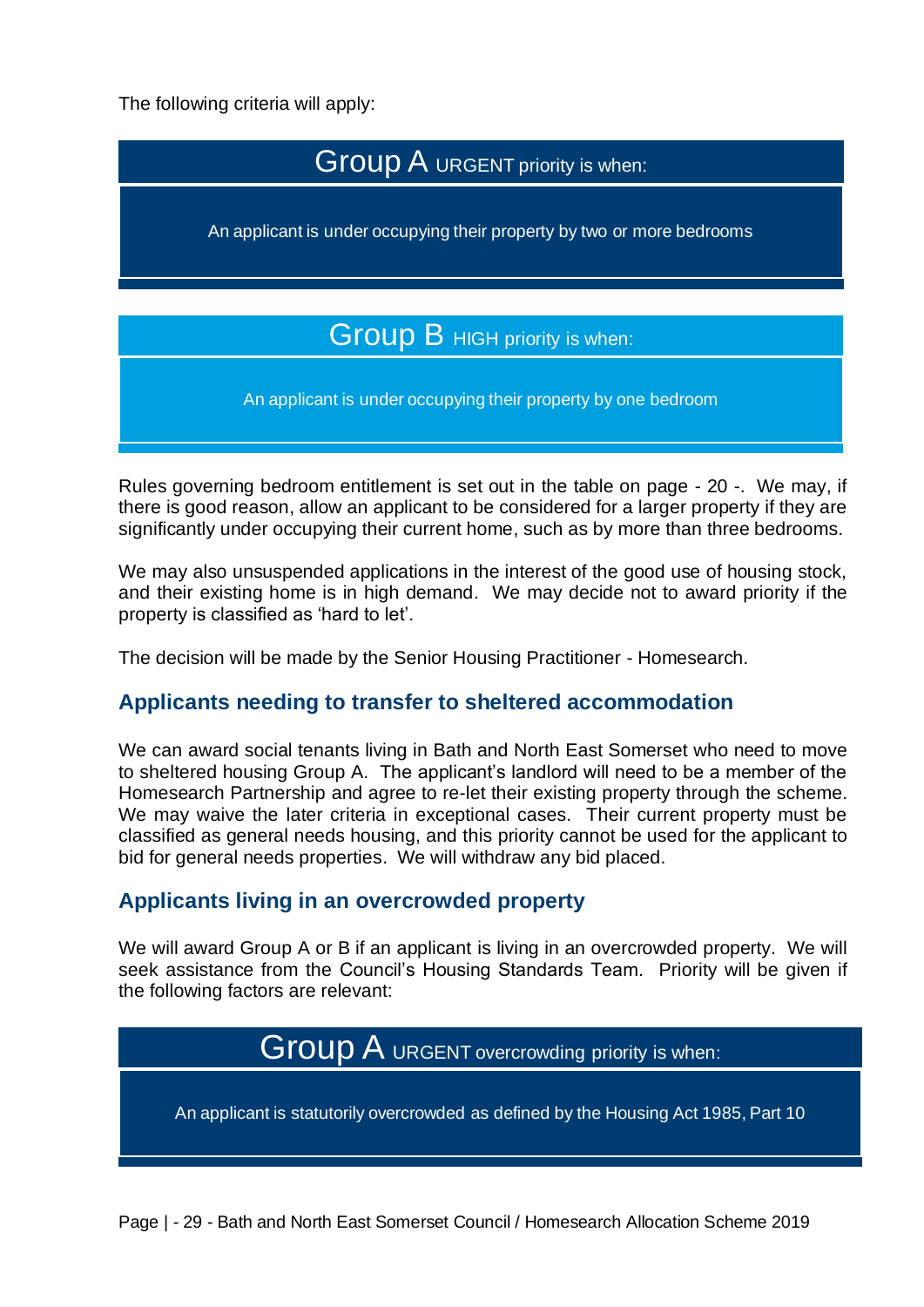Group B HIGH overcrowding priority is when:

An applicant is two, or more, bedrooms short in relation to the maximum bedroom entitlement set on page 18

Reception rooms, such as a dining room or study, can be used as a bedroom when calculating overcrowding. Please also refer to section - [50 -](#page-49-1) 

# <span id="page-29-0"></span>**Applicants who are homeless or threatened with homelessness**

We will award homelessness priority subject to the following criteria:

| Group A URGENT homeless priority is when:                                                                      |                                                                                                                              |                                                                                                                                              |                                                                                                   |  |
|----------------------------------------------------------------------------------------------------------------|------------------------------------------------------------------------------------------------------------------------------|----------------------------------------------------------------------------------------------------------------------------------------------|---------------------------------------------------------------------------------------------------|--|
| Full housing duty is owed under the<br>Housing Act 1996 Part 7 s.193 (2) (65(2))                               |                                                                                                                              | We will, from the first day of our duty, look to<br>identify a suitable property to directly let to the<br>household and discharge our duty. |                                                                                                   |  |
| Group B HIGH homeless priority is when:                                                                        |                                                                                                                              |                                                                                                                                              |                                                                                                   |  |
| Relief duty is owed<br>under $s.189B(2)$ and<br>likely to be owed a<br>full housiing duty<br>under s.193 $(2)$ | Prevention duty is<br>owed under $s.195(2)$<br>and likely to be owed<br>a full housing duty<br>under s.19 $\overline{3}$ (2) | <b>Homelessness</b><br>prevention advice<br>and likely to be owed<br>a main homeless duty                                                    | We will direct let a<br>suitable property to<br>households owed a<br>prevention or relief<br>duty |  |
| <b>Group C</b> homeles priority is for:                                                                        |                                                                                                                              |                                                                                                                                              |                                                                                                   |  |
| Homelessness, but not owed, or likely to<br>be owed, a full housing duty under s.193<br>(2).                   |                                                                                                                              |                                                                                                                                              | We will give six months waiting time to the<br>applicant's effective date.                        |  |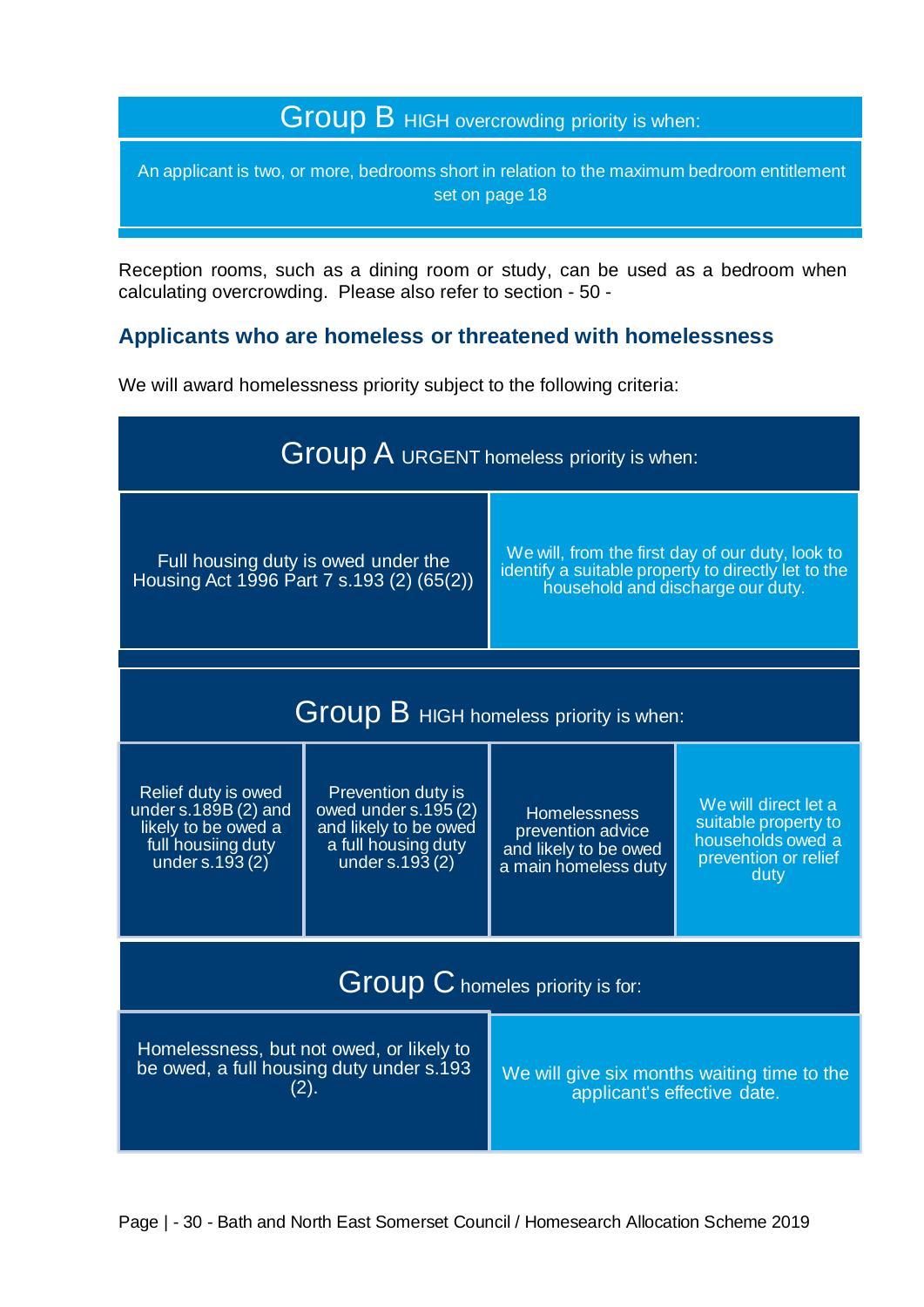We comply with the Housing Act 1996 Part 7. We would not give a homeless applicant homelessness priority if they would only qualify by taking into account a 'restricted person'. A restricted person is defined by s 184 (7) of the Housing Act 1996.

A full housing duty means that an applicant is eligible for assistance, homeless, in priority need, not homeless intentionally and has a local connection to Bath and North East Somerset.

# **Applicants who are ready to leave the Manvers Street Hostel<sup>14</sup>**

An applicant can be awarded this priority if they meet the following criteria:

- They are living in Manvers Street Hostel
- They have a history of rough sleeping
- They have a support plan which meets their needs
- They are ready to live independently with low to medium support
- To have completed relevant tenancy-ready training course.

Circumstance which will affect whether an applicant will be given this priority includes (but is not limited to):

- Their ability to resolve their housing situation
- Their suitability to becoming a tenant.

The decision will be made by a Senior Housing Practitioner

# **Applicants who require homeless prevention advice**

An applicant can be awarded this priority if they are:

- Considered to be at risk of homelessness, and
- Have a priority need for accommodation under the Housing Act 1996 Part 7, and
- Homelessness can be prevented by this priority, and
- Advice is being provided by the Housing Options and Homelessness Team.

Circumstance which will affect whether an applicant will be given this priority includes (but is not limited to):

- If an applicant is at risk of homelessness as a result of a deliberate act or omission
- Their ability to resolve their housing situation.

The decision will be made by a Housing Advisor, in conjunction with a Senior Housing Practitioner.

# <span id="page-30-0"></span>**Discretionary housing preference**

We can award Discretionary Housing Priority for a strategic, management or legal reason. Applicants can qualify for Groups A, B or C. Group C is the lowest group and priority is awarded by granting additional waiting time through an applicant's effective

<sup>&</sup>lt;sup>14</sup> Added Oct 19

Page | - 31 - Bath and North East Somerset Council / Homesearch Allocation Scheme 2019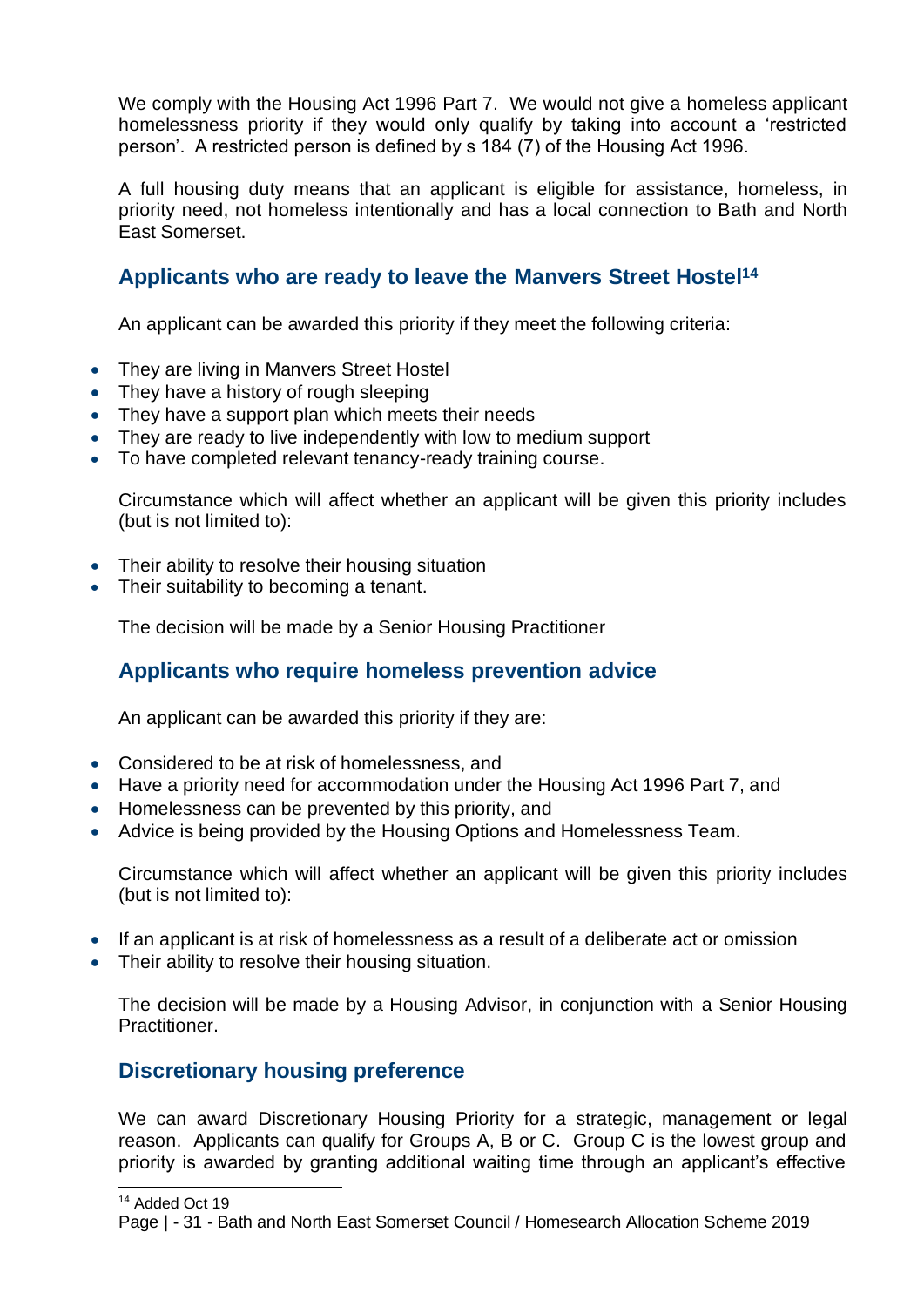date. Priority can be awarded in exceptional circumstances, this includes (but is not limited to) the circumstances below.

| <b>Group A</b> URGENT discretionary housing priority is when an applicant is:                              |                                                                           |                                                                   |                                                                                                                |  |
|------------------------------------------------------------------------------------------------------------|---------------------------------------------------------------------------|-------------------------------------------------------------------|----------------------------------------------------------------------------------------------------------------|--|
| Assisted through the Multi-Agency Public<br>Protection Arrangements (MAPPA) as in need<br>of accommodation |                                                                           | Assisted through the National Witness<br><b>Protection Scheme</b> |                                                                                                                |  |
| Group B HIGH discretionary housing preference can be given when a:                                         |                                                                           |                                                                   |                                                                                                                |  |
|                                                                                                            |                                                                           |                                                                   |                                                                                                                |  |
| Social housing tenant's home<br>is being developed*                                                        | Social houisng tenant needs to<br>move because of a<br>management reasons |                                                                   | Legitimate expectation given by<br><b>B&amp;NES</b> that they will be<br>nominated to a registered<br>provider |  |

The property must be within Bath and North East Somerset and rented by a member of the Homesearch Partnership to be granted the preference in Group B.

| Group C discretionary housing preference of six months waiting time can be<br>given when a: |                                                                                                                                                                                           |                                                                                                                                                                                                                                                                                                                                                                                                                |                                                                                                                                                                                                          |  |
|---------------------------------------------------------------------------------------------|-------------------------------------------------------------------------------------------------------------------------------------------------------------------------------------------|----------------------------------------------------------------------------------------------------------------------------------------------------------------------------------------------------------------------------------------------------------------------------------------------------------------------------------------------------------------------------------------------------------------|----------------------------------------------------------------------------------------------------------------------------------------------------------------------------------------------------------|--|
| An applicant is in<br>Groups A or B, and:                                                   | Are serving in the<br>regular forces and<br>suffering from a<br>serious injury,<br>illness or disability<br>which is attributable<br>(wholly or partly) to<br>the person's<br>service, or | Formerly served in<br>the regular forces,<br>and has recently<br>ceased, or will<br>cease to be entitled,<br>to reside in<br>accommodation<br>provided by the<br><b>Ministry of Defence</b><br>following the death<br>of that person's<br>spouse, or civil<br>partner, who has<br>served in the<br>regular forces and<br>whose death was<br>attributable (wholly<br>or partly) to that<br>person's service, or | Serving, or has<br>served, in the<br>reserve forces and<br>is suffering from a<br>serious injury,<br>illness or disability<br>which is attributable<br>(wholly or partly) to<br>the person's<br>service. |  |
|                                                                                             |                                                                                                                                                                                           |                                                                                                                                                                                                                                                                                                                                                                                                                |                                                                                                                                                                                                          |  |

The decision will be made by the Housing Services Manager.

Page | - 32 - Bath and North East Somerset Council / Homesearch Allocation Scheme 2019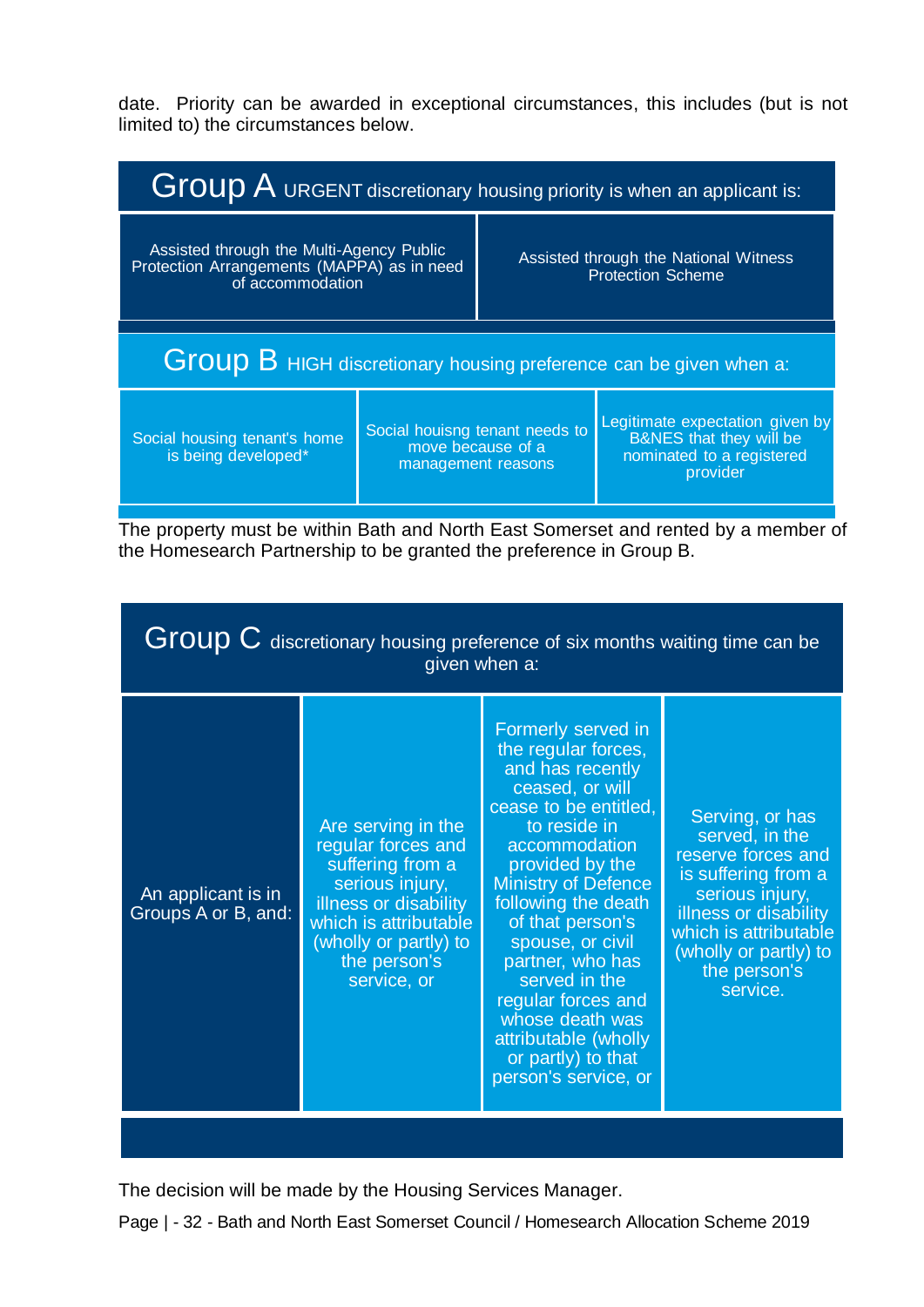# <span id="page-32-0"></span>**APPLYING FOR A PROPERTY 'BIDDING'**

# **Advertising available properties**

We will advertise vacant properties on the Homesearch website and include as much information as possible, such as:

- Type of property
- Number of bedrooms
- Location
- Floor level and whether the property has a lift
- Whether the property is adapted for an applicant with disabilities
- Type and length of tenancy
- Type and amount of rent or other applicable charges
- Photographs of the property, buildings or general area

We may attach restrictive lettings criteria where there are restrictive covenants arising from planning condition or a local letting policy.

Letting criteria will help an applicant decide whether they are entitled, and wish, to 'bid' for a property. Properties will be advertised in key locations across the district, so information can be widely accessible.



# <span id="page-32-1"></span>**Letting criteria**

Lettings criteria, in relation to individual properties, is attached to an advert where necessary. Letting criteria can be used to:

- Make the best use of housing stock
- Give effect to a local lettings policy or allocate to a new housing development
- Meet targets and quotas (see appendix 2 on page- [55 -\)](#page-54-0)
- Match applicants with medical needs to appropriate accommodation
- Assist registered providers when operating alternative eligibility criteria
- Promote mobility for existing social tenants.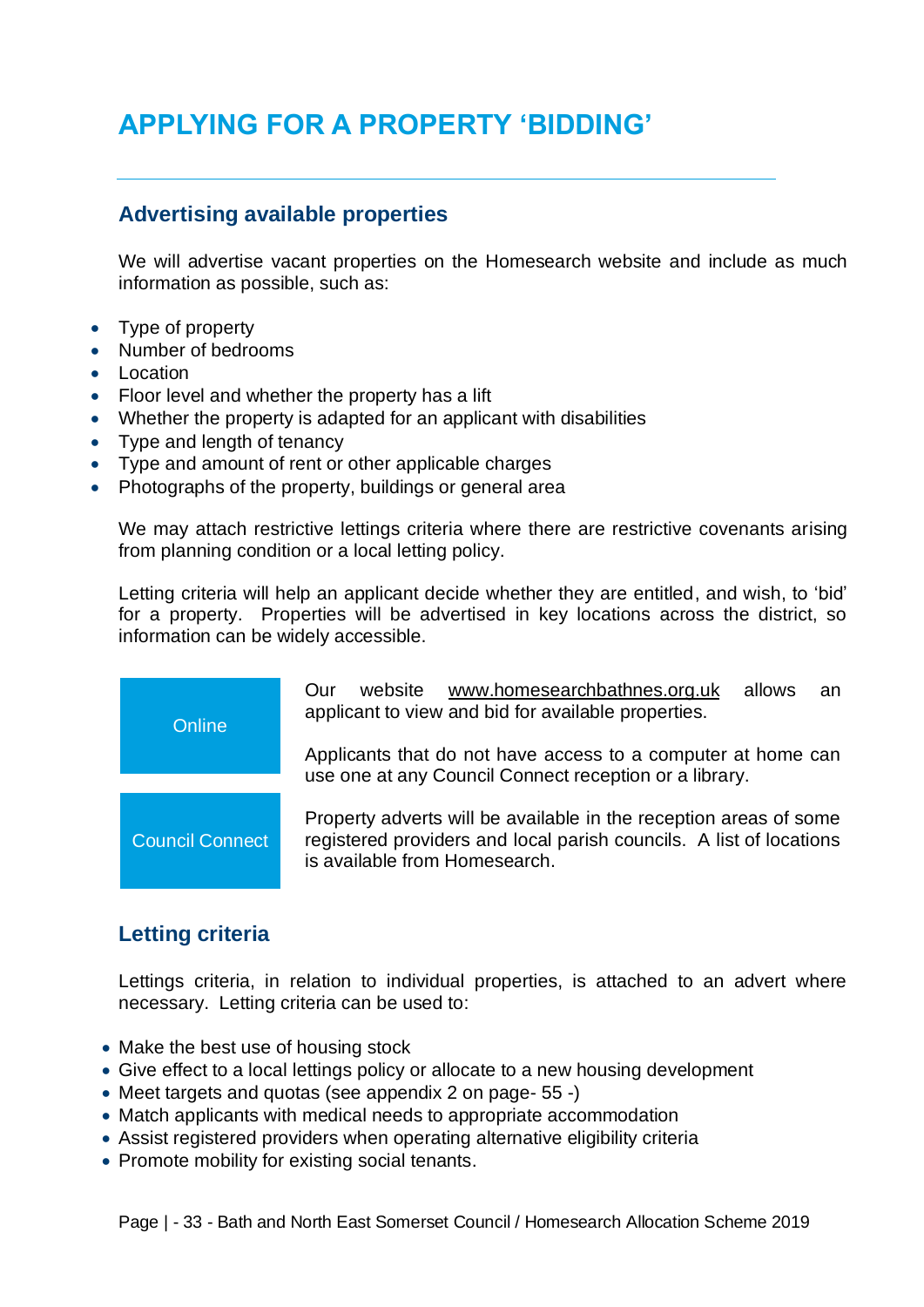The adverts will clearly set out the letting criteria which apply to each property. This can include, but not restricted to:

- Size of family
- Age of children
- Age of the applicants
- Support needs of the applicant which will, or will not, be considered
- Percentage of applicants in work
- Applicants requiring adaptations
- Applicants who have a connection to a parish
- Whether pets are prohibited
- Applicants who are tenants of a partner registered provider
- Social housing tenants who have a clear rent account and their property has been inspected by their Registered Provider as in reasonable condition.

We expect registered providers to evidence the reasons for applying the lettings criteria and understand that sometimes there may be a good reason to minimise future housing management issues, however their decision must comply with the requirements of the Equality Act 2010. The decision to agree letting criteria will be made by the Senior Housing Practitioner - Homesearch.

# **Bidding for a property**

An applicant has five days to bid for a property (Friday to midnight Tuesday). The time frame can be shorter, or longer, for exceptional reasons or as a result of bank holidays.

The Council may decide to change the bidding cycle in the future.

To register a bid, applicants can apply:



The number of bids per cycle (weekly) is restricted to a maximum of 3 per application.

# **Assisted bidding**

We understand an applicant may need support to participate with the scheme if the following circumstances apply:

Page | - 34 - Bath and North East Somerset Council / Homesearch Allocation Scheme 2019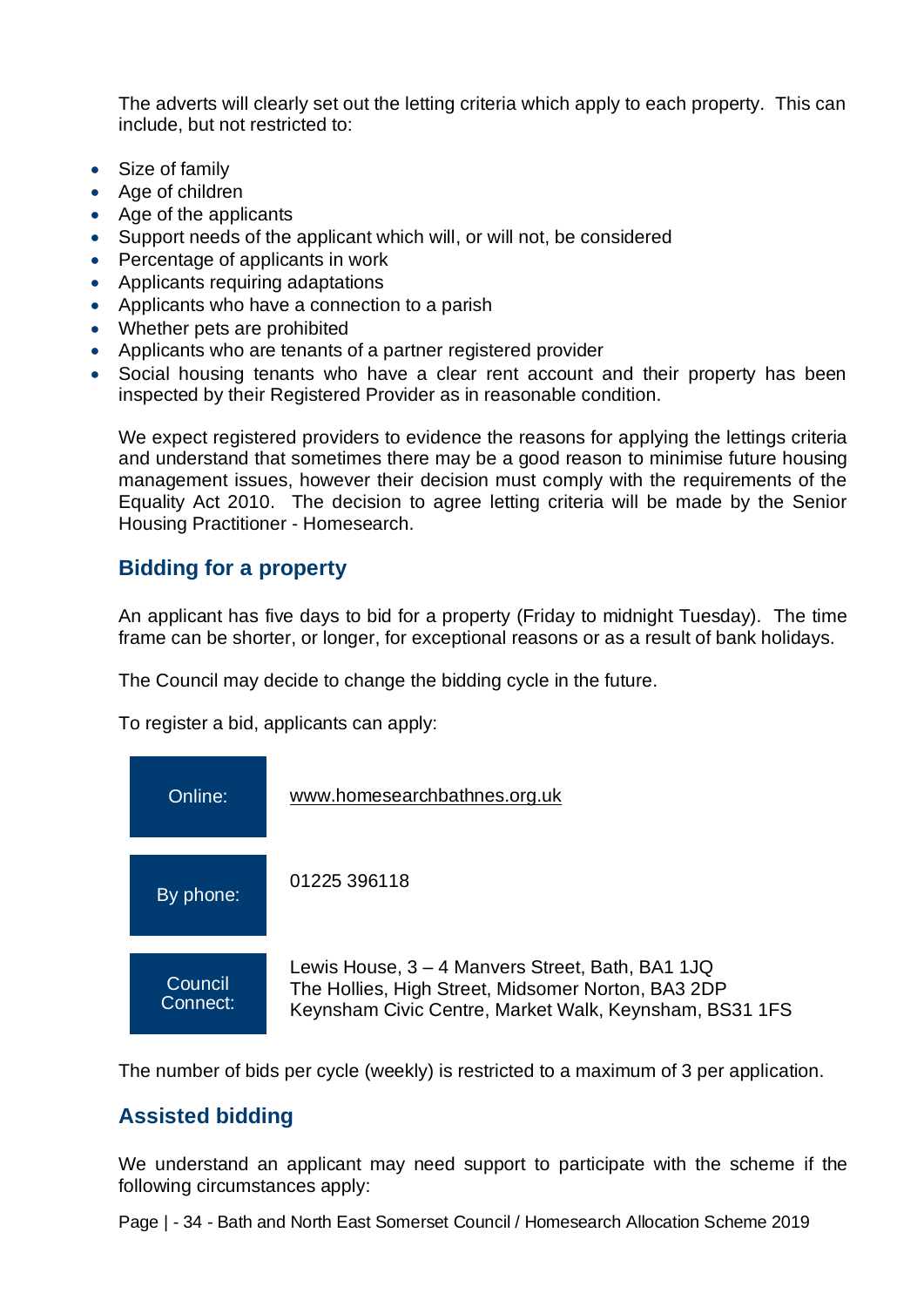- English is not a first language
- Literacy problems
- Learning difficulties
- Mental illness
- Long-term disability
- Live a chaotic lifestyle, such as misuse of drugs or alcohol
- Are undergoing a crisis, such as a victim of domestic violence
- Are socially excluded, such as rough sleepers.

Help is available in the Council Connect offices, but if more intensive support is required a friend, relative or support worker can help with bidding and correspondence, subject to the applicant's written permission. If there is no-one available to help the applicant, we can elect a personal Homesearch Advisor to support them through the process.

# **Reassessing applications and removing bids**

After close of bidding, an applicant's circumstances will be reassessed to decide if they are eligible for the property. The registered provider, or Homesearch, will verify an applicant's situation this can include:

- The size of the applicant's household matches the property advertised
- An applicant meets the letting criteria as set out in the advert
- An applicant has the appropriate priority under the Grouping structure
- An applicant meets the eligibility and qualification criteria
- An applicant's effective date is correct
- The property is affordable.

If an applicant does not meet these requirements or has failed to keep their application up to date, their bid maybe removed and they will not be considered for the tenancy.

We can also remove a bid in the following situations:

- Failure to co-operate with a registered provider
- Failure to reply to telephone calls or correspondence about the property
- Failure to make a decision on whether to accept a tenancy within a reasonable timescale
- Suspicion of making a fraudulent or misleading application.

We will write to the applicant to explain the reasons for any changes to their group, effective date or entitlement to join the scheme, as a result of the reassessment.

# **Assessment of bids**

Properties can be advertised to one, or a combination, of groups. More properties will be allocated to people in the higher priority groups to recognise those applicants in the greatest housing need.

As a general rule, properties which have been advertised will be allocated to the applicant with the earliest effective date within the highest group.

Page | - 35 - Bath and North East Somerset Council / Homesearch Allocation Scheme 2019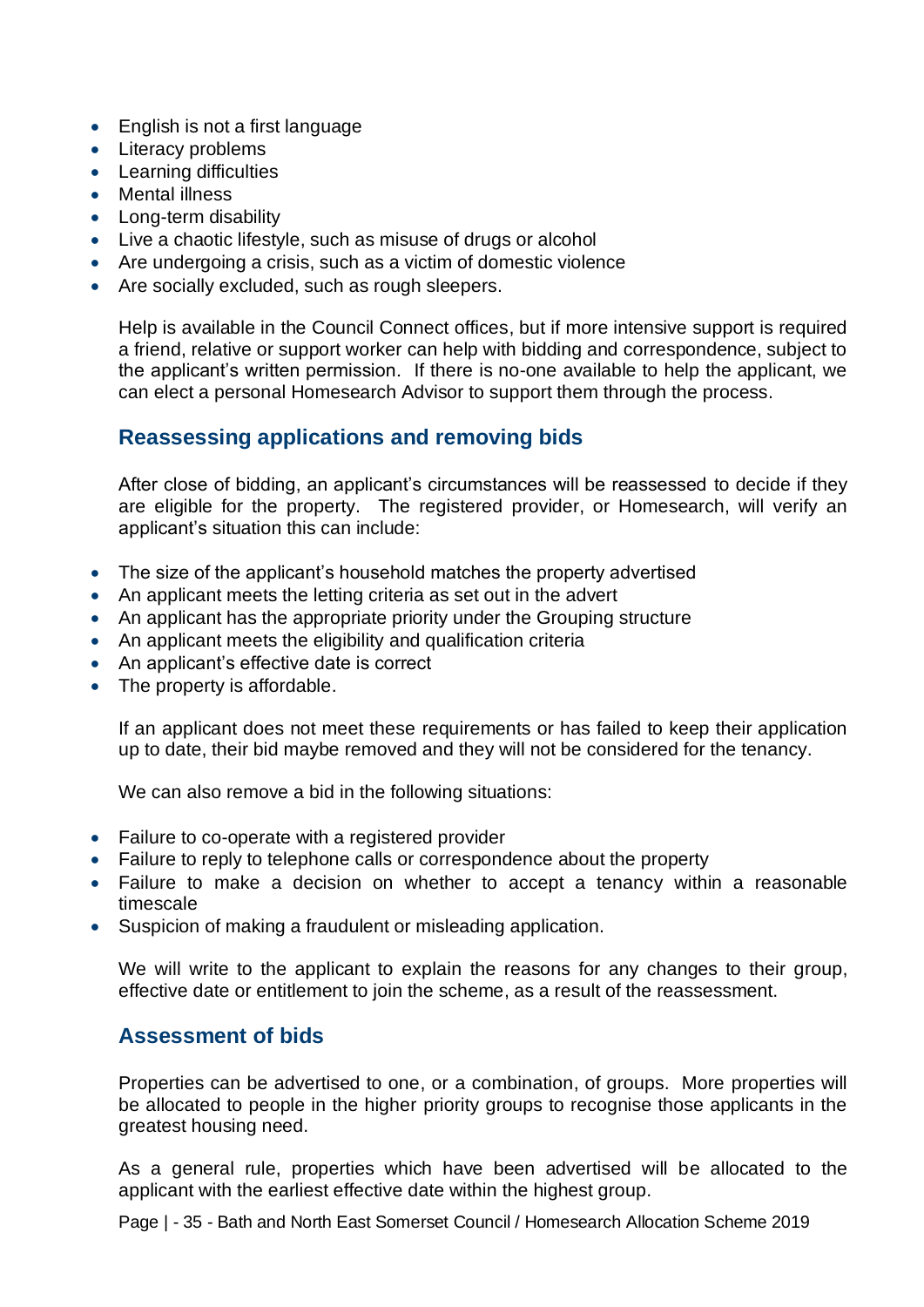The following is an example of a nomination.

Applicant 1 was in Group A with an effective date of 15/01/2007, and Applicant 2 was in Group B with an effective date of 20/06/2000. Applicant 1 would be offered the property because he is in the highest Group.

The following is an example of a nomination

Applicant 3 was in Group B with an effective date of 01/05/2010, and Applicant 4 was in Group B with an effective date of 28/05/2012. Applicant 3 would be offered the property because the Group is the same, but they applied first.

Where there is more than one application with the same effective date and Group, the applicant with the earliest Homesearch reference would be selected for the property.

The following are examples of when a Homesearch reference would apply.

Applicant 3 was in Group B with an effective date 20/11/2006 and Homesearch ref.123, and Applicant 4 with an effective date 20/11/2006 and Homesearch ref. 415.

Applicant 3 would be offered the property.

We will not normally contact an unsuccessful applicant following an assessment. We publish information about lettings on-line a[t www.Homesearchbathnes.org.uk](http://www.homesearchbathnes.org.uk/)

# **Offering a property**

The Registered Provider may decide to interview the first, or a number of the applicants, who meets the letting criteria to decide whether they would be a suitable tenant. They may contact professionals working with an applicant, such as a landlord or support worker, if their advice would be relevant to the applicant's suitability to become a tenant. The Registered Provider may refuse to offer a property to an applicant, but must write to an applicant to explain their reasons.

# **Viewing a property**

The Registered Provider will contact the applicant to arrange to view the property. They will give reasonable notice to allow the applicant to view and to make a decision about whether to accept the tenancy. Registered providers will make reasonable adjustments for disabled applicants, and in some instances, longer periods can be granted if an applicant is in hospital, needs to travel a long distance or is a vulnerable person in some

Page | - 36 - Bath and North East Somerset Council / Homesearch Allocation Scheme 2019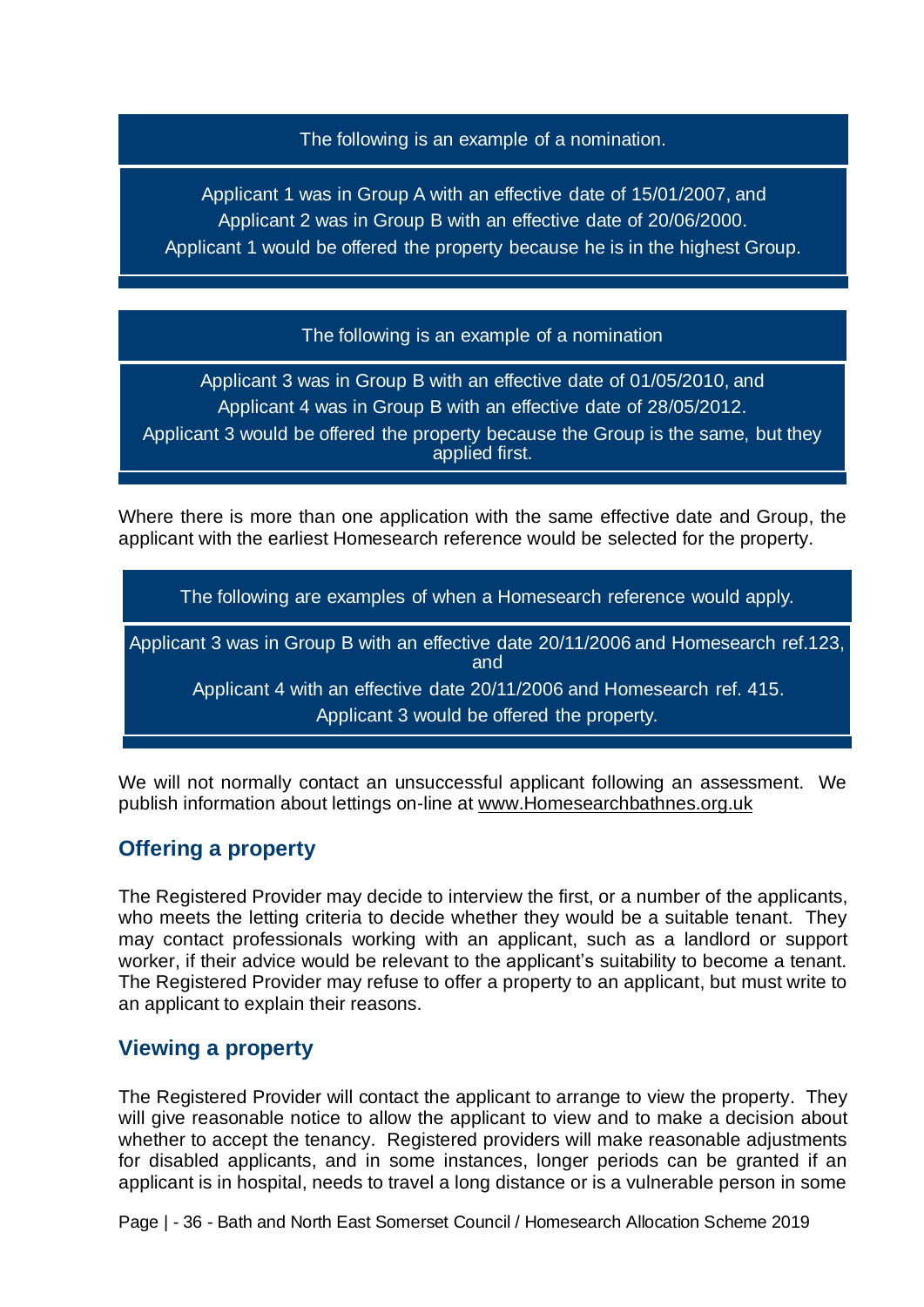form of temporary accommodation. The decision will be made by the Registered Provider upon request. The applicant does not have to sign the tenancy agreement until they have viewed the property.

The Registered Provider may decide to arrange a group viewing. The applicant's chance of being successful is determined by their position on the register in relation to other applicants who have bid on the particular property. This information is available on-line at [www.homesearchbathnes.org.uk,](http://www.homesearchbathnes.org.uk/) from the Registered Provider or Homesearch.

# **Applicant property refusal**

The applicant can refuse the property after viewing, but it will be classed as an offer. And refusing two reasonable offers will result in the applicant's application being suspended for twelve months.

We remind applicants that they should only bid on properties they are willing to consider because their refusal will negatively impact on other applicants and registered providers.

We will, upon request, consider the applicant's reasons for refusing the property. They must ask for a review to the Senior Housing Practitioner – Homesearch within 21 days if they disagree with the decision to suspend their application.

# **Registered Providers refusal of an applicant**

Property should be given to the first bidder in line for nomination, but sometime the registered provider will refuse to offer the property to the applicant. The Registered Provider must tell Homesearch if they wish to reject an applicant.

The Registered Provider may believe the applicant, or a member of their household, is considered unsuitable to live in the property or the general vicinity of the property. The Registered Provider will offer the property to the next person in line for nomination. Acceptable reasons for refusing an applicant can be found in appendix 1 on page - [54 -.](#page-53-0)

The Registered Provider will write to the applicant to:



Properties will not normally be kept available during an appeal period.

The Registered Provider will, if an applicant's appeal is successful, work in partnership with Homesearch to directly allocate the next suitable property. The property will be considered suitable if it is the same size and in the general area of the property the applicant was originally refused for. If the property is refused, no further allocation will be made, but the applicant can continue to participate in the bidding system, subject to normal scheme rules.

Page | - 37 - Bath and North East Somerset Council / Homesearch Allocation Scheme 2019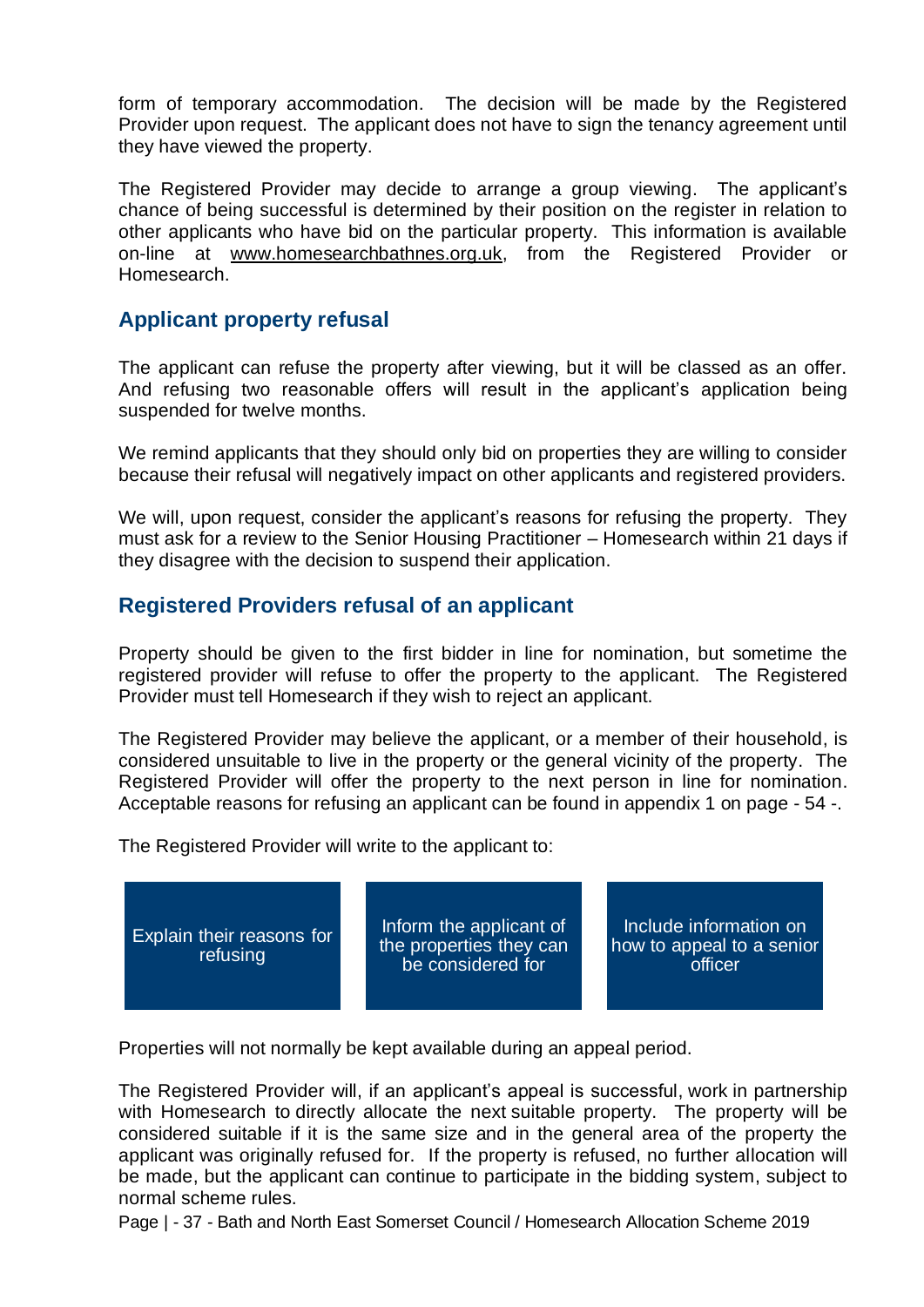# <span id="page-37-0"></span>**SPECIFIC PROPERTY LETTING CRITERIA**

We may impose special letting conditions to some properties which will be displayed in the property advert. Examples of properties which are subject to special conditions are listed below and explained on page - [33 -.](#page-32-1)

# **Properties reserved for existing social housing tenants**

When a registered provider moves their tenant to a new home it is commonly called a transfer. Moving someone by way of a transfer does not generally fall within Part 6 of the Housing Act unless the tenant has a reasonable preference as defined by the Act. Allocating some properties to existing social tenants will ensure we can make the best use of housing stock.

Often registered providers hold their own waiting list for transfers, but others decide to advertise these properties through Homesearch, and in this instance, we will apply letting criteria which gives priority to their social housing tenants. Registered providers who advertise their transfers through Homesearch are set out on page - [55 -](#page-54-0) and the Transfer Agreements can be obtained from the Senior Housing Practitioner – Homesearch.

Rural properties, in high demand, will not be advertised for transfer, but will be subject to the rural connection criteria. We will not allow transfer tenants who do not have a reasonable preference to dominate the overall letting scheme.

The transfer agreement may include a decision on:

- An applicant's effective date
- Percentage of properties which will be designated for transfer tenants
- The properties to be put forward for transfer in terms of location and size
- Any housing management issues which the tenant must comply with before being considered for nomination, such as repairing their property and clearing rent arrears.

# **Adapted and accessible properties**

Properties adapted for people with disabilities, such as wheelchair accessible, low level kitchen, walk in shower or other significant adaptations will be matched to applicants who require these facilities.

Disabled applicants can also bid for property adverts and make inquiries about having the property adapted for their need. We will work with the Occupational Therapy Service and consider whether it is reasonable, and practical, to adapt the property for an applicant's needs.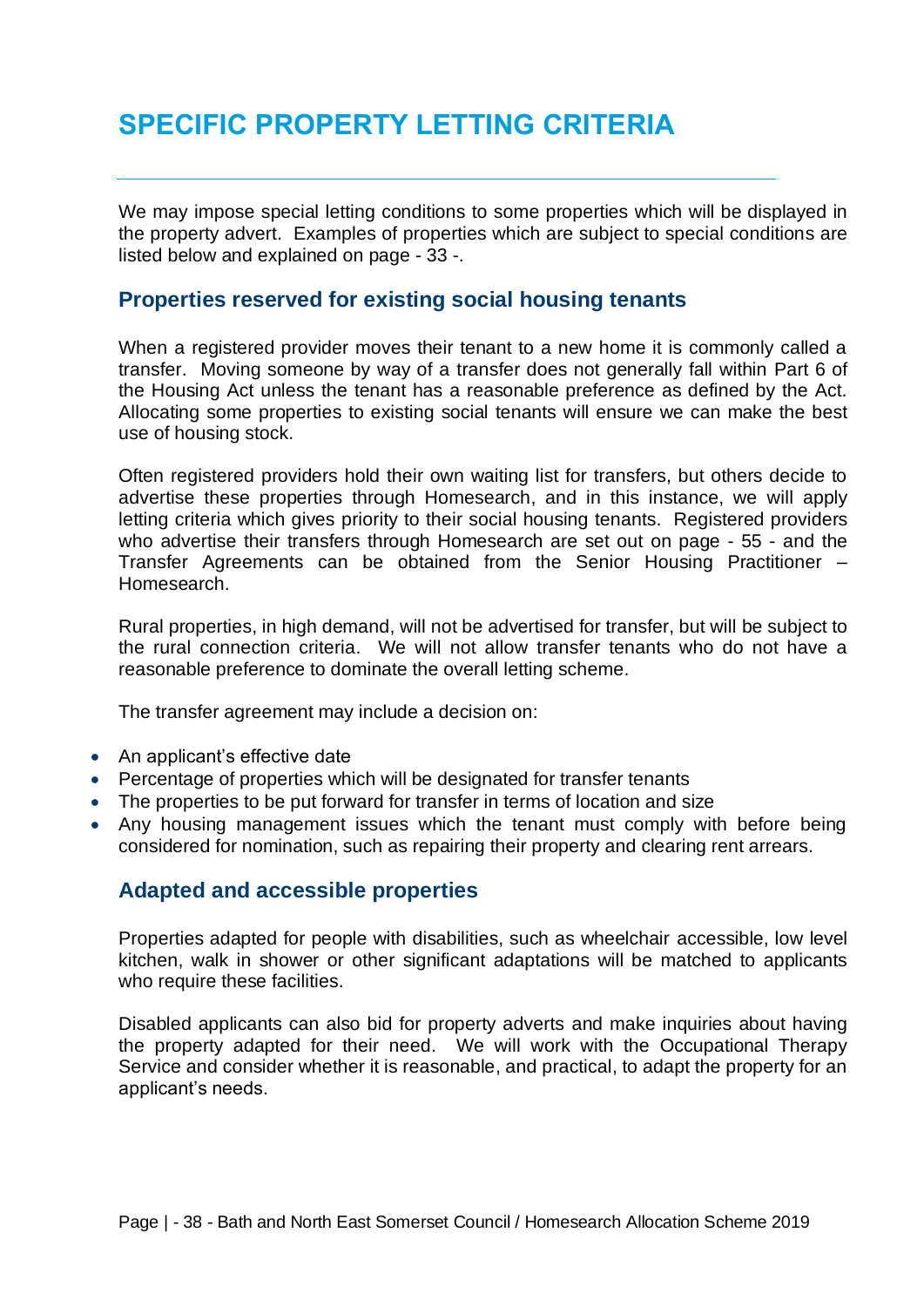# **Sheltered or older person properties**

Sheltered properties are for elderly and disabled applicants who need support. Properties are typically one-bedroom self-contained bungalows and flats within a complex with other properties of this type. The tenants are provided with support from a sheltered housing officer.

Tenants need to be over a certain age to live there; typically, 50+, 55+ or 60+. Applicants in receipt of Disability Living Allowance at middle or high rate may also qualify, subject to the criteria of the registered provider.

# **Under occupation of a property**

Under-occupying is when a property is allocated to a person who does not meet the bedroom eligible criteria. This criterion is set out on page - [20 -.](#page-19-0)

Circumstances when a property could be under-occupied include:



The decision to under-occupy a property will be made by the Housing Services Manager and the registered provider.

# **Local lettings policies**

We use local lettings policies (LLP) to address housing management issues and public policy concerns. Letting criteria will be more restrictive than what is stated on page - [33](#page-32-1)  [-,](#page-32-1) and only applicants who meet the letting criteria will be entitled to bid for the properties. We will not permit these schemes to dominate the overall letting scheme, and decisions to allow a scheme will be made by the Team Manager, in consultation with the Cabinet Member.

LLP will be time limited, monitored and reviewed regularly to ensure they are effective. If they are no longer effective it will be revised, or revoked, in agreement with the registered provider and the Team Manager.

LLP can be agreed in the following circumstances:



Page | - 39 - Bath and North East Somerset Council / Homesearch Allocation Scheme 2019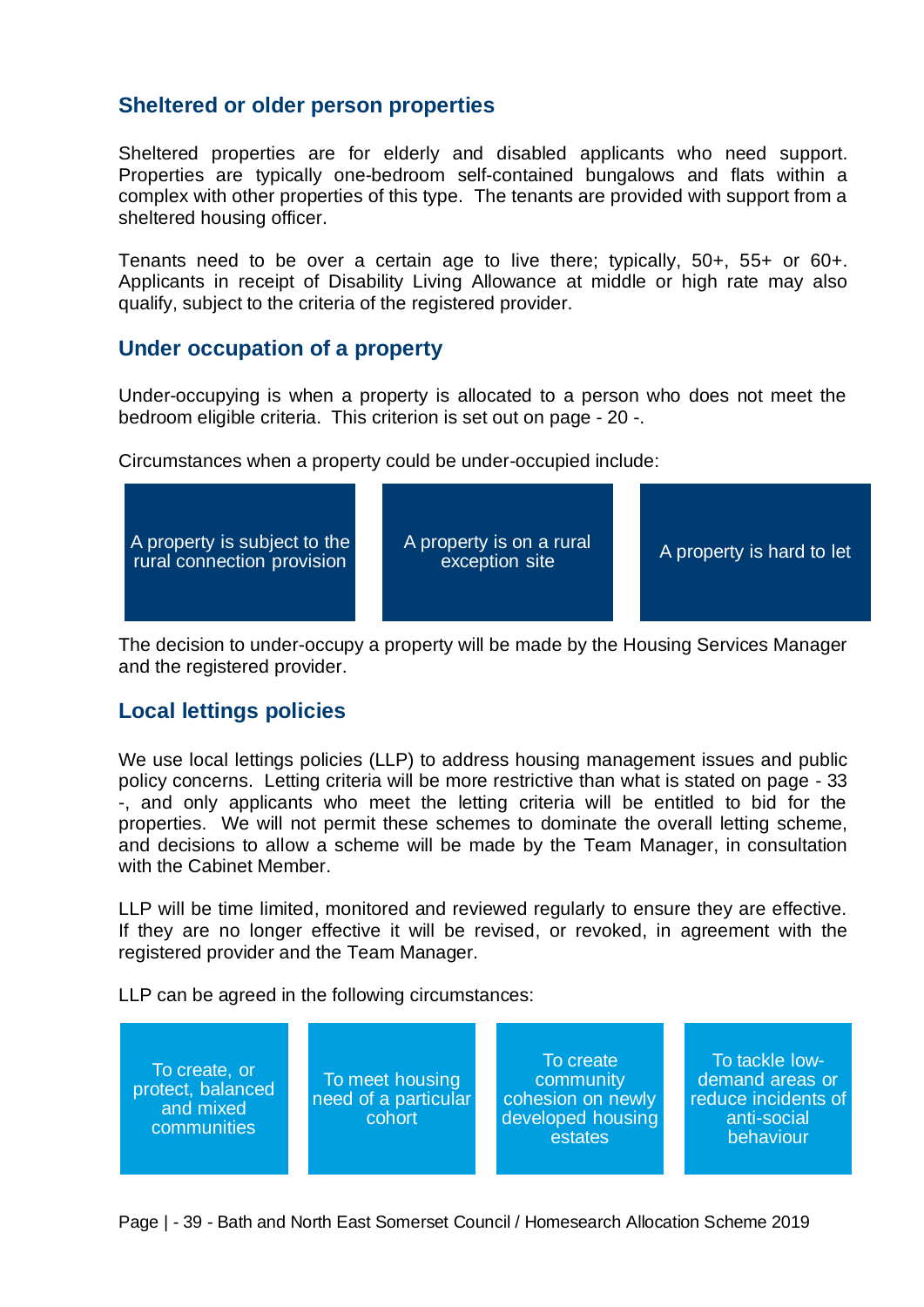The Registered Provider will evidence the need, in particular:



LLPs will be published on the Homesearch website.

# **New housing developments**

We may apply additional letting criteria on new developments of nine or more units of affordable rented housing. We do this to create a balanced and sustainable community. The criteria will aim to achieve:



Registered providers must have regard to the Equality Act and any letting criteria must be clearly set out on the property advert.

# **Rural connection**

We will give priority to people with a connection to a rural community where there is a population of less than 3000. The applicant must meet one, or more, of the following criteria to have a rural connection:



<sup>&</sup>lt;sup>15</sup> Amended to rural connection criteria 2019

Page | - 40 - Bath and North East Somerset Council / Homesearch Allocation Scheme 2019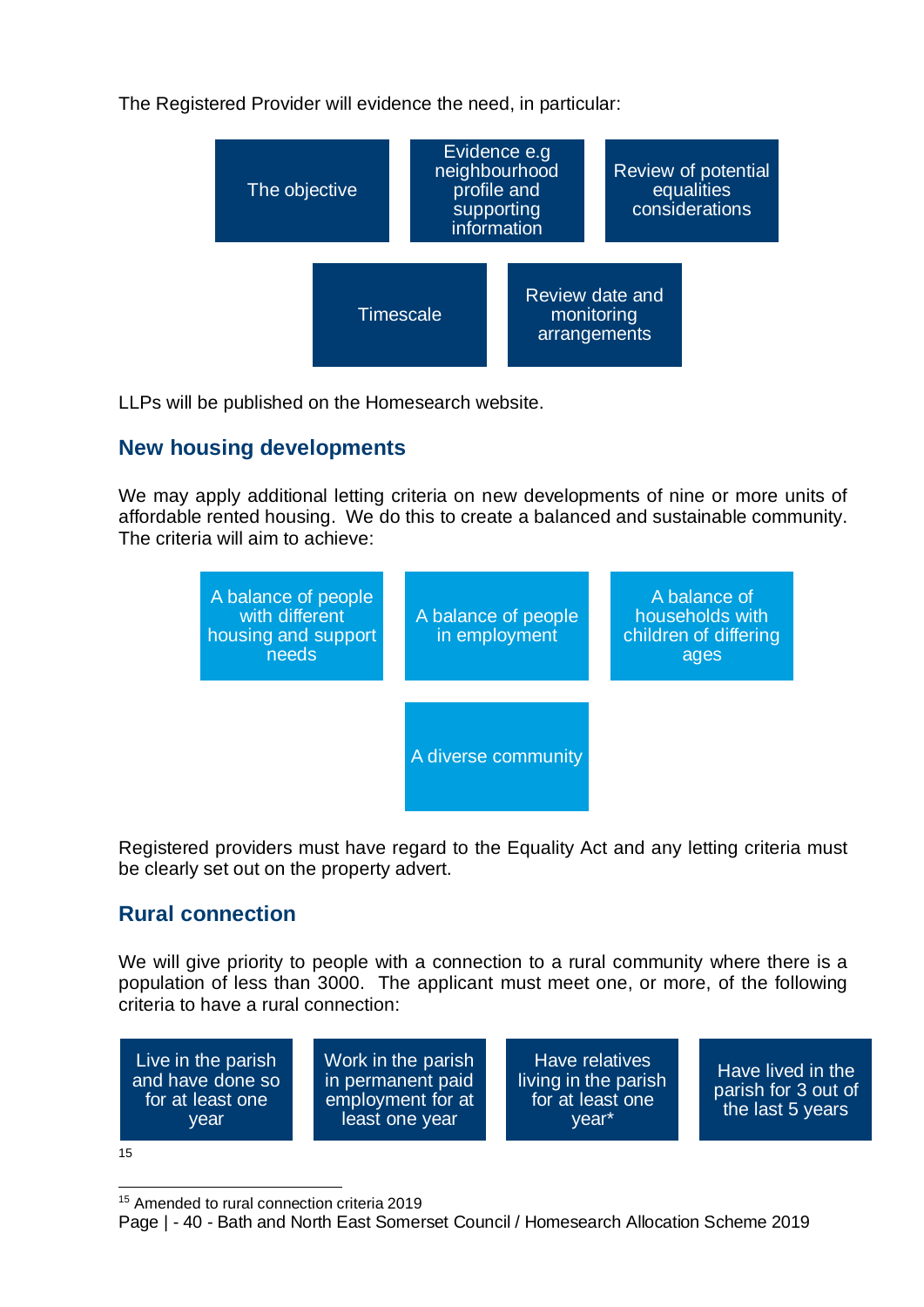\* Relatives are limited to mother, father, adult brother or sister, or adult child over 18 where there is an on-going positive contact.

We will allocate properties in rural communities in the following priority order:



We may override the rural connection criteria where the property has been significantly adapted for a disabled person.

# **Under occupation of rural properties**

We will consider under-occupy a rural property, by up to 1 bedroom, to help local people remain living in their rural communities. The decision to allow under occupation will be made by the Senior Housing Practitioner – Homesearch in agreement with the Registered Provider.

| The following is an example of a nomination for a 3 bedroom property which can be<br>under-occupied                                                                     |                                                                                                                          |  |
|-------------------------------------------------------------------------------------------------------------------------------------------------------------------------|--------------------------------------------------------------------------------------------------------------------------|--|
| There are no applicants with a 3 bed need<br>(and a rural connection) then an applicant<br>with a 2 bedroom need (a rural<br>connection) would be offered the property. | If the applicant had a rural connection to<br>the parish and a 1 bedroom need they<br>would not be offered the property. |  |

If there is no interest from applicants with a rural connection to the parish, we will consider applicants who have a connection to surrounding parishes.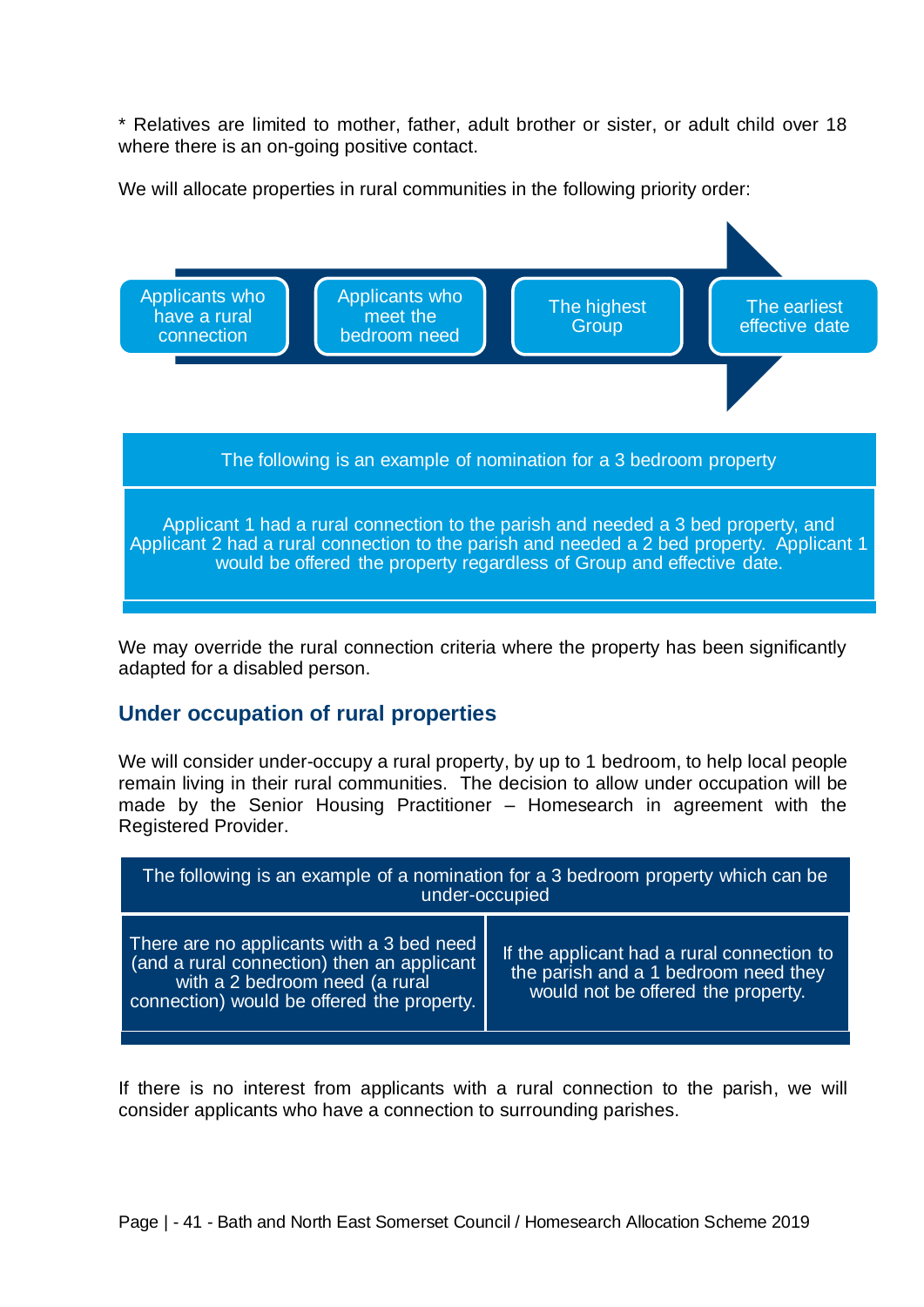# **Rural exception sites**

Rural exceptions sites are new-built affordable housing which is developed on land outside of the parish development boundary where normally housing is not permitted. It is primarily for people with a connection to the parish, and priority will be to applicants that meet one, or more, of the local connection criteria in the legal agreement.

The Rural Exception Site Legal Agreement says:

| 4.2                                                                                                                                                                                                                                                                                                                                                                                                                                                                                                                                                                                                                                                                                          |
|----------------------------------------------------------------------------------------------------------------------------------------------------------------------------------------------------------------------------------------------------------------------------------------------------------------------------------------------------------------------------------------------------------------------------------------------------------------------------------------------------------------------------------------------------------------------------------------------------------------------------------------------------------------------------------------------|
| • The Developer covenants with the Council, at all times, not to occupy,<br>or allow or cause to be occupied, any Affordable Housing Unit other<br>than by anyone in need of Affordable Housing and who in priority<br>order (with the greatest priority being given to the occupant described<br>in $4.2.1$ :-                                                                                                                                                                                                                                                                                                                                                                              |
| 4.2.1                                                                                                                                                                                                                                                                                                                                                                                                                                                                                                                                                                                                                                                                                        |
| • Has immediately prior to occupation of the Affordable Housing Unit<br>been resident in the Parish for five years, or                                                                                                                                                                                                                                                                                                                                                                                                                                                                                                                                                                       |
| 4.2.2                                                                                                                                                                                                                                                                                                                                                                                                                                                                                                                                                                                                                                                                                        |
| • Has a strong local connection with the Parish based upon any one or<br>more of the following criteria (with the greatest priority being given to<br>the occupant described in $(i)$ :<br>. (i) Prior to the time of commencement of occupation of the<br>Affordable Housing Unit has lived in the Parish for three years<br>. (ii) Has family associates in the Parish who are currently resident<br>and have lived continuously within the parish for at least five years,<br>0r<br>• (iii) Has been permanently employed in the Parish for a minimum of<br>one year.<br>• (iv) Prior to the time of commencement of occupation of the<br>Affordable Housing Unit has lived in the Parish |
| 4.2.3                                                                                                                                                                                                                                                                                                                                                                                                                                                                                                                                                                                                                                                                                        |
| • Has immediately prior to occupation of the Affordable Housing Unit<br>been resident in the adjoining parishes for a period of five years, or                                                                                                                                                                                                                                                                                                                                                                                                                                                                                                                                               |
| 4.2.4                                                                                                                                                                                                                                                                                                                                                                                                                                                                                                                                                                                                                                                                                        |
| • Has a strong local connection with a parish in paragraph 4.2.3 above<br>based upon the factors set out in paragraph 4.2.2.                                                                                                                                                                                                                                                                                                                                                                                                                                                                                                                                                                 |

Page | - 42 - Bath and North East Somerset Council / Homesearch Allocation Scheme 2019 As with rural connections, in certain circumstances, applicants may be able to underoccupy in areas where there is a shortage of a particular bedroom need.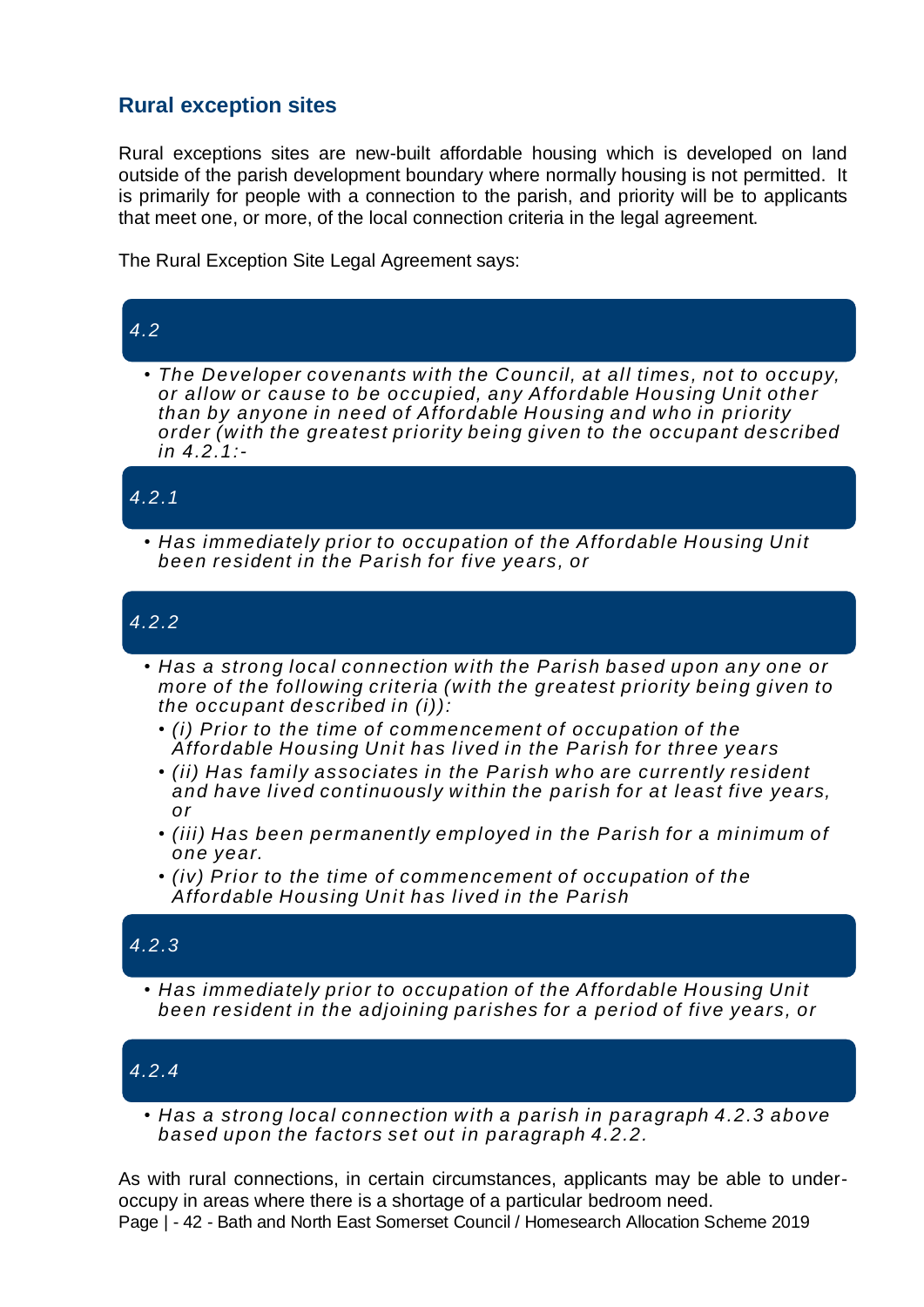# <span id="page-42-0"></span>**ALLOCATIONS OUTSIDE PART 6 OF THE HOUSING**

# **ACT 1996**

Most social housing will be allocated in accordance with Part 6 of the Housing Act 1996. This section lists circumstances when the Act does not apply and will impact on some sections of this scheme which will also not apply. Of particular note is the Group Structure, Assessment of Housing Need and Applying for Property 'Bidding'.

Part 6 of the Housing Act 1996 does not apply to the allocation of the following properties:

# **Private rented properties**

We may allow a private landlord to advertise a rented property, subject to fulfilling the following property criteria:



Private rented tenancies will not hold a secure tenancy like a tenant of a registered provider. They will likely have an assured shorthold tenancy and have less tenancy rights in comparison to a tenancy offered by a registered provider. We do not decide the successful tenant because this decision is made by the landlord applying their own criteria.

We may decide not to advertise a property where the following applies (but not limited to):

- A failure to comply with the law including equality issues
- A breach of the tenant's legal rights

#### **Mutual exchange properties**

Properties available for mutual exchange within Bath and North East Somerset are advertised on Homesearch. A mutual exchange occurs when an existing social housing tenant decides to 'exchange' their property with another social housing tenant.

Tenants select another tenant to exchange their home with based on their own criteria, but will normally relate to whether they would like to live in the other tenant's home. Whether or not, an applicant is successful in exchanging their home will be decided between the tenants and their registered providers. Terms and conditions apply to mutual exchanges and are available by contacting registered providers.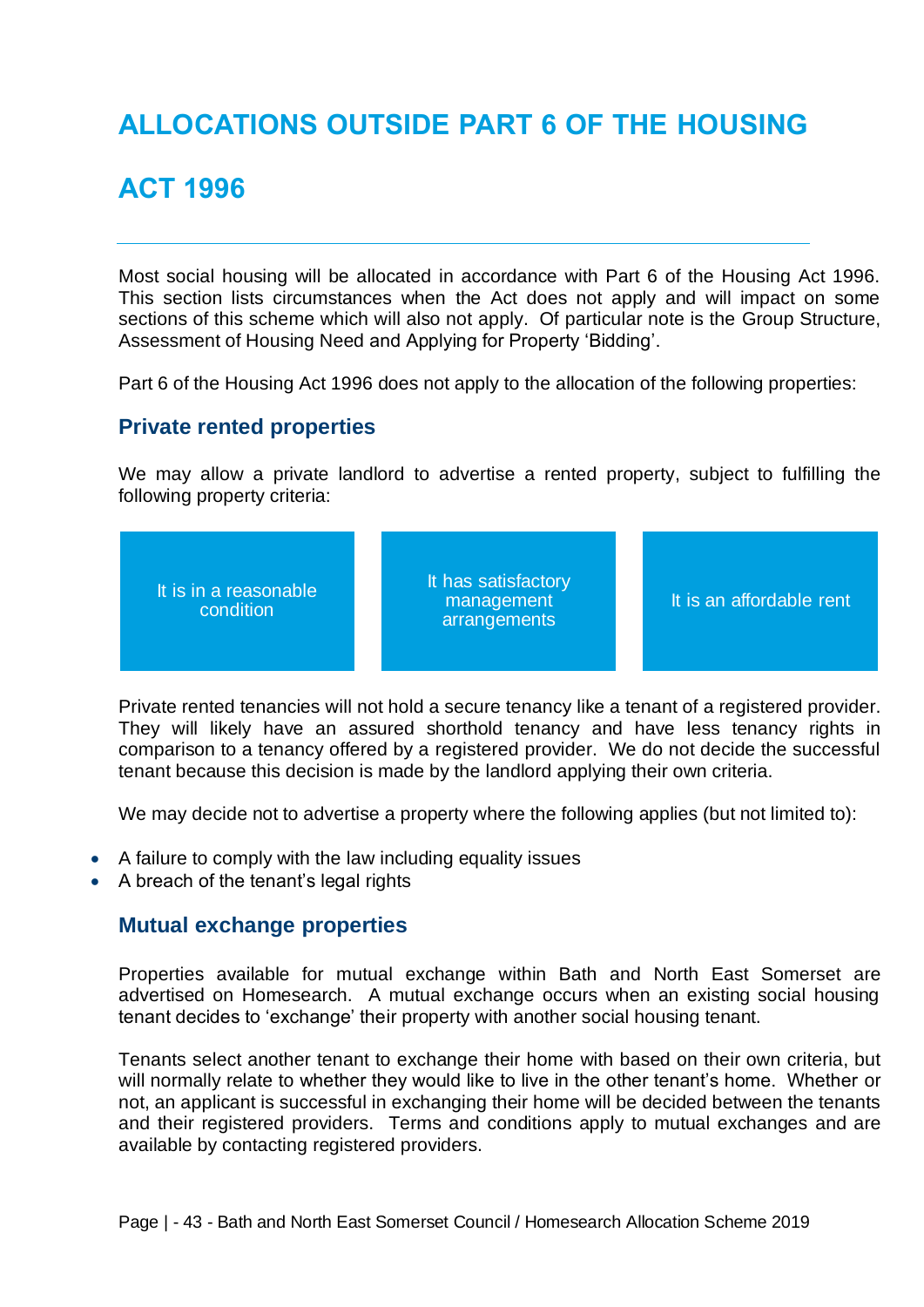# **Low cost home ownership**

We advertise low cost home ownership properties and guidance is set out in Appendix 3.

Anyone interested in exploring shared ownership opportunities needs to be registered with Help to Buy South and can contact them on:



# **Supported housing 'commonly called the Gateway'**

Supported housing is available to people with housing support needs and find it difficult to live independently. This includes people with:

- A mental illness or disability
- A drug or alcohol problem
- Fleeing domestic violence

To apply for supported housing, please visit:



Allocations to existing social tenants, known as a transfer, only fall within Part 6 of the Housing Act 1996 if these special conditions apply:

• The transfer is made at the tenant's request, and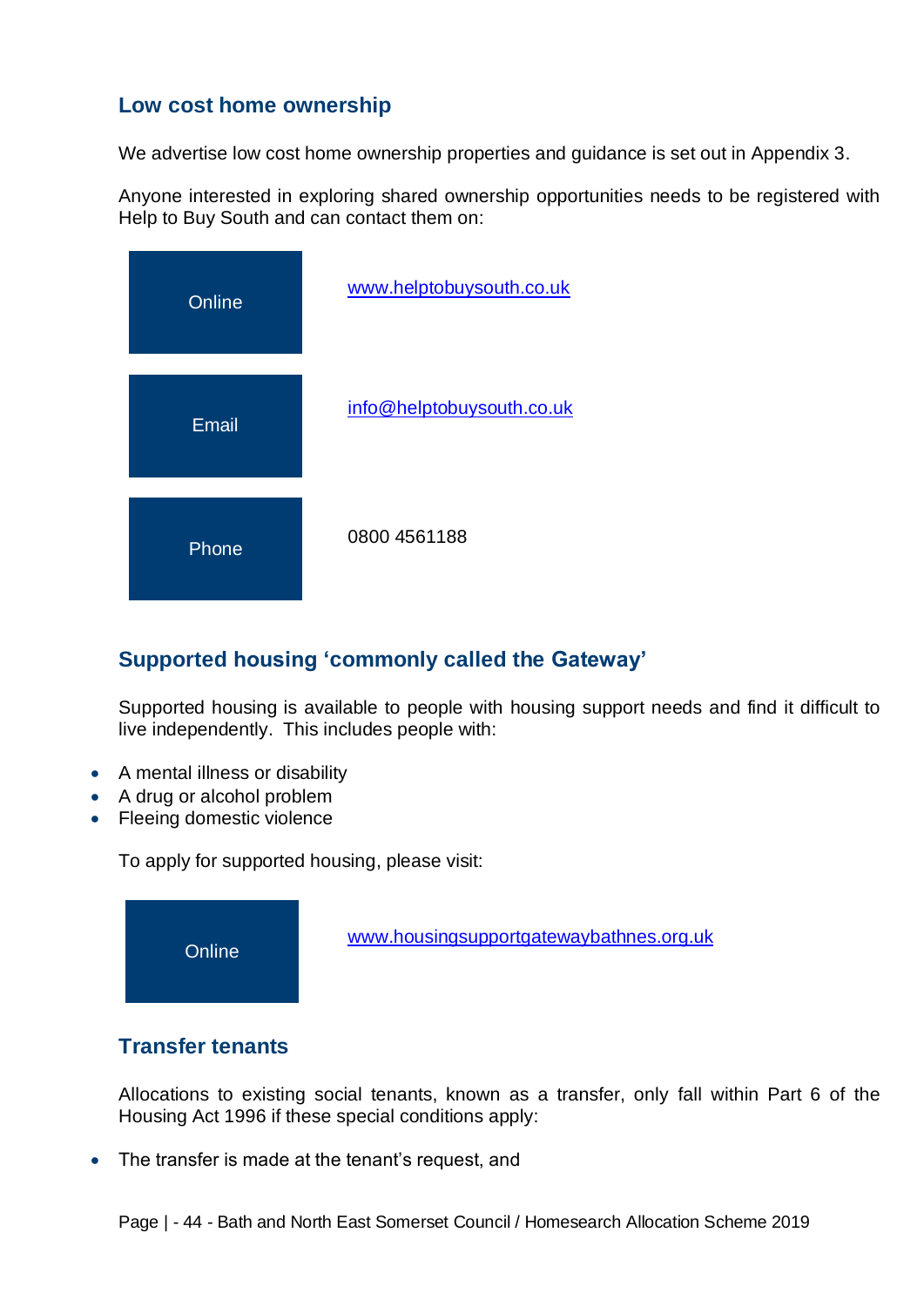• The housing authority is satisfied that the tenant has reasonable preference for an allocation.

Transfers made by a registered provider for management purposes do not fall within Part 6. A transfer applicant in Group C would not fall within Part 6.

# **Direct property allocation 'also known as a direct let'**

We may select a suitable property on behalf of an applicant; this is known as a direct let. A direct let gives an applicant limited and sometimes no choice about the property they will be allocated. We will only directly let in exceptional circumstances including:



We will assess the housing need of an applicant, and their household, before making a direct let to ensure the property would be suitable. The wishes and feelings of the applicant will be relevant but not decisive in concluding whether the property is suitable.

The decision will be made by a senior officer, and in making a decision regard will be given to the Equality Act 2010 and the view of the Registered Provider.

# **Hard to let properties**

We can classify a property as 'hard to let' if it has been advertised and we have been unable to offer the property to a suitable applicant. The Senior Housing Practitioner, in partnership with the Registered Provider, may allocate a hard to let property to an applicant on the basis of 'first-come, first-served'.

# **Sheltered housing**

We may make a small number of direct offers of hard to let sheltered accommodation to persons aged 55 or over who do not have a local connection, and who request sheltered housing and who, in our view, should receive such an offer. We will retain relevant data on non-qualifying applicants (person aged 55 or over without a relevant local connection) and

Page | - 45 - Bath and North East Somerset Council / Homesearch Allocation Scheme 2019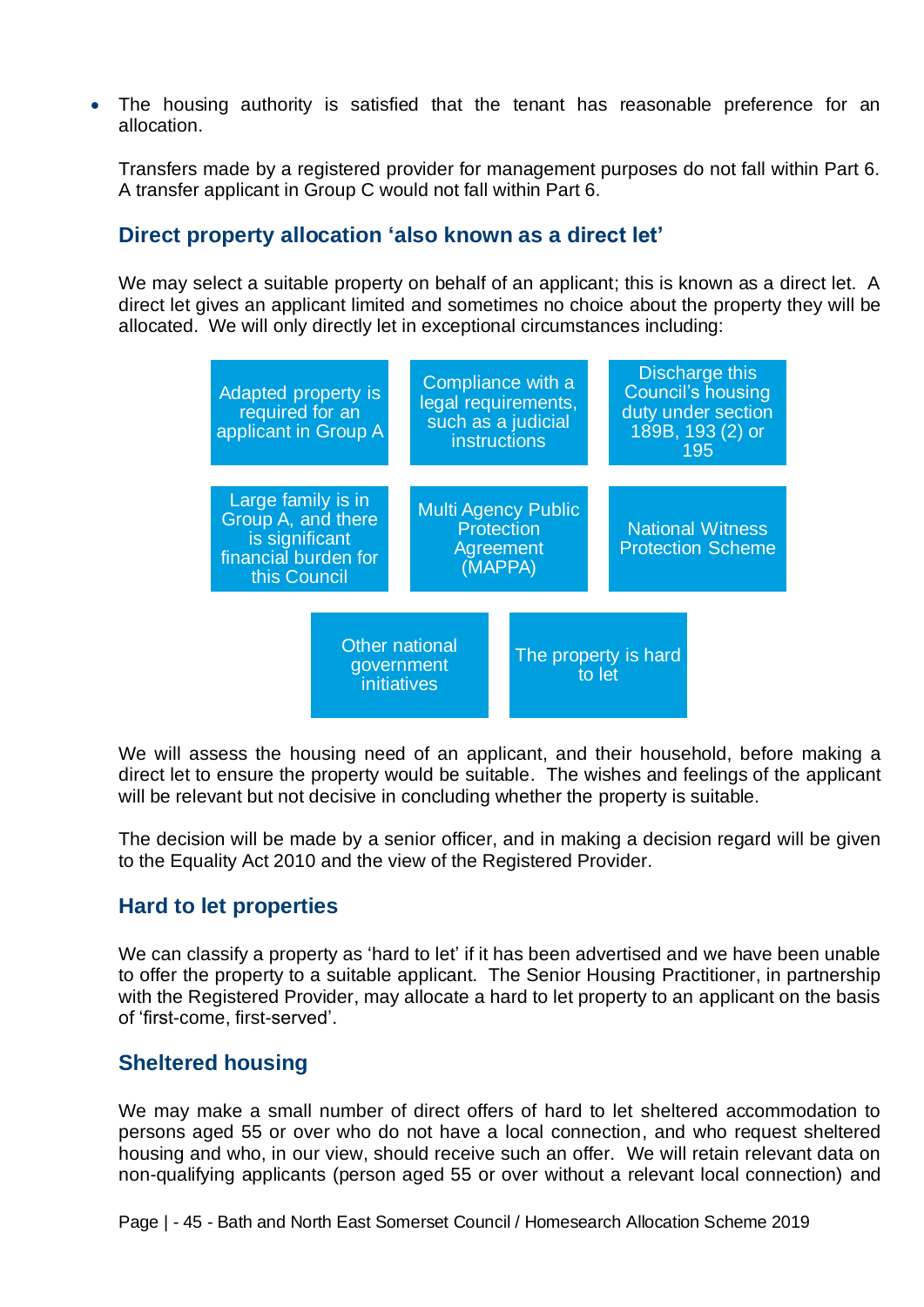share with registered providers when needed. We will ensure that the overall number of offers is low compared with those provided for under the main provisions of the scheme.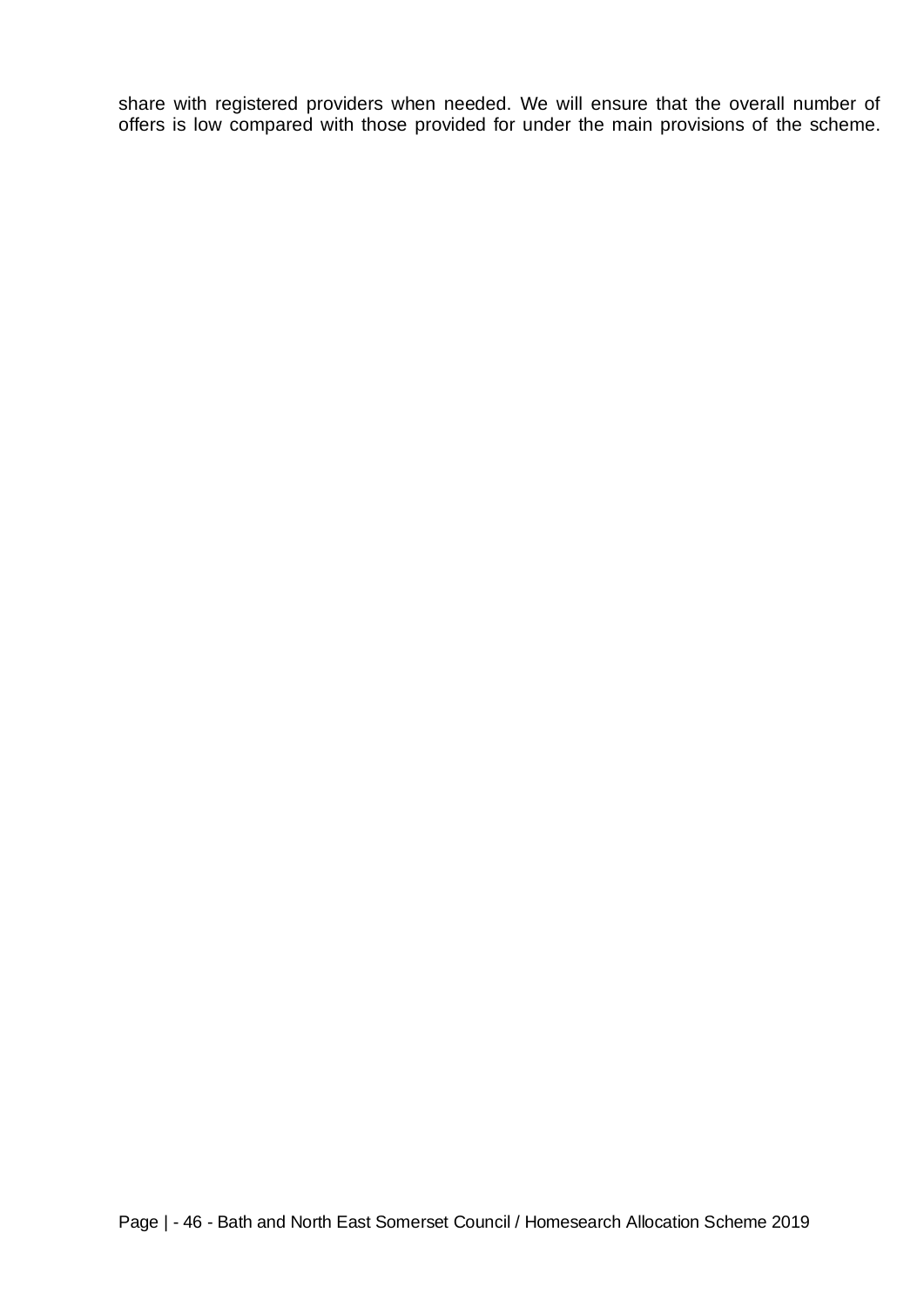# <span id="page-46-0"></span>**HOMESEARCH ADMINISTRATION**

Circumstances will change during the life of an applicant's application, such as moving home, a family member leaving home or a new addition to the family. Changes, like these, will affect an application, and an applicant must update their application if their circumstances change as this could affect:

- Their eligibility or qualification
- Their Group and effective date
- Their bedroom entitlement.

We will not remove an applicant from their application without their consent. If an applicant no longer wishes to be party to an application, they can ask for their name to be removed and make a fresh application. We will change their effective date to the date they joined the scheme. The application must be made on the same day they removed their name from their other application.

People who are residing with the applicant, or will be residing with the applicant, and decide they no longer wish to be part of the application will have no entitlement to the effective date.

#### **Group reassessment**

We aim to reassess the circumstances of an applicant placed in Group A and B every six months to ensure they remain in high or urgent housing need. We may assess their circumstances sooner if the applicant's circumstances are likely to change before six months. We expect applicants in Groups A and B to bid and if they do not, or are unreasonable in restricting the properties they will consider, their Group will be reduced.

We will not reassess applicants in Group C routinely unless we identify a fault in how their circumstances have been assessed.

The decision will be made by the Senior Practitioner – Homesearch.

#### **Periodic review**

We will review applications periodically because circumstances may have changed. We can also discuss other options for housing with the applicant. Periodic reviews are normally conducted every twelve months, and if an applicant fails to respond to the review their application will be cancelled.

# **Cancelling an application**

We will cancel an application for the following reasons: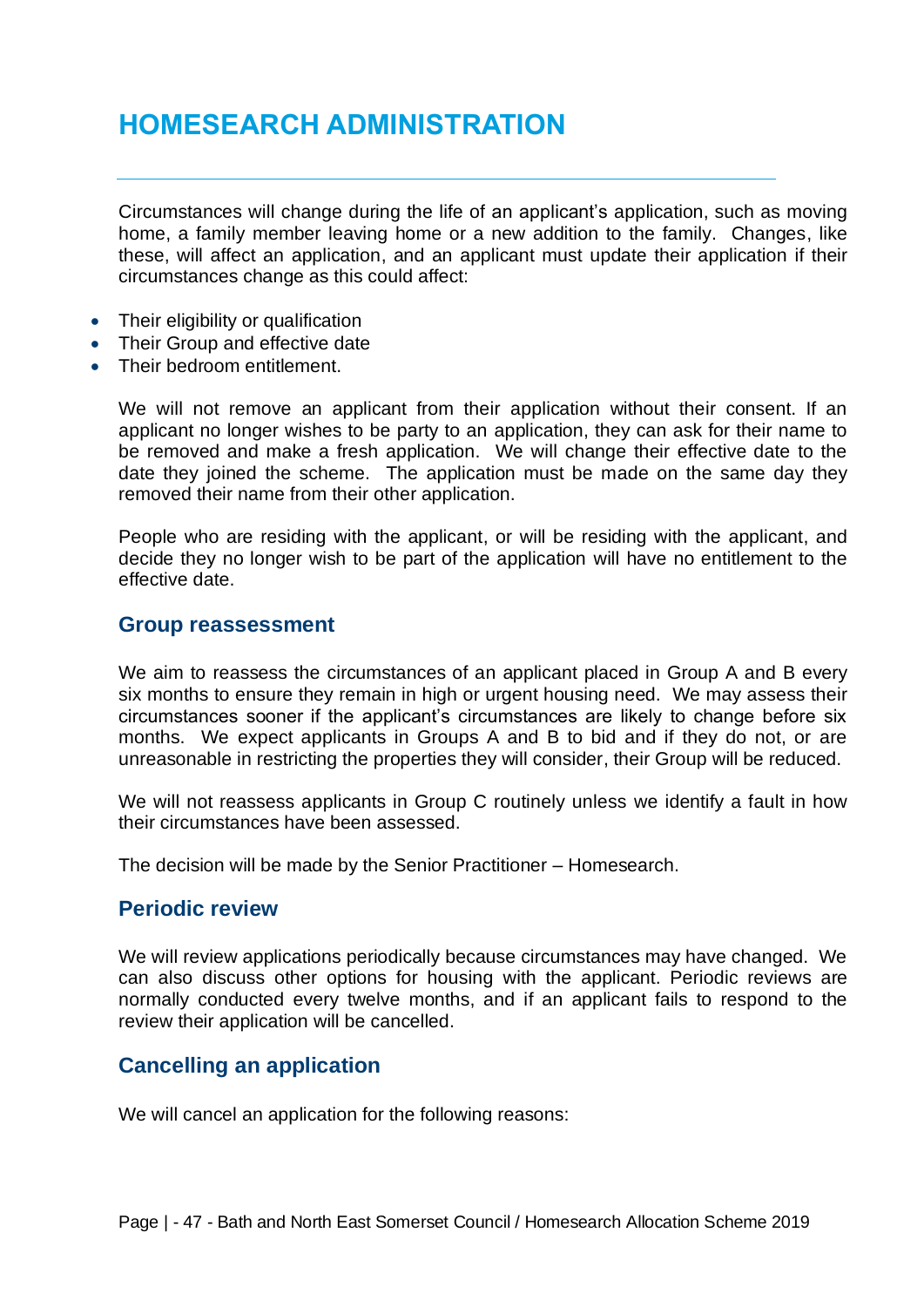An applicant asks to cancel their application

An applicant has been housed through **Homesearch** 

A sole applicant has died

Returned correspondence

An application is deemed by Homesearch to be fraudulent

An applicant no longer meets our eligibility or qualification criteria

An applicant has not responded to the periodic review

If an application is cancelled the effective date will no longer be valid. We will write to an applicant to explain why their application has been cancelled if the following circumstances apply:

- An applicant does not respond to our correspondence
- An applicant does not bid for a property within four years
- An application is deemed by us to be fraudulent
- An applicant no longer meets our eligibility or qualification criteria
- An applicant has not responded to the periodic review.

Applications will not be cancelled if the applicant responds to the letter within 30 days. There is a right to request a review if their application is cancelled.

# **Decisions which can be subject to review**

We operate a review process which is fair and transparent. We can review an application if an applicant does not agree with a decision which we have made. They should write giving their reasons and enclose any documents supporting their claim.

Decision which can be subject to review fall into two categories:

- The facts of an applicant's case which are likely to be, or have been, taken into account in considering whether to allocate accommodation
- Whether the applicant is eligible, or qualifies, to join Homesearch

# **The table shows the decisions which can be reviewed:**

Failure to meet the eligibility or qualification criteria

The applicant's effective date

The type of properties an applicant will be considered for

The application is cancelled

The applicant is suspended

The members of the applicant's household to be considered for housing

The applicant's entitlement to a reasonable, or additional, preference based on the facts of their case

Page | - 48 - Bath and North East Somerset Council / Homesearch Allocation Scheme 2019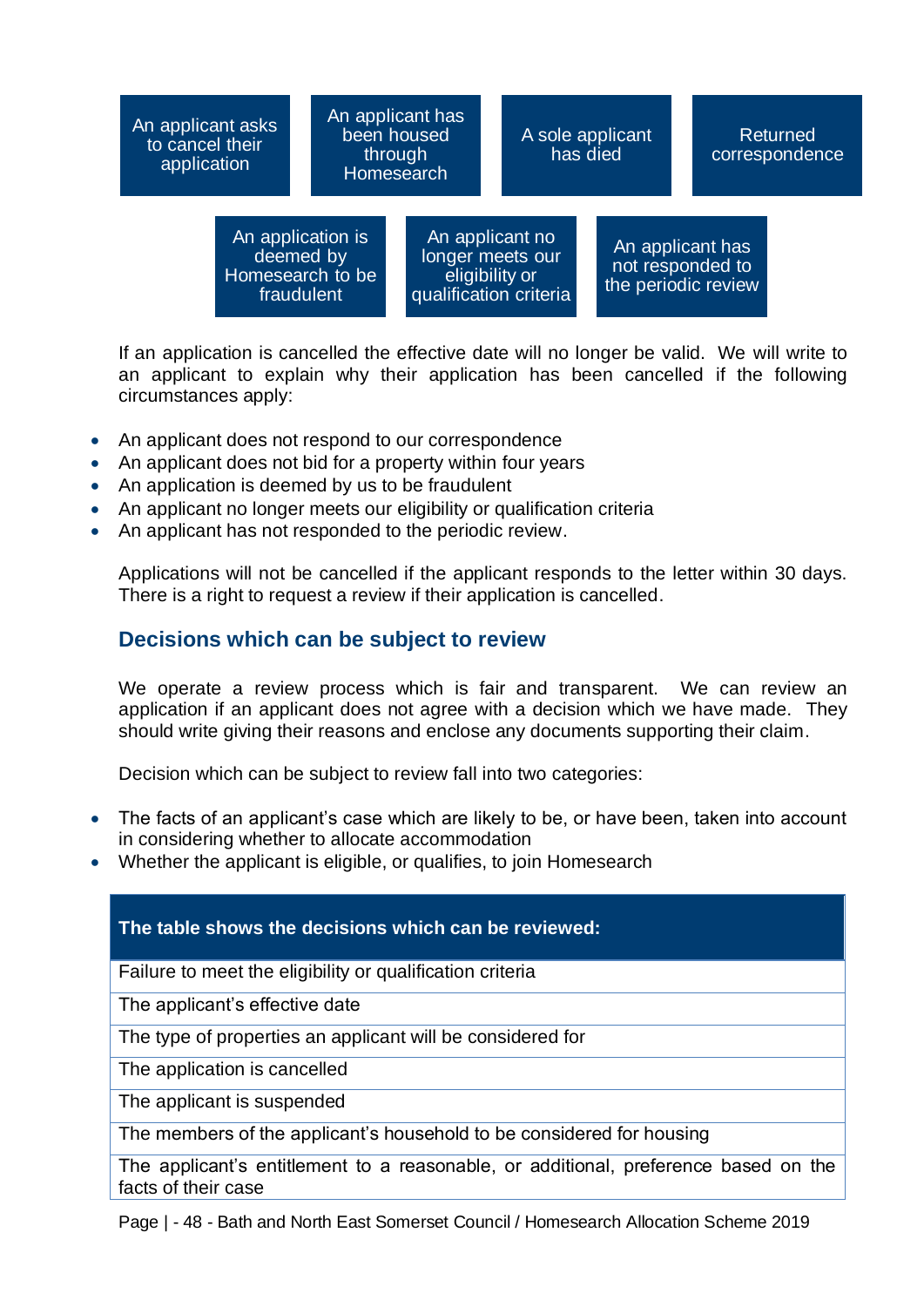The review request must be made within the prescribed time limit of 21 days of being notified. Only in exceptional circumstances will we agree a review beyond the limit.

We will comply with the following:

- The review will be carried out by an officer senior to the original decision maker. This will usually be the Senior Housing Practitioner - Homesearch
- The review will have regard to the housing allocation scheme, legal requirements and all other relevant information
- The review will be completed with 56 days unless an extension is agreed
- The applicant will be informed of the outcome, and reasons, for the review decision in writing
- Decisions will be based on the relevant facts of an applicant's case
- The decision will be available for collection at Bath Council Connect for 30 days if a contact address is not available.

The applicant can appoint a representative, such as a solicitor, to act on their behalf. They can make verbal and written representations. We will speak to the applicant in person if they have difficulties understanding the implications of a decision, but if this is not feasible, we can help arrange for the reasons to be explained to the applicant by someone else working with them. The applicant may wish to seek legal advice, or contact the Ombudsman, if they are unhappy with the outcome of the review.

# **Fraudulent applications**

We undertake random sampling of applications to ensure the information supplied is correct. It is a criminal offence, when making an application, or when giving us further information to:

- Knowingly, or recklessly, to make a statement which is false in a material particular
- Knowingly withhold information which we reasonably require an applicant to give.

Deliberately providing false, or misleading, information may result in an application being suspended or cancelled depending on the severity of the fraud. Giving fraudulent information may also lead to a summary conviction and a fine not exceeding level 5 on the standard scale and eviction from their social housing accommodation.

If there is reasonable suspicion of fraudulent activity, we will investigate the applicant's circumstances which can include (but is not limited to):

- Obtaining further documents to confirm identity, such as passport, birth certificate and driving licence
- Obtaining further documents to confirm residency, such as utility bills, bank statements and a tenancy agreement
- Obtaining further documents to clarify a child's residency, such as court order, letters from government agencies, schools and doctors
- Visiting an applicant's home announced or unannounced.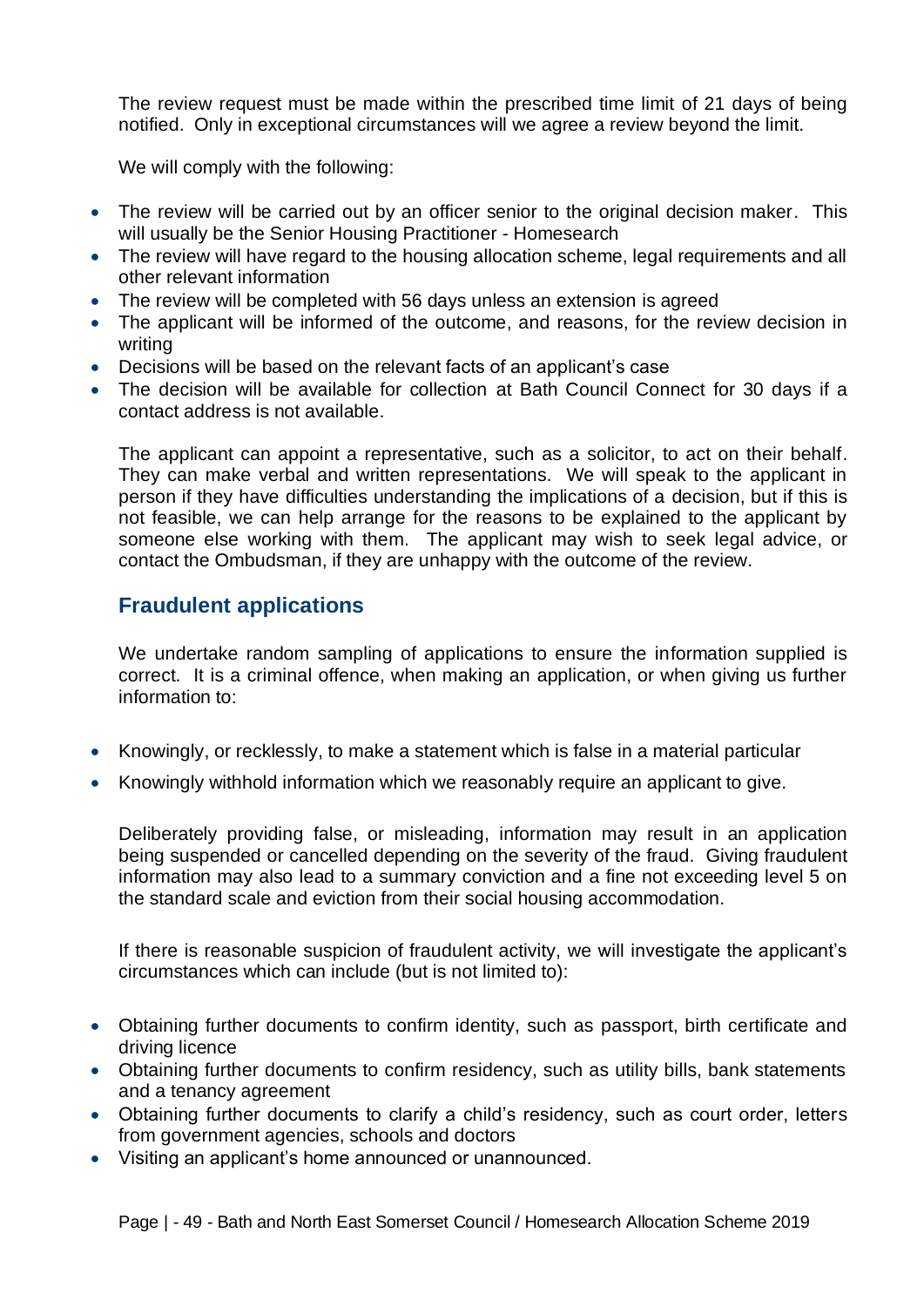We may contact other professionals working with an applicant; this includes (but is not limited to):

- An employer
- A school, college or university
- A medical professional
- Another government department.

A decision to prosecute an applicant will be made by Homesearch in partnership with the Council's Legal Services Department.

# **Fraudulent employees**

We will monitor the scheme to detect fraud committed by employees of any organisation involved in the administration. Monitoring can be carried out through a random audit by a senior officer.

Employees found to be fraudulently benefitting from the scheme for themselves, or on behalf of others, will be dealt with through the organisation's disciplinary proceedings.

# <span id="page-49-1"></span>**Deliberately worsening circumstances**

We will assess an application on the circumstances before their circumstance changed if we believe the applicant deliberately worsened their circumstances in order to qualify for reasonable, or additional, priority.

Circumstances could include (but are not limited to):

- An applicant sells an affordable property which is reasonable for their needs
- An applicant moves to insecure or an overcrowded home
- An applicant increases the number of people in their household for no good reason.

<span id="page-49-0"></span>We will also consider whether an applicant has made a fraudulent application.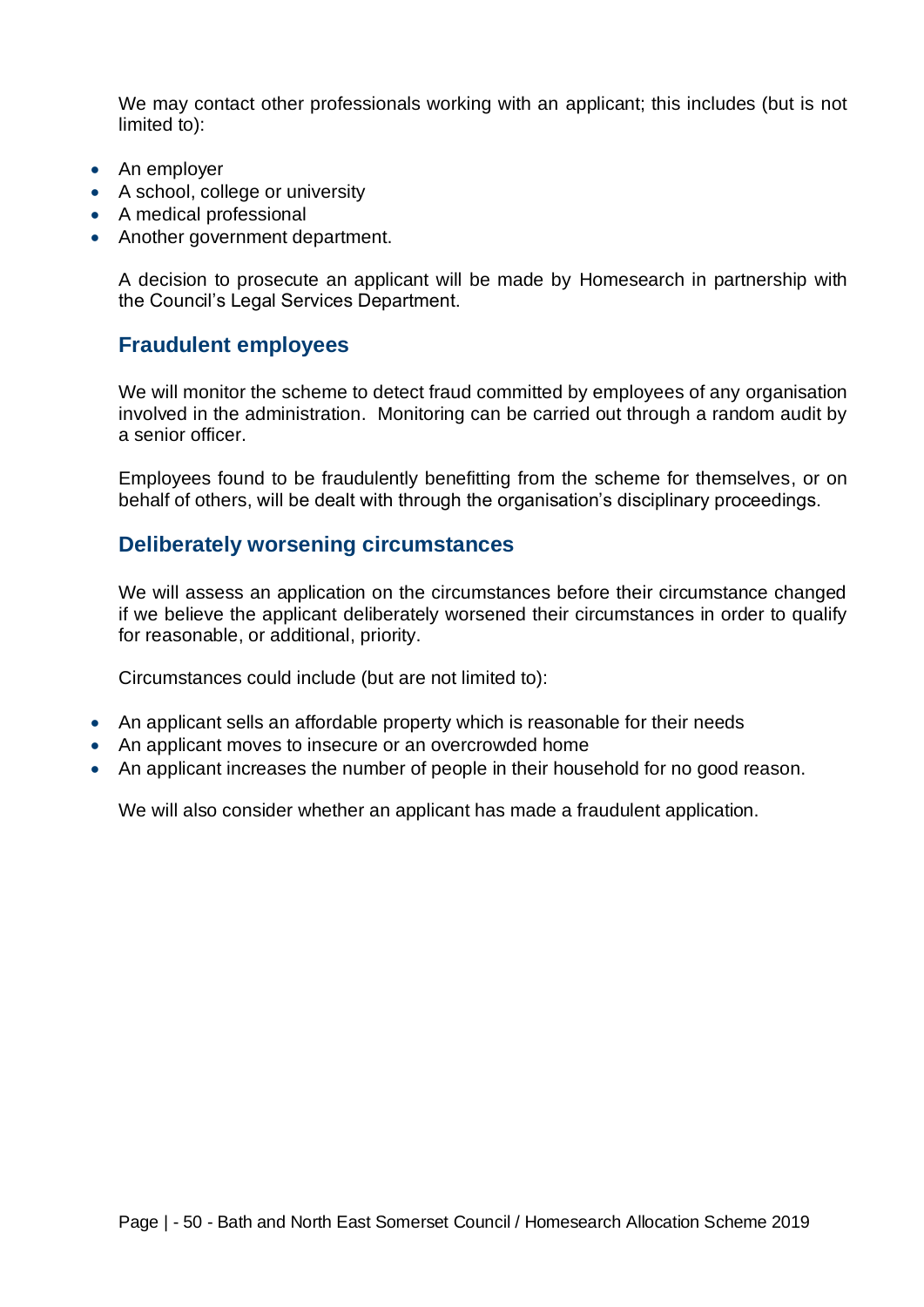# **IMPORTANT INFORMATION**

# **Equalities**

We will comply with the Equalities Act 2010 and ensure that every application is assessed equitably and in a lawful and non-discriminatory manner. We will:

- Eliminate unlawful discrimination, harassment and victimisation and other conduct prohibited by the Act
- Advance equality of opportunity between people who share a protected characteristic and those who don't
- Foster good relations between people who share a protected characteristic and those who don't.

We will regular monitoring applications and nominations, and the evaluation of this will feed into service development.

# **Monitoring**

We will monitor the achievement of the following:



We will comply with any monitoring requirements in the Allocation Code of Guidance.

# **Legal considerations**

We have had regard to the documents listed in the table of authorities and will keep up to date with any further developments.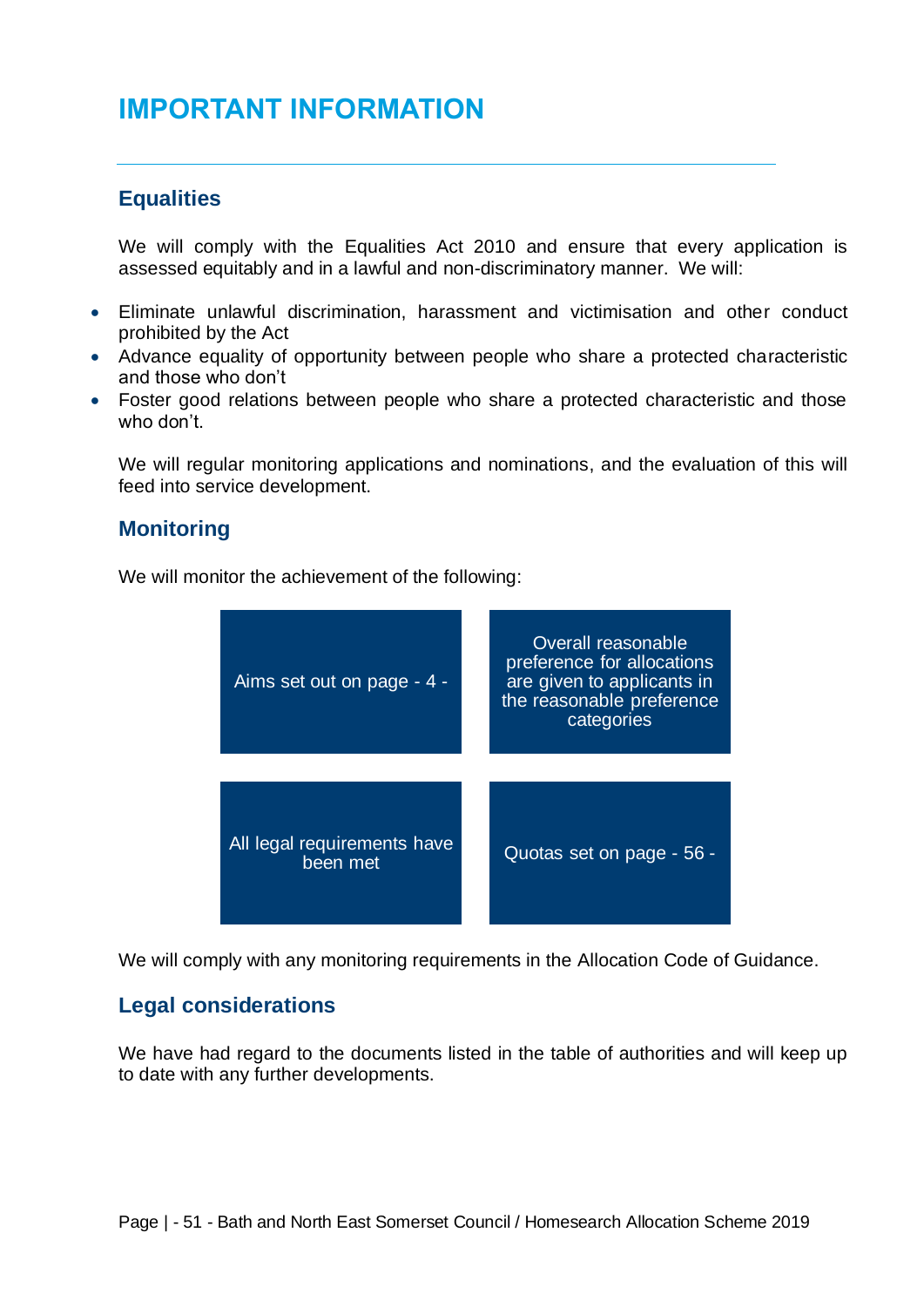# **Information sharing**

We will consider the requirements of General Data Protection Regulation (GDPR), the Data Protection Acts (1998 and 2018) and other legislation, as necessary, in respect to personal data.

We may share personal information with other agencies including registered providers, private landlords, local authorities, the Home Office, Immigration and Nationality Directorate and other government departments and agencies. Privacy notices are available on the Council's website [www.Bathnes.gov.uk](http://www.bathnes.gov.uk/)

# **Letting outcomes**

We will publish the applicant's effective date and Group because this provides valuable information to help other applicants understand how long they are likely to wait for a property. We will not provide the information where it would put the applicant at risk of violence or intimidation.

We will not publish an applicant's personal information without consent.

# **Anonymous applications**

We may restrict access to applicant's personal data from some employees of Homesearch or registered providers in the following circumstances:

- An applicant is being assisted through the Multi-Agency Public Protection Arrangements (MAPPA)
- An applicant is being assisted through the National Witness Protection Scheme.

We may anonymise an applicant's personal data with a false name and address.

# **Security procedure**

We will not disclose confidential information without the applicant's consent. We will ask security questions before discussing their application. The security questions are:

- Confirm their name, address and date of birth, and
- Confirm their mother's maiden name, first school or password.

# **Complaints, comments and compliments**

We aim to provide the best possible service, but sometimes we understand things can go wrong. We are committed to putting things right and preventing them from happening again. We will listen to an applicant and try to resolve their concerns and if necessary make them aware of our complaints procedure.

Comments and compliments can be made on the Council's website. Complaints about registered providers can be made through their own complaints procedure.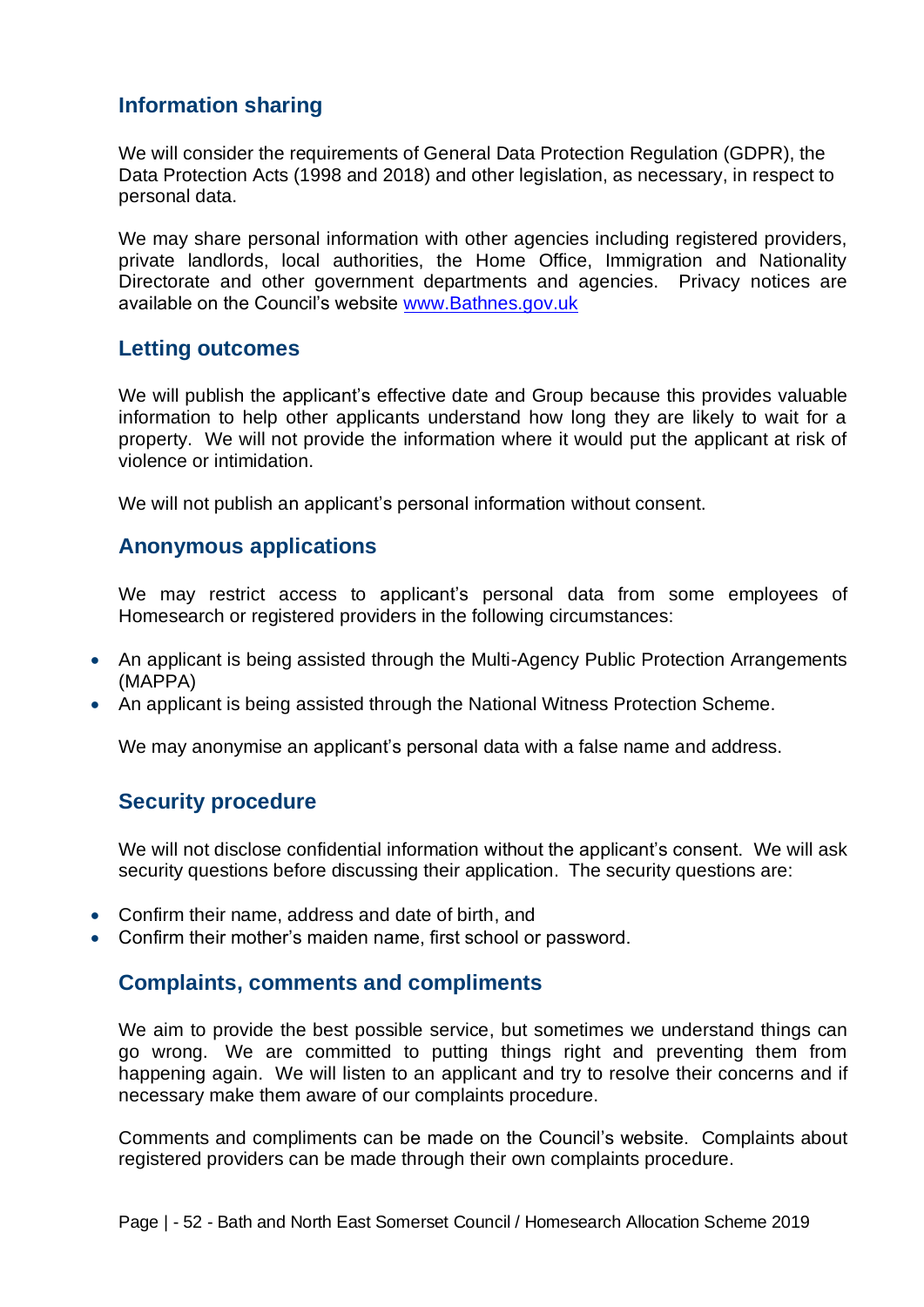# **Health and safety**

We believe violence, aggression, threatening or abusive behaviour and harassment towards our employees is unacceptable, and no employee should be required to accept it as a part of their job.

We will comply with our policies and procedures and take remedial action to protect employees. We may, but not limited to, place an applicant's name on a database of potentially aggressive persons. We may tell an applicant that they are not welcome at Council offices and limit our method of communication to telephone, letter or a preagreed interview.

We may also consider the impact of an applicant's behaviour on their entitlement to join the scheme.

We may share information about an applicant who presents health and safety concerns with other agencies in the interest of the safety of the applicant, the public and members of staff.

# **People who present a risk of harm**

We will seek information from agencies, such as the Police and Probation Service, where an applicant is considered to pose a serious risk of harm to the public. The information obtained will form part of their assessment and, as such, their application will not be made active until the assessment is completed.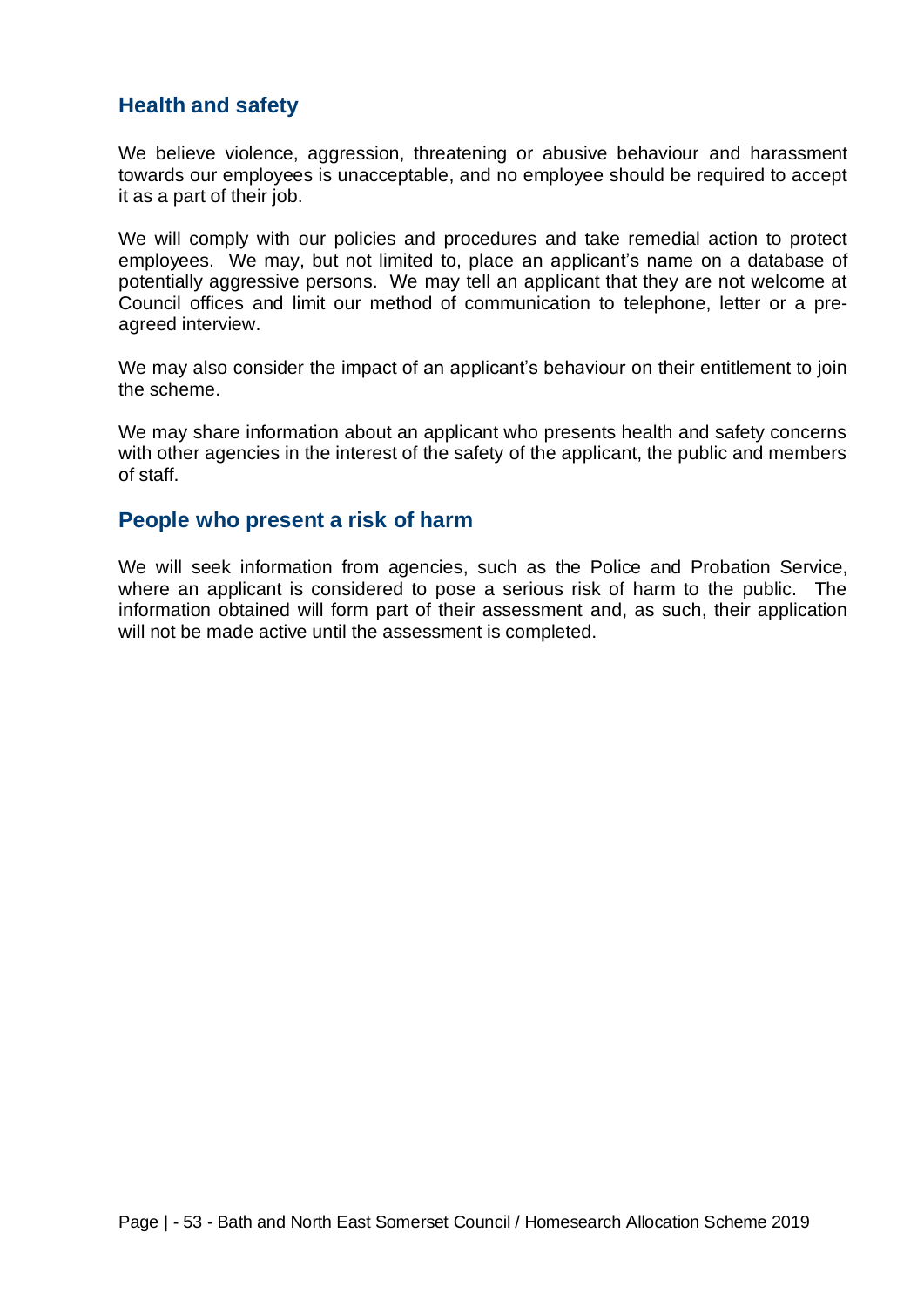# <span id="page-53-1"></span><span id="page-53-0"></span>**Appendix 1 Acceptable reasons for refusing to**

# **offer a property to an applicant**

Registered providers may refuse to accept an applicant in the following circumstances:

| There is a history of anti-<br>social behaviour which is<br>likely to have a significant<br>effect on neighbouring<br>tenants                                          |                                                   | There are support needs<br>and no support plan is in                                       | place |                                                                            |         |                                                                                                    | They are unsuitable for<br>the property because of a<br>recent tenancy<br>management issue<br>affecting the property                                                  |
|------------------------------------------------------------------------------------------------------------------------------------------------------------------------|---------------------------------------------------|--------------------------------------------------------------------------------------------|-------|----------------------------------------------------------------------------|---------|----------------------------------------------------------------------------------------------------|-----------------------------------------------------------------------------------------------------------------------------------------------------------------------|
| There have unmanaged<br>rent arrears relating to a<br>current or former tenancy                                                                                        |                                                   | They have been evicted<br>for breach of tenancy<br>conditions within the last<br>two years |       |                                                                            |         |                                                                                                    | They have displayed<br>threatening, violent or<br>otherwise unreasonable<br>behaviour towards<br>employees or<br>neighbouring tenant within<br>the last twelve months |
| They are a tenant of the<br>registered provider and<br>They have bid and<br>have rent arrears or<br>accepted another property<br>management issues with<br>the tenancy |                                                   |                                                                                            |       |                                                                            |         | The application appears to<br>be false, or misleading,<br>and further investigation is<br>required |                                                                                                                                                                       |
|                                                                                                                                                                        | They are unable to afford<br>to rent the property |                                                                                            |       | They have been found<br>guilty of tenancy, or<br>their suitability to be a | tenant. | benefit fraud, relevant to                                                                         |                                                                                                                                                                       |

We expect registered providers to consider the application individually. They should comply with all legal requirements and, of particular mention, the Equality Act 2010. Decision to refuse an applicant should be evidence based and made in partnership with the Senior Housing Practitioner – Homesearch.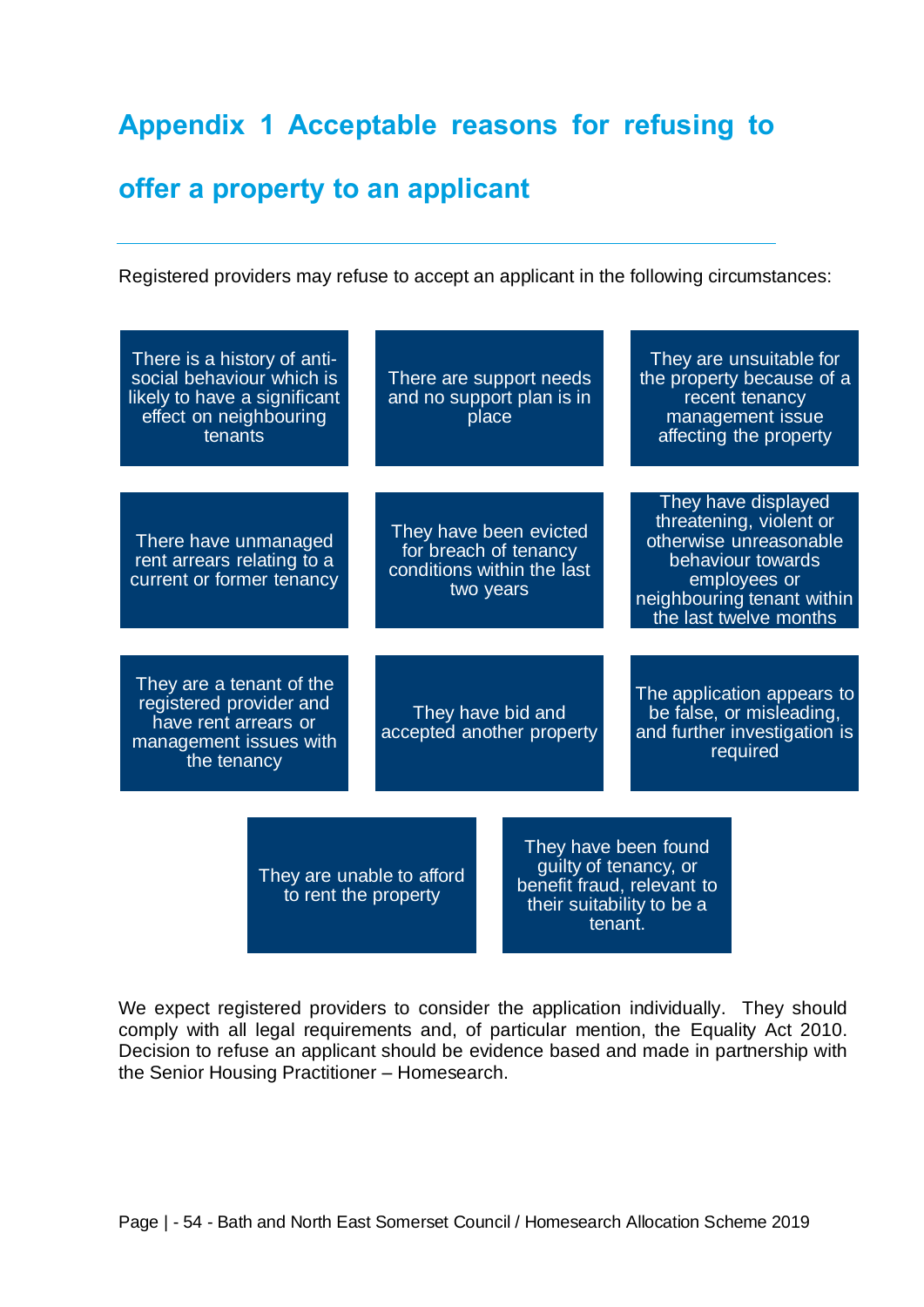# <span id="page-54-1"></span><span id="page-54-0"></span>**Appendix 2 Quotas and targets**

We recognise the importance of giving priority for social housing to those in the greatest housing need, but this does not mean that every property which is advertised will be allocated in this way.

We will set broad targets on an annual basis which will be monitored throughout the year. These targets will reflect the aims of the scheme and are subject to change. We will ensure that people who do not have a reasonable preference do not dominate the scheme and undermine the Council's ability to ensure that reasonable preference is given to those prescribed by law in the reasonable preference categories.

This table shows the percentage of properties which will be allocated to each Group.

| Group | Aim to allocate % of available properties |
|-------|-------------------------------------------|
|       | 50%                                       |
| B     | $30\%$                                    |
|       | 20%                                       |

This table shows the percentage of properties which will be allocated to transfer tenants.

| Register Provider  | Aim to allocate % of the Registered<br>Providers available properties |
|--------------------|-----------------------------------------------------------------------|
| <b>Curo Places</b> | $^{\prime}$ 25%                                                       |

This table shows the percentage of properties which will be allocated to social tenants who need to move to the district for employment opportunities.

|                                            | Aim to allocate % of available properties |
|--------------------------------------------|-------------------------------------------|
| Social housing tenant with a right to move | 1%                                        |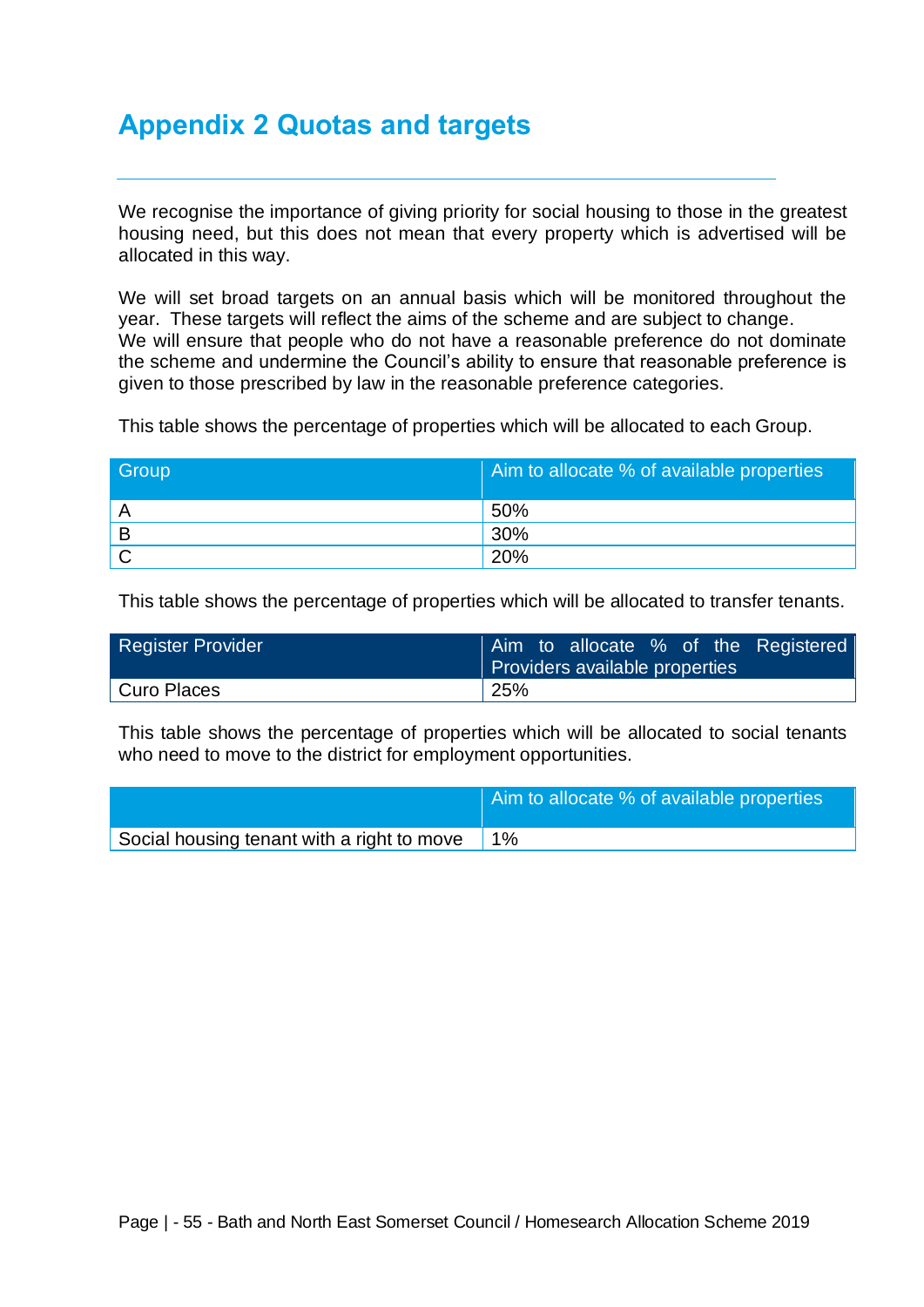# <span id="page-55-1"></span><span id="page-55-0"></span>**Qualification and Priority Criteria**

# **Guidance for registered providers and potential purchasers of shared**

# **ownership units delivered through s106 without government subsidy**

This Addendum sets out the eligibility, qualification and priority criteria for registered providers when approving an applicant for a shared ownership property in Bath and North East Somerset secured as part of planning gain and which has not received government subsidy or is not part of contracted provision with Homes England.

Providers must undertake appropriate checks on the applicant to ensure they are eligible to purchase a shared ownership property in Bath and North East Somerset.

All applicants are required to have a local connection to Bath and North East Somerset (with exception of members of the armed forces and the reserved forces) and an upper income limit of £80,000.

# **Local Connection**

Local connection criteria will apply to initial and subsequent sales. Where the property is in a village with a population of under three-thousand or has been built outside of the parish boundary (usually known as a rural exception site) there is further eligibility criteria. The only exception is for members of the armed forces and the reserved forces. Eligibility and qualification criteria can be found in on page - [8 -](#page-7-0)

#### **Income and Assets**

The Homes England Capital Funding Guidance's threshold on maximum household income per application is £80,000, and applicants must be otherwise unable to purchase a property suitable to meet their housing needs on the open market. We will expect applicants to liquidate any capital assets which may include savings, bonds, shares, land and any other financial investments.

Every applicant needs to satisfy the following criteria to proceed with the purchase of a shared ownership property, and the Provider selling the share of the property may have further qualification conditions:

- Local connection to Bath and North East Somerset (with exception of members of the armed forces and reserved forces)
- Rural connection or rural exception site local connection (when applicable)
- Qualifying income and assets and be able to afford their purchase and sustain their housing costs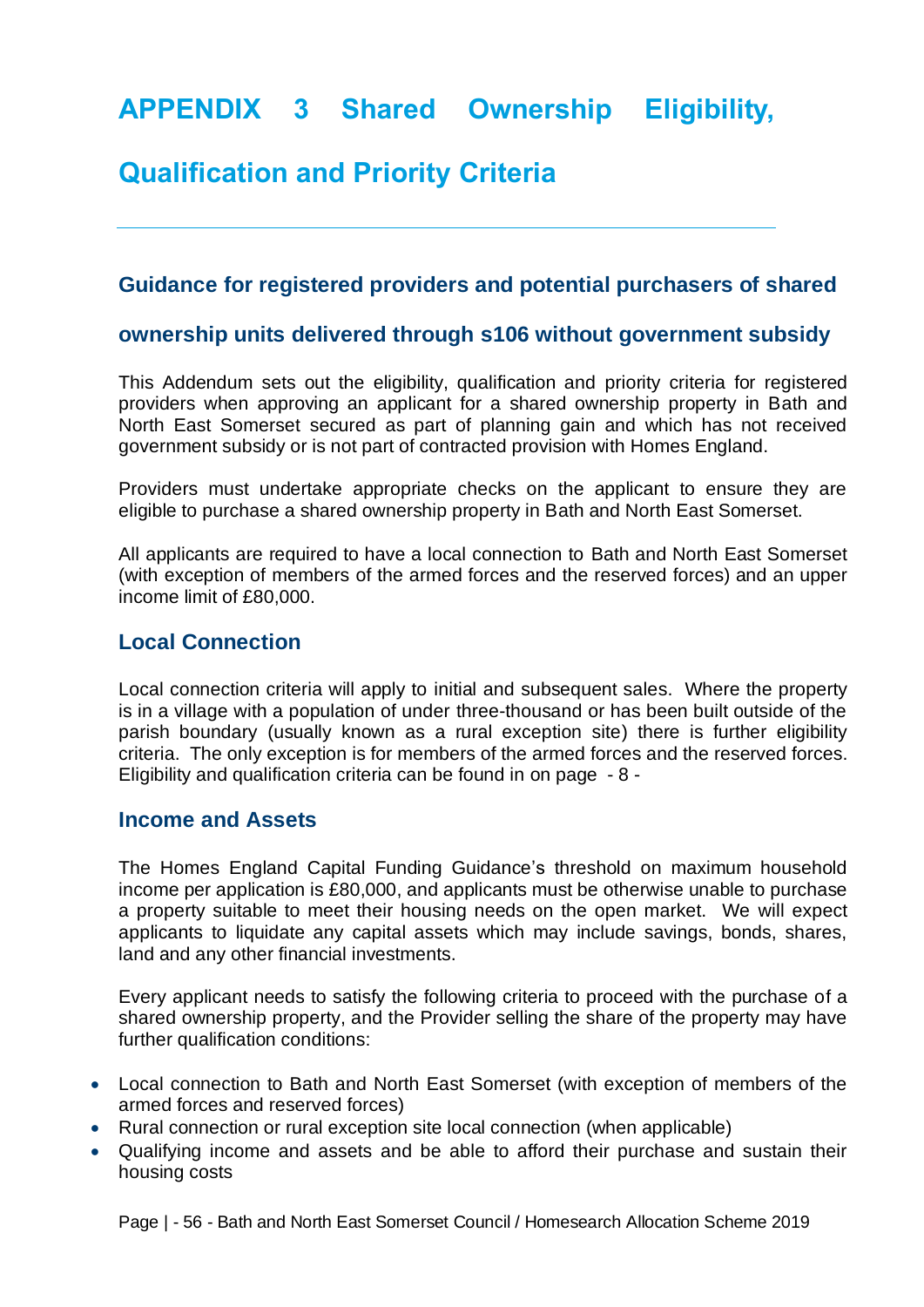• Registered with Help to Buy South (or subsequent organisation) [www.helptobuysouth.co.uk](http://www.helptobuysouth.co.uk/)

Priority will be given to:

- Household size in relation to the number of bedrooms (cascading to 1 then 2 spare bedrooms). The Provider may require documentary evidence to confirm the applicant is the principle carer for dependent children
- Households who can demonstrate that they are less able to buy an appropriate property locally on the open market
- Households with income less that £60,000.

The shared ownership property can be offered to an applicant without a local connection if, after the Provider has marketed the shared ownership property for four months (prior to it being ready for occupation), they are unable to identify an applicant with a local connection to Bath and North East Somerset. All other criteria will remain the same.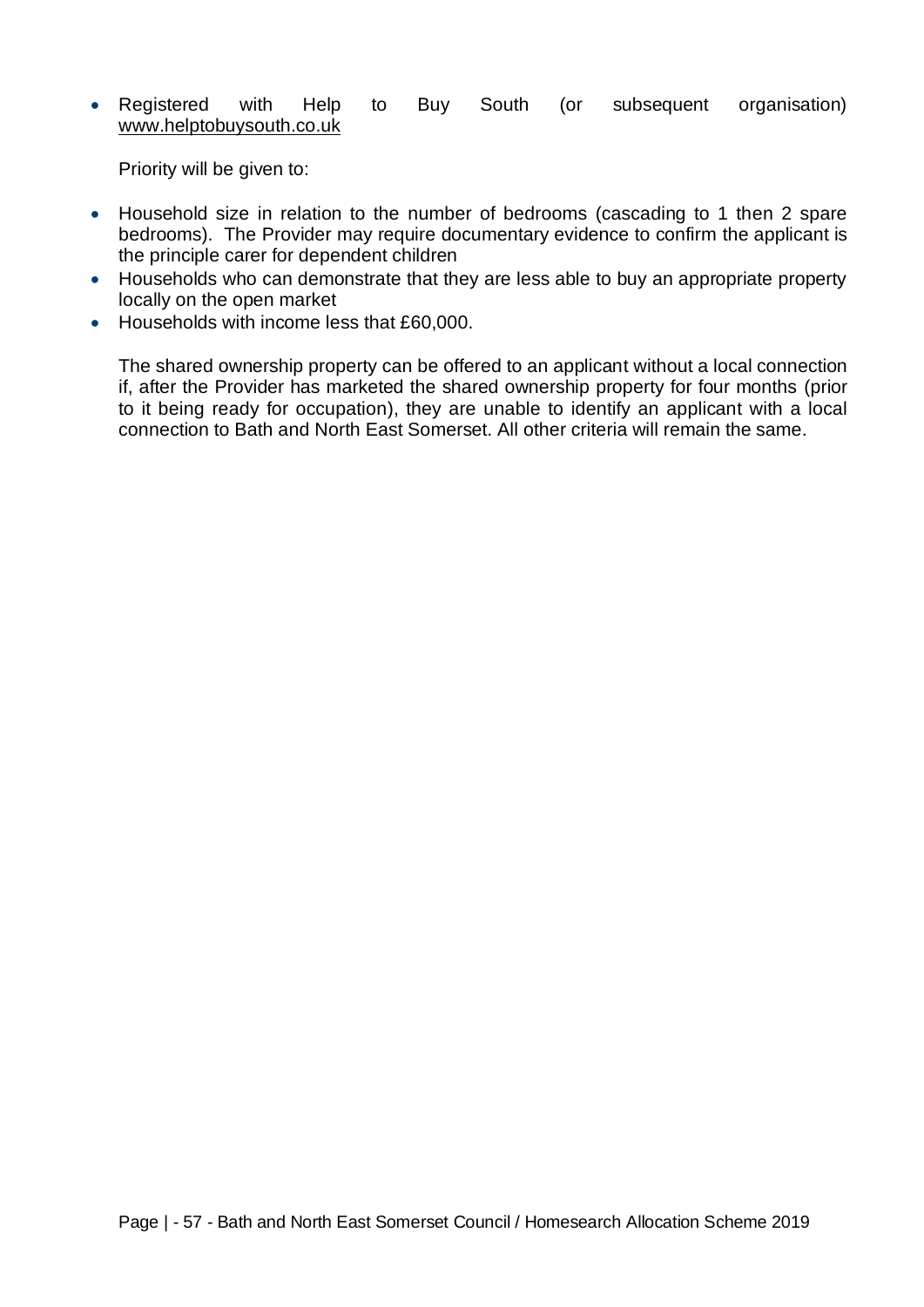# <span id="page-57-0"></span>**INDEX**

# $\mathbf{A}$

| Adapted properties                                        |  |
|-----------------------------------------------------------|--|
| Accessible properties  - 33 -, - 38 -, - 41 -, - 45 -     |  |
|                                                           |  |
|                                                           |  |
|                                                           |  |
|                                                           |  |
| <b>Armed Forces</b>                                       |  |
| Reserve Forces- 9 -, - 10 -, - 12 -, - 31 -, - 56 -, - 60 |  |
|                                                           |  |
|                                                           |  |
|                                                           |  |
| Assisted bidding                                          |  |
|                                                           |  |
|                                                           |  |
|                                                           |  |

# $\mathbf B$

# $\mathbf C$

| Complaints |  |
|------------|--|
|            |  |
|            |  |
|            |  |

# $\mathbf D$

| Direct property allocation |                                                  |
|----------------------------|--------------------------------------------------|
|                            | Direct let        - 45 -. - 29 -. - 45 -. - 29 - |
|                            |                                                  |

# E

#### F

# G

| Grouping structure |  |
|--------------------|--|
|                    |  |
|                    |  |

#### $H$

# $\overline{\mathbf{I}}$

|--|--|--|

# $\mathbf J$

# $\mathbf{L}$

| Local letting policies |  |
|------------------------|--|
|                        |  |
|                        |  |
|                        |  |

# M

| Mixed & sustainable communities 39 - |
|--------------------------------------|
|                                      |
|                                      |
|                                      |

# $\overline{\mathsf{N}}$

# $\mathbf 0$

# $\mathsf{P}$

# $\mathbf Q$

| Quotas |  |
|--------|--|
|        |  |

# $\overline{\mathsf{R}}$

| Registered providers refusal reasons 54 - |  |
|-------------------------------------------|--|
|                                           |  |
|                                           |  |
| Review                                    |  |
|                                           |  |
|                                           |  |
|                                           |  |

Page | - 58 - Bath and North East Somerset Council / Homesearch Allocation Scheme 2019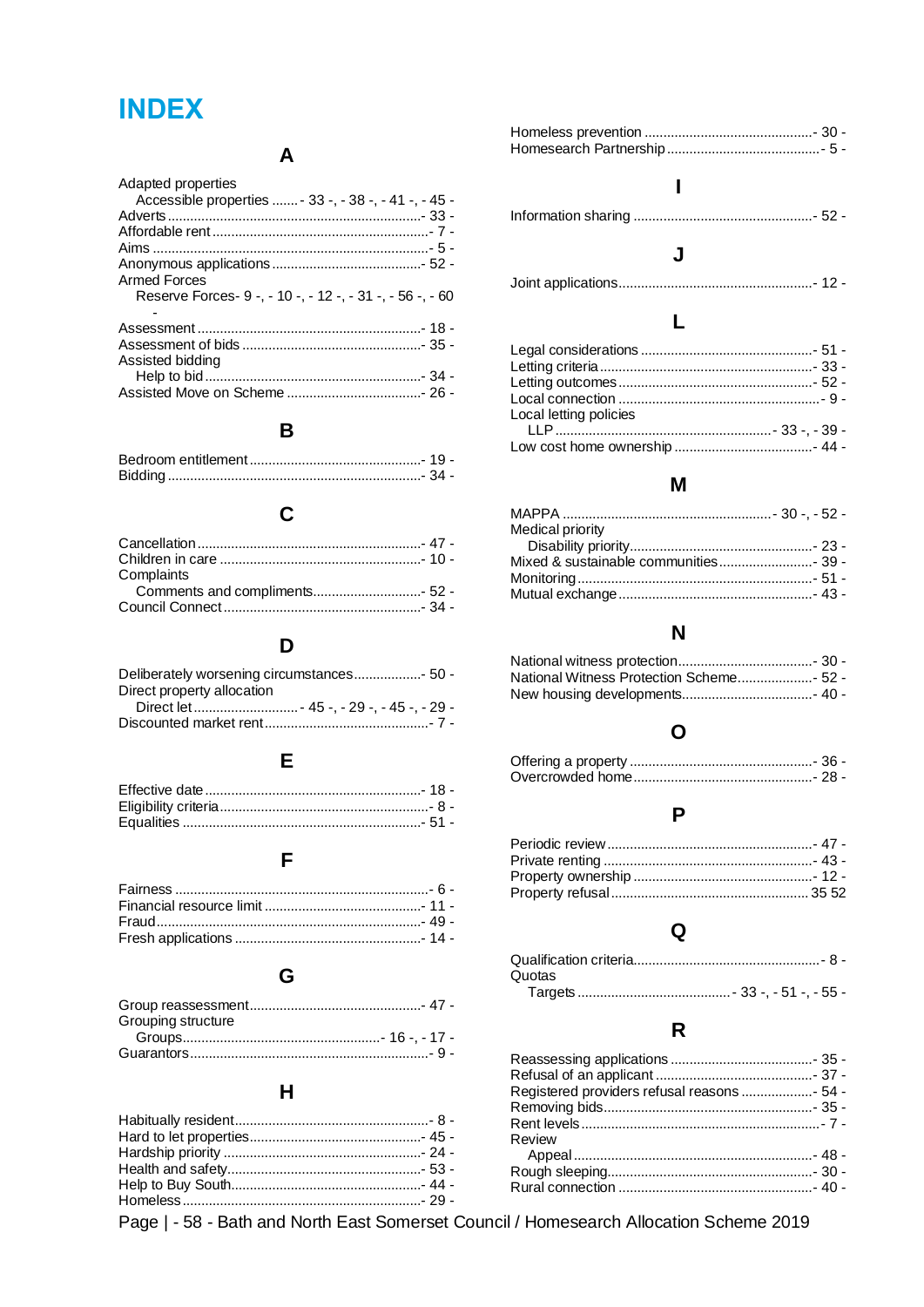|--|--|--|--|

# **S**

| Sheltered properties |  |
|----------------------|--|
|                      |  |
|                      |  |
|                      |  |
|                      |  |
|                      |  |
|                      |  |
|                      |  |
|                      |  |
| Supported housing    |  |
|                      |  |
|                      |  |
|                      |  |
|                      |  |

# **T**

| Transfer tenants                                                      |
|-----------------------------------------------------------------------|
| Social houisng tenants - 11 -, - 28 -, - 38 -, - 44 -, -<br>55 -      |
| Two reasonable offers                                                 |
|                                                                       |
|                                                                       |
| Under occupation of a property $. -6 - -20 - -28 - -39$<br>$- - 41 -$ |
|                                                                       |
|                                                                       |
| w                                                                     |
|                                                                       |
|                                                                       |
|                                                                       |

#### **Y**

|--|--|--|--|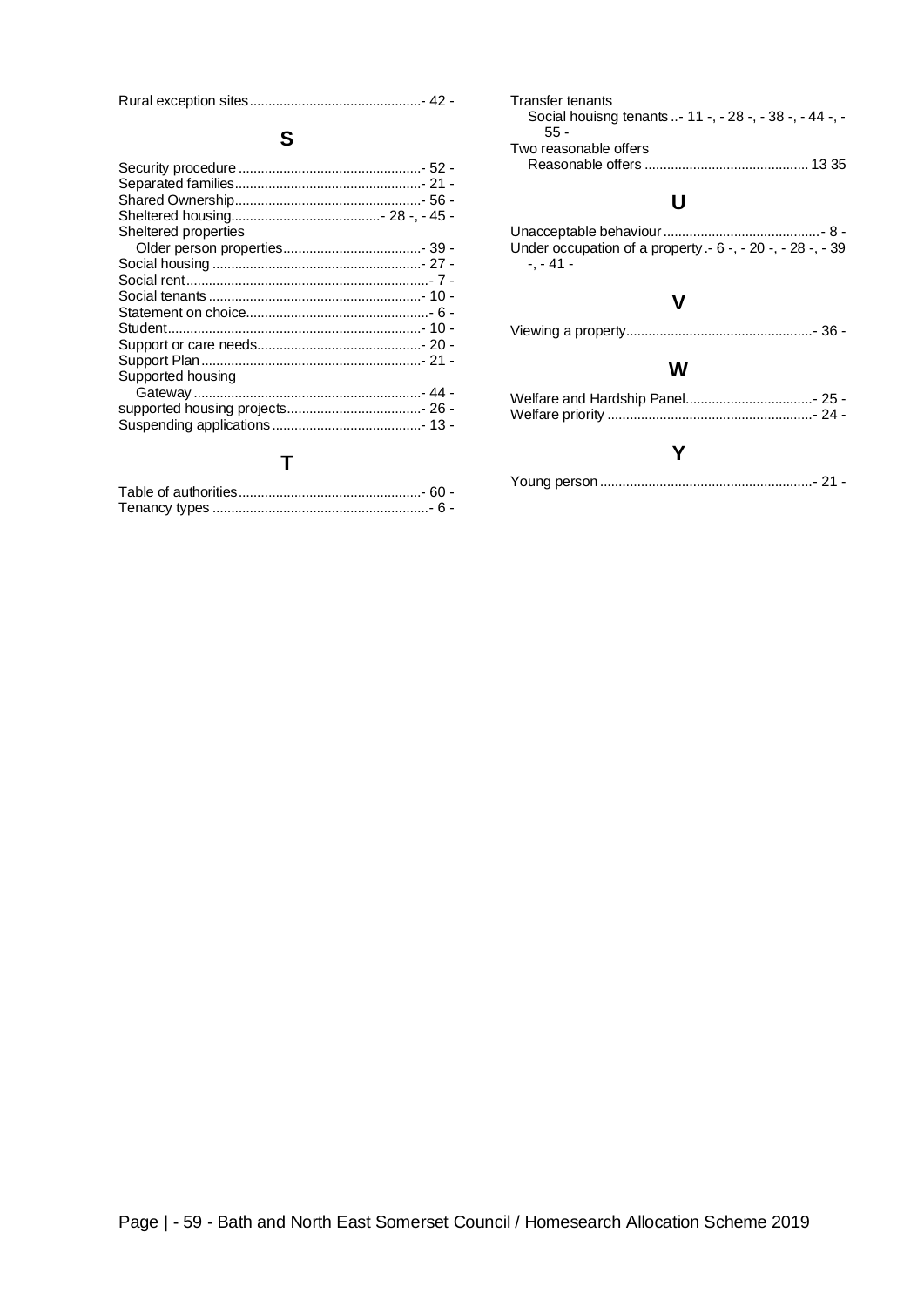# <span id="page-59-0"></span>**TABLE OF AUTHORITIES**

#### **Statutes**

Asylum and Immigration Act 1996 Immigration and Social Security Co-ordination (EU Withdrawal) Act 2020 Children Act 2004 Data Protection Act 1998 Environmental Protection Act 1990, Part 3 Equality Act 2010 General Data Protection Regulation (GDPR) Homelessness Act 2002 Homelessness Reduction Act 2017 Housing Act 1985, Part 10 Housing Act 1996 Housing Act 2004, Part 1 Housing and Planning Act 2016 Human Rights Act 1998 Localism Act 2011 Welfare Reform Act 2012

#### **Other Authorities**

Homelessness Strategy Tenancy Strategy

#### **Regulations**

Local Authorities (Contracting out of Alocation of Housing and Homelessness Function) Order 1996 SI1996/3205 Allocation of Housing and Homelessness (Eligibility) (England) Regulation 2006 SI 2006/1294 Allocation of Housing (Procedure) Regulation 1997 SI 1997/483 Allocation of Housing (England) Regulation 1997 SI 2002/3264 Allocation of Housing (Qualification for Armed Forces) (England) Regulation 2012 SI 2012/1869 Housing Act 1996 (Additional Preference for Armed Forces) (England) Regulation 2012 SI 2006/2989 Allocation of housing (Qualification criteria for Right to Move) SI 2015/967 Allocation of Housing and Homelessness (Eligibility) (England) (Amendment Regulations 2018 SI 2018/730

#### **Guidance**

Allocation for Accommodation: Guidance for Local Housing Authorities in England 2012 Providing social housing for local people: Statutory guidance on social housing allocations for local authorities in England 2013

Right to move: Statutory guidance on social housing allocations for local housing authorities in England 2015

Improving access to social housing for victims of domestic abuse in refuges or other types of temporary accommodation 2018

Page | - 60 - Bath and North East Somerset Council / Homesearch Allocation Scheme 2019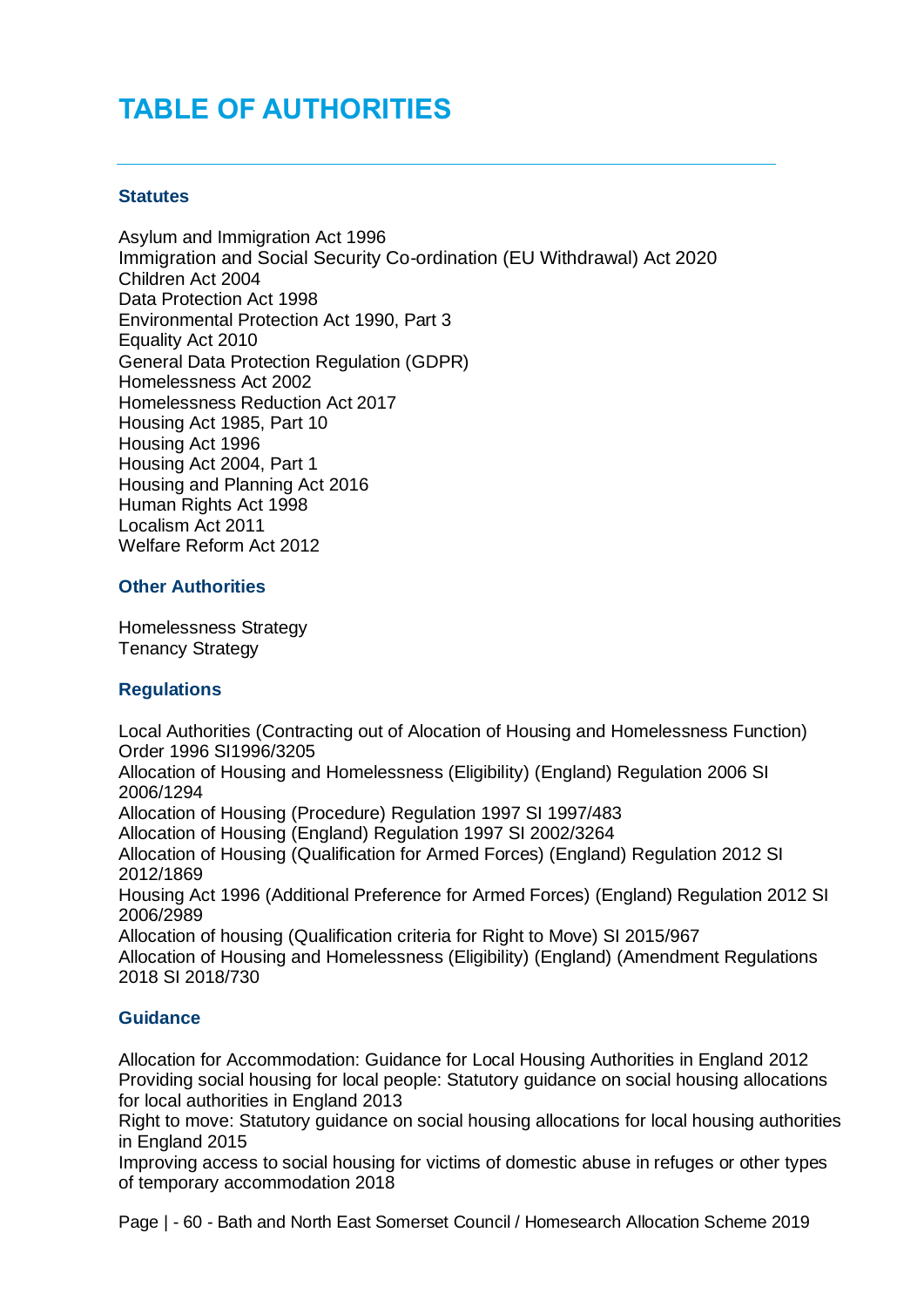Page | - 61 - Bath and North East Somerset Council / Homesearch Allocation Scheme 2019